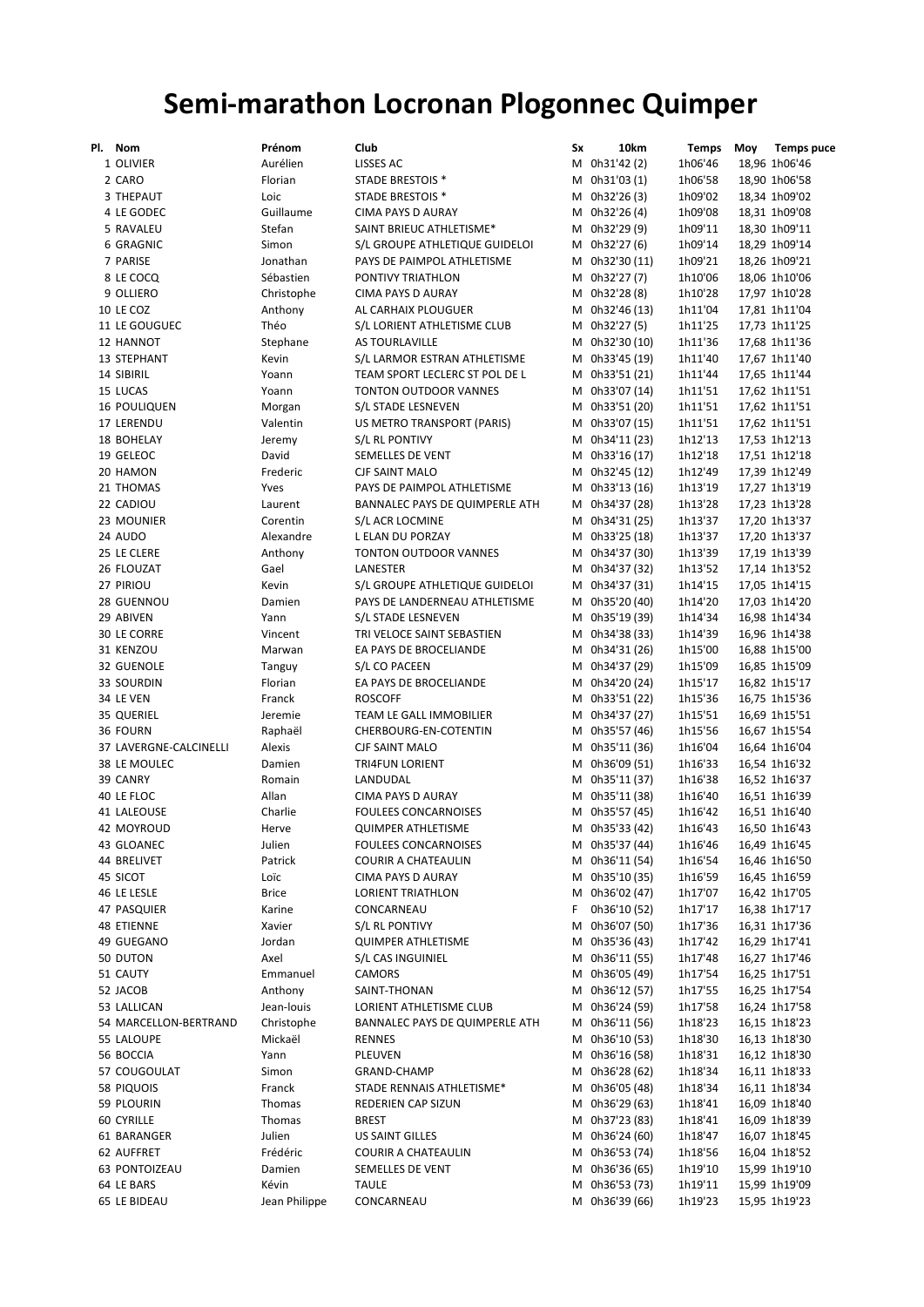| 66 DENIS                 | Ludovic            | STADE RENNAIS ATHLETISME*             |   | M 0h36'40 (68)                     | 1h19'27            | 15,93 1h19'26                  |
|--------------------------|--------------------|---------------------------------------|---|------------------------------------|--------------------|--------------------------------|
| 67 LOUEDEC               | Romain             | ATHLIMIS/ TEAM LE GALL                |   | M 0h36'40 (69)                     | 1h19'41            | 15,89 1h19'39                  |
| <b>68 LECANU</b>         | Rémi               | SEMELLES DE VENT                      |   | M 0h37'30 (84)                     | 1h19'49            | 15,86 1h19'48                  |
| 69 GRANNEC               | Christophe         | <b>QUEVEN ATHLETISME</b>              | м | 0h36'40 (67)                       | 1h19'52            | 15,85 1h19'47                  |
| 70 CAUGANT               | Alexandre          | LES RELAYEURS DU BLAVET               |   | M 0h37'02 (76)                     | 1h19'55            | 15,84 1h19'54                  |
| 71 MARTIN                | Grégory            | <b>QUIMPER TRIATHLON</b>              | м | 0h38'25 (119)                      | 1h20'09            | 15,80 1h20'01                  |
|                          | Aurélien           | <b>WAPITI TRIATHLON</b>               |   | M 0h37'59 (106)                    |                    | 15,80 1h20'05                  |
| 72 JOUANNO               |                    |                                       |   |                                    | 1h20'09            |                                |
| 73 BLEUZEN               | Christophe         | <b>COURIR A CHATEAULIN</b>            |   | M 0h37'23 (82)                     | 1h20'10            | 15,79 1h20'07                  |
| 74 BEGUIN                | Michel             | <b>MONTGERMONT</b>                    |   | M 0h37'37 (93)                     | 1h20'21            | 15,76 1h20'20                  |
| 75 DOUERIN               | Julien             | DOUARNENEZ                            | М | 0h37'36 (90)                       | 1h20'22            | 15,75 1h20'16                  |
| 76 LEFLOCH               | Ugo                | <b>ST EVARZEC</b>                     |   | M 0h37'31 (85)                     | 1h20'24            | 15,75 1h20'17                  |
| 77 BEUZIT                | Erwan              | AMICALE CONSEIL DEPARTEMENTAL         | М | 0h38'06 (110)                      | 1h20'29            | 15,73 1h20'27                  |
| 78 ELIE                  | Oscar              | LORIENT                               |   | M 0h36'55 (75)                     | 1h20'32            | 15,72 1h20'29                  |
| 79 QUINTIN               | Sébastien          | AC GOUESNOU                           | м | 0h36'45 (71)                       | 1h20'34            | 15,71 1h20'32                  |
| 80 MUSCAT                | Sébastien          | <b>STADE BRESTOIS *</b>               | м | 0h38'17 (117)                      | 1h20'36            | 15,71 1h20'34                  |
| 81 HERVIER               | Edouard            | <b>TRIATHLON CLUB QUIMPER</b>         | м | 0h37'58 (104)                      | 1h20'37            | 15,70 1h20'33                  |
| 82 LE COVEC              | Stéphane           | SECTION TRIATHLON CENTRE JEAN         | м | 0h38'02 (108)                      | 1h20'43            | 15,68 1h20'41                  |
| 83 LETORT                | Sebastien          | <b>CS GARNISON RENNES</b>             | М | 0h37'36 (91)                       | 1h20'44            | 15,68 1h20'43                  |
| 84 ROUSSELOT             | Anthony            | <b>GUIDEL</b>                         | м | 0h37'17 (78)                       | 1h20'45            | 15,68 1h20'40                  |
| 85 LE CRAVER             | <b>Baptiste</b>    | S/L COURIR A SAINT AVE                | м | 0h38'48 (133)                      | 1h20'47            | 15,67 1h20'46                  |
| 86 SOURGET               | Guewen             | <b>RENNES</b>                         | М | 0h38'07 (113)                      | 1h20'51            | 15,66 1h20'46                  |
| 87 KERVIZIC              | Kevin              | <b>CAP ENDURANCE</b>                  | М | 0h37'54 (99)                       | 1h20'51            | 15,66 1h20'51                  |
| 88 LE GOFF               | Corentin           | <b>UZEL</b>                           | М | 0h37'17 (77)                       | 1h20'55            | 15,65 1h20'53                  |
| 89 CHAMPION              | Nathan             | S/L HENNEBONT ATHLETISME              | м | 0h34'43 (34)                       | 1h20'56            | 15,64 1h20'56                  |
| 90 AMOURETTE             | Alexandre          | A FOND POUR JO                        | М | 0h38'40 (128)                      | 1h20'56            | 15,64 1h20'53                  |
| 91 GILBERT               | Marc               | <b>ERGE VRAS COURT</b>                | М | 0h37'34 (88)                       | 1h21'05            | 15,61 1h20'57                  |
| 92 LESCOP-MAYEUR         |                    | STADE RENNAIS ATHLETISME*             | F | 0h38'06 (111)                      | 1h21'06            |                                |
|                          | Anne-sophie        |                                       |   |                                    |                    | 15,61 1h21'06                  |
| 93 KERVOAL               | Yannick            | S/L STADE LESNEVEN                    | М | 0h36'27 (61)                       | 1h21'16            | 15,58 1h21'16                  |
| 94 BEGOC                 | Julien             | <b>TEAM GABIN</b>                     | М | 0h38'07 (112)                      | 1h21'20            | 15,57 1h21'19                  |
| 95 CAILLERE              | Damien             | <b>BREST</b>                          | м | 0h37'57 (103)                      | 1h21'25            | 15,55 1h21'23                  |
| 96 LAGADEC               | Regis              | <b>QUIMPER ATHLETISME</b>             | м | 0h36'43 (70)                       | 1h21'25            | 15,55 1h21'25                  |
| 97 PLIQUET               | Guy                | <b>QUIMPER ATHLETISME</b>             | м | 0h38'20 (118)                      | 1h21'31            | 15,53 1h21'28                  |
| 98 BOSSARD               | Clément            | <b>NANTES</b>                         |   | M 0h37'56 (102)                    | 1h21'43            | 15,49 1h21'36                  |
| 99 CIAPPARA              | Gianni             | MELLIEHA AC                           |   | M 0h37'31 (86)                     | 1h22'02            | 15,43 1h21'58                  |
| 100 DREAN                | <b>Bruno</b>       | <b>RENNES TRIATHLON</b>               |   | M 0h37'31 (87)                     | 1h22'05            | 15,42 1h22'05                  |
| 101 MEUDEC               | Kevin              | <b>CLEDER</b>                         |   | M 0h37'53 (98)                     | 1h22'08            | 15,41 1h22'03                  |
| 102 LE COROLLER          | Adrien             | <b>QUEVEN ATHLETISME</b>              |   | M 0h38'05 (109)                    | 1h22'15            | 15,39 1h22'11                  |
| 103 LE BERRE             | Adele              | <b>QUIMPER ATHLETISME</b>             | F | 0h38'41 (129)                      | 1h22'18            | 15,38 1h22'17                  |
|                          |                    |                                       |   | 0h37'46 (96)                       |                    |                                |
|                          | Frédéric           |                                       | М |                                    |                    |                                |
| 104 NEVEU                |                    | TRÉMÉVEN                              |   |                                    | 1h22'24            | 15,36 1h22'16                  |
| 105 LE FLAO              | Quentin            | QUIMPER                               | м | 0h37'36 (89)                       | 1h22'28            | 15,35 1h22'18                  |
| 106 LE BERR              | Cédric             | <b>BREST</b>                          | м | 0h38'10 (114)                      | 1h22'33            | 15,34 1h22'30                  |
| 107 LE MOAL              | Jérôme             | <b>REDER LANN</b>                     |   | M 0h37'19 (81)                     | 1h22'38            | 15,32 1h22'36                  |
| 108 LE DISCOT            | Romain             | LES PANTHERS PLOEMEUR                 |   | M 0h36'30 (64)                     | 1h22'39            | 15,32 1h22'35                  |
| 109 CHAPON               | Jeremy             | S/L COURIR A SAINT AVE                |   | M 0h38'57 (135)                    | 1h22'46            | 15,30 1h22'43                  |
| 110 ROSTREN              | Louis              | <b>BREST</b>                          |   | M 0h39'28 (153)                    | 1h22'58            | 15,26 1h22'31                  |
| 111 CADORET              | Ludovic            | LES PANTHERS PLOEMEUR                 |   | M 0h38'27 (121)                    | 1h23'08            | 15,23 1h23'00                  |
| 112 CARREL               | Phil               | PLOUZANÉ                              |   | M 0h38'28 (123)                    | 1h23'09            | 15,23 1h23'04                  |
| 113 GARNIER              | Benoît             | LA MEUTE RUNNING                      |   | M 0h39'16 (146)                    | 1h23'13            | 15,21 1h23'12                  |
| 114 LE DUFF              | Anthony            | <b>CSLGTV CHATEAULIN</b>              |   | M 0h37'18 (79)                     | 1h23'14            | 15,21 1h23'10                  |
| 115 SCOLAN               | Mathieu            | TEAM MEGA CLUB LAMBALLE               |   | M 0h38'41 (130)                    | 1h23'20            | 15,19 1h23'14                  |
| 116 RENARD               | Jerome             | SAINT MALO SPORTS LOISIRS             |   | M 0h38'16 (116)                    | 1h23'23            | 15,18 1h23'22                  |
| 117 DURRMANN             | Pierre             | SAINT BRIEUC ATHLETISME*              |   | M 0h41'53 (249)                    | 1h23'25            | 15,18 1h23'10                  |
| 118 BURNOUF              | Ludovic            | AS TOURLAVILLE                        |   | M 0h38'36 (126)                    | 1h23'34            | 15,15 1h23'32                  |
| 119 RESSAF               | Merzouk            | SAINT MALO SPORTS LOISIRS             |   | M 0h39'57 (170)                    | 1h23'40            | 15,13 1h23'34                  |
| 120 LE POTIER            | Tristan            | PONTIVY TRIATHLON                     |   | M 0h37'38 (94)                     | 1h23'42            | 15,13 1h23'39                  |
| 121 SICOT                | André              | JA MELESSE                            |   | M 0h38'58 (136)                    | 1h23'43            | 15,12 1h23'38                  |
| 122 JOURDRIN             | Raphaelle          | S/L CA MORLAIX                        | F | 0h37'56 (100)                      | 1h23'48            | 15,11 1h23'48                  |
| 123 GLOINEC              | Benoit             | ADN NOYAL PONTIVY                     | M |                                    | 1h23'49            | 15,10 1h23'45                  |
| 124 ANDRE                | Erwann             | <b>GRANVILLE AC</b>                   |   | 0h37'56 (101)<br>M 0h38'48 (132)   | 1h23'49            |                                |
| 125 BOUGERES             | William            | 353 TRIATHLON                         |   | M 0h36'46 (72)                     | 1h23'51            | 15,10 1h23'45<br>15,10 1h23'49 |
|                          |                    | <b>RENNES</b>                         |   |                                    |                    |                                |
| 126 CRUCHANT             | Jean-baptiste      |                                       |   | M 0h38'44 (131)                    | 1h23'51            | 15,10 1h23'44                  |
| 127 LE FLOC'H            | Eve                | AO CHARENTON                          | F | 0h39'16 (148)                      | 1h23'52            | 15,10 1h23'51                  |
| 128 DUBRAY               | Stéphane           | <b>QUIMPER ATHLETISME</b>             | м | 0h39'09 (143)                      | 1h23'52            | 15,10 1h23'52                  |
| 129 EL ATTAR             | Yacine             | <b>QUIMPER ATHLETISME</b>             |   | M 0h39'05 (139)                    | 1h23'53            | 15,09 1h23'51                  |
| 130 JEZEGOU              | Fabien             | LANDERNEAU                            |   | M 0h39'17 (149)                    | 1h23'54            | 15,09 1h23'50                  |
| 131 SCHMITT              | Christophe         | LA FOULEE RENANAISE                   |   | M 0h38'00 (107)                    | 1h24'04            | 15,06 1h24'00                  |
| 132 MENARD               | Stephane           | S/L AL SAINT MARC LE BLANC            |   | M 0h37'18 (80)                     | 1h24'12            | 15,04 1h24'11                  |
| 133 LAOT                 | <b>Pierre Yves</b> | LA FOULEE RENANAISE                   |   | M 0h38'27 (122)                    | 1h24'21            | 15,01 1h24'18                  |
| 134 BECQUET<br>135 VIOUX | Richard<br>Jordan  | <b>BZH COACHING</b><br>AS TOURLAVILLE |   | M 0h39'17 (150)<br>M 0h38'55 (134) | 1h24'22<br>1h24'23 | 15,01 1h24'14<br>15,00 1h24'22 |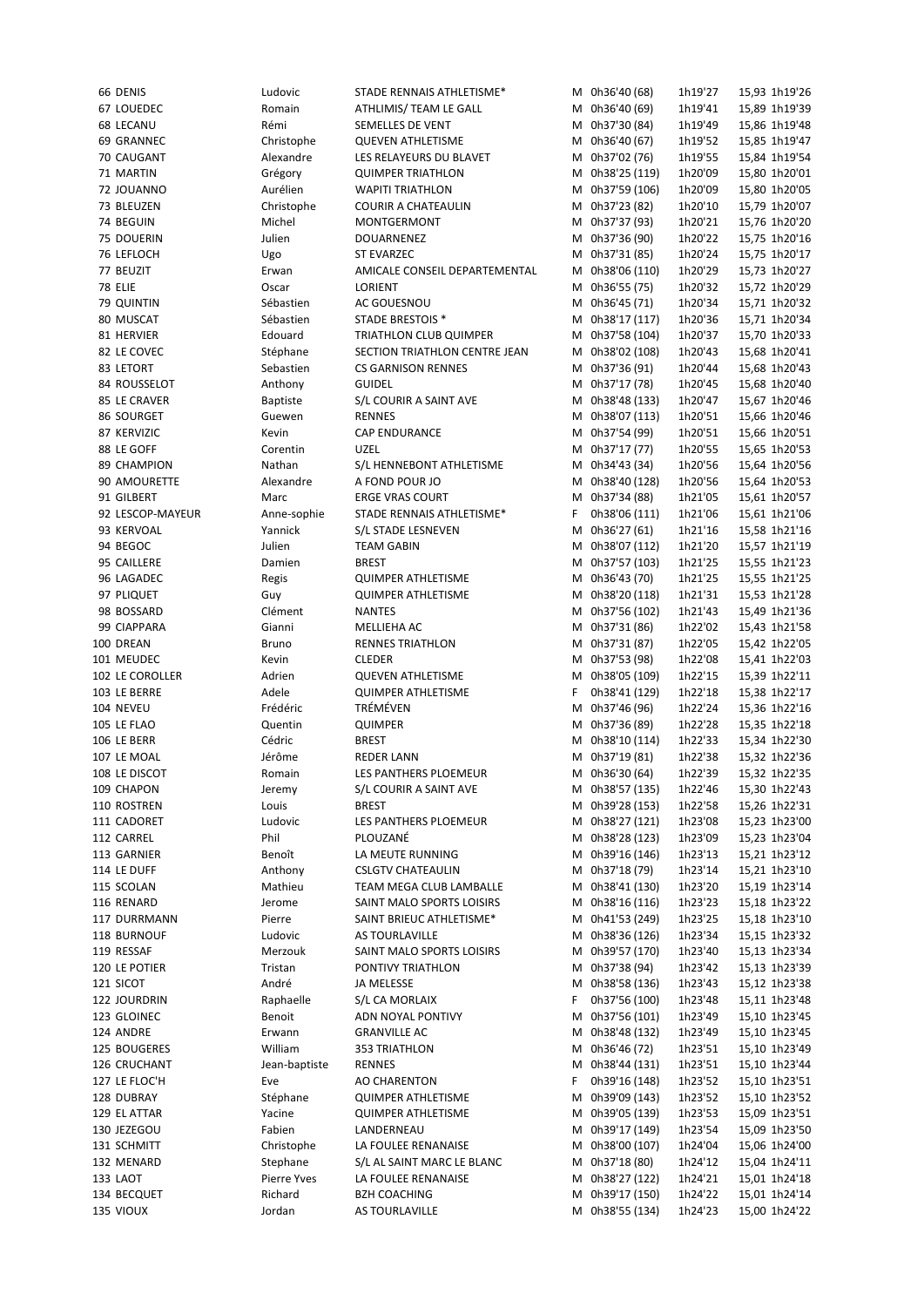| 136 LE BRUCHEC     | Arnaud         | CONCARNEAU                          |    | M 0h40'01 (174) | 1h24'25 | 15,00 1h24'16 |
|--------------------|----------------|-------------------------------------|----|-----------------|---------|---------------|
| 137 DA SILVA       | Manuel         | SAPEUR POMPIER PORT LOUIS           |    | M 0h38'38 (127) | 1h24'26 | 14,99 1h24'17 |
| 138 GOUDEDRANCHE   | Gilles         | CLUB ATHLE PLAISIR DOUARNENEZ       |    | M 0h39'36 (156) | 1h24'27 | 14,99 1h24'20 |
| 139 SIOHAN         | Luc            | PAYS DE PAIMPOL ATHLETISME          |    | M 0h39'55 (169) | 1h24'35 | 14,97 1h24'33 |
|                    |                |                                     |    |                 |         |               |
| 140 LE GOFFIC      | Gaetan         | TERRE DE RUNNERS LANNION            |    | M 0h38'29 (124) | 1h24'36 | 14,96 1h24'34 |
| 141 LE TARNEC      | Marc           | COURIR A KERVIGNAC                  |    | M 0h38'10 (115) | 1h24'37 | 14,96 1h24'34 |
| 142 LE RAVALLEC    | Erwan          | <b>BOTOU KOAT MESLAN</b>            |    | M 0h40'37 (195) | 1h24'37 | 14,96 1h24'29 |
| 143 LEPRAEL        | Fabrice        | AS TOURLAVILLE                      |    | M 0h39'29 (154) | 1h24'38 | 14,96 1h24'34 |
| 144 HUARD          | <b>Nicolas</b> | S/L COURIR A SAINT AVE              |    | M 0h39'38 (158) | 1h24'40 | 14,95 1h24'35 |
| 145 LALLOUR        | Tom            | <b>EQUIPE CA FINISTERE</b>          |    | M 0h39'29 (155) | 1h24'45 | 14,94 1h24'38 |
| 146 ROUX           | Jean-pierre    | SAINT MALO SPORTS LOISIRS           |    | M 0h40'29 (186) | 1h24'50 | 14,92 1h24'49 |
| 147 LAUNAY         | Benoit         | TEAM DE L ESPOIR                    |    | M 0h40'35 (193) | 1h24'57 | 14,90 1h24'51 |
| 148 DANIEL         | Jean-philippe  | <b>GUIPAVAS</b>                     |    | M 0h39'42 (164) | 1h25'00 | 14,89 1h24'55 |
|                    |                |                                     |    |                 |         |               |
| 149 GERAULT        | Clément        | <b>BREST</b>                        |    | M 0h37'45 (95)  | 1h25'01 | 14,89 1h24'57 |
| 150 GANNERAY       | Guillaume      | SEMELLES DE VENT                    |    | M 0h39'20 (151) | 1h25'05 | 14,88 1h25'03 |
| 151 GUEVEL         | Guillaume      | <b>LOCMIQUELIC</b>                  |    | M 0h40'16 (180) | 1h25'05 | 14,88 1h24'58 |
| 152 MAZEAS         | Maxime         | <b>FOOTING LANDERNEEN</b>           |    | M 0h39'42 (163) | 1h25'07 | 14,87 1h25'02 |
| 153 GRATON         | Maxime         | S/L CA MORLAIX                      |    | M 0h39'58 (172) | 1h25'07 | 14,87 1h25'04 |
| 154 LEMENNE        | Achille        | GOUESNACH                           |    | M 0h38'29 (125) | 1h25'13 | 14,86 1h25'09 |
| 155 GEFFRAY        | Erwann         | LANESTER                            |    | M 0h40'21 (185) | 1h25'21 | 14,83 1h25'09 |
| 156 LANNUZEL       | Yannick        | <b>GALOUPERIEN BRIEC</b>            |    | M 0h39'05 (140) | 1h25'28 | 14,81 1h25'21 |
|                    |                |                                     |    |                 |         |               |
| <b>157 LE LAY</b>  | Pierre-yves    | TEAM CLOCHER                        |    | M 0h39'55 (167) | 1h25'34 | 14,80 1h25'29 |
| 158 JACOB          | Sylvain        | LA FOULEE RENANAISE                 |    | M 0h39'20 (152) | 1h25'35 | 14,79 1h25'31 |
| 159 BODILIS        | Ronan          | PLOUEGAT MOYSAN                     |    | M 0h39'39 (159) | 1h25'40 | 14,78 1h25'34 |
| 160 TREBAOL        | Charles        | LA JOIE DE COURIR PLABENNEC         |    | M 0h39'42 (162) | 1h25'48 | 14,76 1h25'43 |
| 161 GUIANVARC'H    | Mickael        | LA JOIE DE COURIR PLABENNEC         |    | M 0h38'59 (137) | 1h25'49 | 14,75 1h25'43 |
| 162 CHAPRON        | David          | <b>LES GUEPARDS</b>                 |    | M 0h39'12 (144) | 1h25'55 | 14,74 1h25'51 |
|                    |                |                                     |    |                 |         |               |
| 163 BOURDON        | Raphael        | COURIR TOUT SIMPLEMENT SAINT        |    | M 0h40'30 (187) | 1h25'59 | 14,72 1h25'50 |
| 164 CLOAREC        | Mathieu        | <b>QUIMPER</b>                      |    | M 0h39'00 (138) | 1h26'05 | 14,71 1h25'55 |
| <b>165 VINCENT</b> | Delphine       | TEAM ENDURANCE SHOP ST BRIEUC       | F. | 0h39'55 (166)   | 1h26'06 | 14,70 1h26'04 |
| 166 FERRY          | Benoit         | <b>QUIMPER TRIATHLON</b>            | м  | 0h40'33 (191)   | 1h26'09 | 14,70 1h26'02 |
| 167 PETIT          | Kevin          | PLOEREN                             |    | M 0h38'26 (120) | 1h26'10 | 14,69 1h26'05 |
| 168 CASTEL         | Anthony        | LA FOULEE RENANAISE                 |    | M 0h39'42 (160) | 1h26'18 | 14,67 1h26'15 |
|                    |                |                                     |    |                 |         |               |
| 169 PRIEUR         | Hugo           | <b>KERHUON TRIATHLON</b>            |    | M 0h39'09 (142) | 1h26'21 | 14,66 1h26'15 |
| 170 SCOAZEC        | Virginie       | <b>COURIR SUR BREST</b>             | F. | 0h40'45 (205)   | 1h26'22 | 14,66 1h26'19 |
| 171 LANNUZEL       | Olivier        | SEMELLES DE VENT                    | м  | 0h40'44 (203)   | 1h26'25 | 14,65 1h26'21 |
| 172 CADORET        | Julien         | CARNAC                              |    | M 0h41'40 (241) | 1h26'28 | 14,64 1h26'11 |
| 173 ABJEAN         | Gaetan         | <b>BREST</b>                        | м  | 0h40'05 (177)   | 1h26'33 | 14,63 1h26'31 |
| 174 ROPERT         | Séverine       | CLUB ATHLE PLAISIR DOUARNENEZ       | F  | 0h40'33 (192)   | 1h26'34 | 14,62 1h26'32 |
| 175 CORLAY         | Mathieu        | PLOEMEUR                            | М  | 0h40'36 (194)   | 1h26'39 | 14,61 1h26'37 |
|                    |                |                                     |    |                 |         |               |
| 176 LENNON         | Benoît         | <b>BENODET</b>                      |    | M 0h40'53 (211) | 1h26'45 | 14,59 1h26'36 |
| 177 RIVOAL         | Ewen           | CARANTEC                            |    | M 0h39'44 (165) | 1h26'51 | 14,58 1h26'45 |
| 178 GUILLOU        | Damien         | <b>KERHUON TRIATHLON</b>            |    | M 0h41'55 (257) | 1h26'54 | 14,57 1h26'39 |
| 179 BESNARD        | Stéphane       | <b>GUIPEL</b>                       |    | M 0h40'47 (208) | 1h26'58 | 14,56 1h26'53 |
| 180 SAUVEY         | Anthony        | AS TOURLAVILLE                      |    | M 0h40'40 (198) | 1h27'08 | 14,53 1h27'07 |
| 181 LE PAPE        | Ludovic        | <b>TERRE DE RUNNERS</b>             | M  | 0h40'38 (196)   | 1h27'11 | 14,52 1h27'06 |
|                    |                |                                     |    |                 |         |               |
| 182 RUFFEL         | Yves           | CONCARNEAU                          | м  | 0h40'43 (201)   | 1h27'16 | 14,51 1h27'08 |
| 183 DROAL          | Ronan          | <b>CLUB SUBAQUATIQUE LORIENTAIS</b> | M  | 0h39'36 (157)   | 1h27'20 | 14,50 1h27'14 |
| 184 PEYRE          | <b>Bastien</b> | <b>GUIDEL TRIATHLON</b>             | М  | 0h40'47 (209)   | 1h27'24 | 14,49 1h27'18 |
| 185 DANIOU         | Yves           | <b>SNA FOUESNANT</b>                | М  | 0h37'59 (105)   | 1h27'27 | 14,48 1h27'27 |
| 186 RIOUAL         | Pascal         | CONCARNEAU OLYMPIQUE ATHLETISM      | М  | 0h40'03 (176)   | 1h27'29 | 14,47 1h27'29 |
| 187 BILCOT         | Yvon           | SAINT-RENAN                         | м  | 0h40'58 (213)   | 1h27'30 | 14,47 1h27'24 |
| 188 TANGUY         | Gwenael        | COURIR TOUT SIMPLEMENT SAINT        | м  | 0h40'17 (182)   | 1h27'31 | 14,47 1h27'25 |
|                    |                |                                     |    | 0h40'32 (190)   |         |               |
| 189 MARCHAND       | Gwenael        | <b>QUIMPER TRIATHLON</b>            | М  |                 | 1h27'34 | 14,46 1h27'27 |
| 190 TREHIOU        | Marc           | <b>REDER LANN</b>                   | м  | 0h40'20 (184)   | 1h27'36 | 14,45 1h27'18 |
| 191 TREHIOU        | Didier         | <b>REDER LANN</b>                   | M  | 0h40'18 (183)   | 1h27'37 | 14,45 1h27'18 |
| <b>192 NEEL</b>    | Elodie         | AS TOURLAVILLE                      | F  | 0h41'28 (233)   | 1h27'40 | 14,44 1h27'36 |
| 193 DORES          | Bertrand       | <b>CLAPIERS</b>                     | М  | 0h41'55 (254)   | 1h27'42 | 14,44 1h27'36 |
| 194 PRAT           | Alan           | SEMELLES DE VENT                    | M  | 0h41'48 (243)   | 1h27'46 | 14,42 1h27'42 |
| 195 CORRE          | Patrice        | LA FOREST A PETITES FOULEES         |    | M 0h40'43 (199) | 1h27'54 | 14,40 1h27'51 |
| 196 SALOU          | Marc           | <b>ERGE VRAS COURT</b>              | м  | 0h41'29 (234)   | 1h27'54 | 14,40 1h27'46 |
|                    |                |                                     |    |                 |         |               |
| 197 NIHOUARN       | Arnaud         | CONCARNEAU                          |    | M 0h41'55 (253) | 1h27'55 | 14,40 1h27'48 |
| 198 PERENNES       | Julien         | LE RELECQ KERHUON                   |    | M 0h40'32 (189) | 1h27'56 | 14,40 1h27'52 |
| 199 SOUCHON        | Willy          | CIMA PAYS D AURAY                   | м  | 0h39'16 (147)   | 1h27'57 | 14,39 1h27'55 |
| 200 GUILLOU        | Thomas         | <b>SAINT GILLES</b>                 | м  | 0h41'22 (226)   | 1h28'00 | 14,39 1h27'36 |
| 201 LEMOINE        | Jocelyn        | LORIENT TRIATHLON FLK               | M  | 0h40'31 (188)   | 1h28'08 | 14,36 1h28'04 |
| 202 GUILLOU        | Gwenaelle      | <b>QUIMPER ATHLETISME</b>           | F. | 0h40'58 (212)   | 1h28'10 | 14,36 1h28'08 |
| 203 MORVAN         | Félicien       | <b>TAULE</b>                        |    | M 0h41'08 (217) |         |               |
|                    |                |                                     |    |                 | 1h28'12 | 14,35 1h28'02 |
| 204 BORDIER        | Freddy         | <b>ERGUE GABERIC</b>                |    | M 0h40'16 (179) | 1h28'14 | 14,35 1h28'05 |
| 205 LELUARD        | David          | <b>REDER LANN</b>                   |    | M 0h41'26 (229) | 1h28'17 | 14,34 1h28'09 |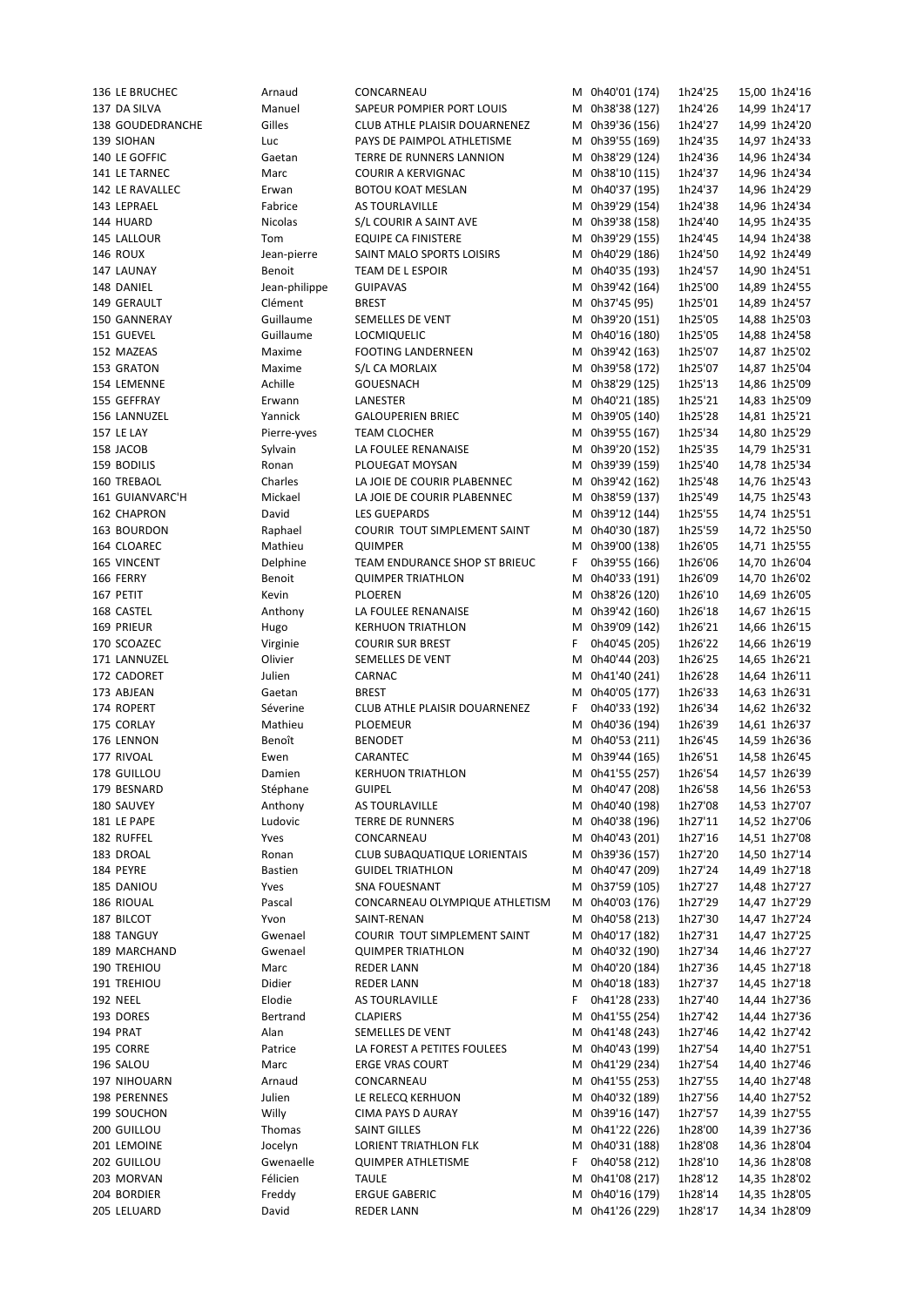| 206 MILLET       | Jean-françois   | LARMOR PLAGE                   |    | M 0h41'15 (222) | 1h28'19 | 14,33 1h27'53 |
|------------------|-----------------|--------------------------------|----|-----------------|---------|---------------|
| 207 BIHANNIC     | Arnaud          | <b>FOULEES CONCARNOISES</b>    |    | M 0h41'58 (267) | 1h28'22 | 14,33 1h28'12 |
| 208 CADIOU       | Stephane        | S/L STADE LESNEVEN             |    | M 0h40'16 (181) | 1h28'22 | 14,33 1h28'20 |
| 209 LE COUPANNEC | <b>Baptiste</b> | <b>GUIDEL TRIATHLON</b>        |    | M 0h40'46 (207) | 1h28'23 | 14,32 1h28'16 |
| 210 TONDI        | David           | AL CARHAIX PLOUGUER            | М  | 0h40'44 (204)   | 1h28'24 | 14,32 1h28'11 |
| 211 BAUDIN       | Erwan           | BENODET                        |    | M 0h41'02 (214) | 1h28'25 | 14,32 1h28'23 |
| 212 ATTHENONT    | Jean            | LANDERNEAU                     |    | M 0h41'48 (245) | 1h28'28 | 14,31 1h28'13 |
| 213 MASSE        | Cyrille         | PLOBANNALEC                    |    | M 0h41'25 (228) | 1h28'31 | 14,30 1h28'24 |
| 214 BRIAND       | Romain          | BANNALEC                       | м  | 0h42'29 (305)   | 1h28'31 | 14,30 1h28'04 |
| 215 LE COSSEC    | Aude            | PLOBANNALEC                    | F. | 0h41'26 (232)   | 1h28'31 | 14,30 1h28'28 |
| 216 HENAFF       | Antoine         | TEAM LES SPORTIFS ASSOIFFES    | М  | 0h40'00 (173)   | 1h28'32 | 14,30 1h28'23 |
| 217 ZORN         | Thierry         | PONT L ABBE                    | М  | 0h41'26 (231)   | 1h28'33 | 14,30 1h28'06 |
| 218 SIMON        | Pierrick        | S/L STADE LESNEVEN             |    | M 0h42'10 (287) | 1h28'39 | 14,28 1h28'33 |
| 219 MARBLEZ      | Vincent         | <b>ROSE BUNKER</b>             |    | M 0h41'29 (235) | 1h28'44 | 14,27 1h28'38 |
| 220 CANRY        | Jonathan        | <b>ERGUE GABERIC</b>           |    | M 0h42'43 (317) | 1h28'44 | 14,27 1h28'31 |
| 221 BECHU        | Corentin        | LORIENT                        | М  | 0h39'55 (168)   | 1h28'45 | 14,26 1h28'20 |
| 222 CONSEIL      | Nicolas         | S/L CA MORLAIX                 | м  | 0h42'08 (280)   | 1h28'49 | 14,25 1h28'38 |
| 223 BALCON       | Frederic        | LA JOIE DE COURIR PLABENNEC    | м  | 0h40'06 (178)   | 1h28'50 | 14,25 1h28'47 |
| 224 LANCTIN      | Arnaud          | FREE RUNNERS LE CLUB           |    | M 0h42'30 (307) | 1h28'51 | 14,25 1h28'38 |
| 225 LE SAUCE     |                 | <b>GALOUPERIEN KEMPERLE</b>    |    | 0h41'18 (223)   |         |               |
|                  | Gaetan          |                                | м  | 0h41'49 (246)   | 1h28'53 | 14,24 1h28'50 |
| 226 MERRIEN      | David           | TEAM CONCARNEAU TRIATHLON      | М  |                 | 1h28'54 | 14,24 1h28'39 |
| 227 GLOANEC      | Sébastien       | RUNNERBREIZH                   | М  | 0h41'57 (265)   | 1h28'58 | 14,23 1h28'52 |
| 228 BERGOT       | Maxime          | <b>CESSON SEVIGNE</b>          |    | M 0h42'02 (271) | 1h29'01 | 14,22 1h28'53 |
| 229 RAUX         | Sébastien       | AS TOURLAVILLE                 | М  | 0h39'58 (171)   | 1h29'02 | 14,22 1h28'59 |
| 230 LE JOUIS     | Aurelien        | SUPER U PLOGONNEC              |    | M 0h41'54 (252) | 1h29'08 | 14,20 1h29'03 |
| 231 BOSCHER      | Erwan           | <b>BOTOU KOAT MESLAN</b>       |    | M 0h42'00 (268) | 1h29'08 | 14,20 1h28'59 |
| 232 LE PUIL      | Claire          | S/L RL PONTIVY                 | F. | 0h42'12 (293)   | 1h29'12 | 14,19 1h29'09 |
| 233 ALBERT       | Lionel          | <b>SURZUR</b>                  | м  | 0h42'55 (329)   | 1h29'13 | 14,19 1h29'00 |
| 234 LE POCHE     | Fabien          | <b>KERHUON TRIATHLON</b>       | M  | 0h42'30 (309)   | 1h29'15 | 14,18 1h29'02 |
| 235 PELLETIER    | Sebastien       | TREFLEZ                        | М  | 0h42'11 (292)   | 1h29'16 | 14,18 1h29'07 |
| 236 MOREL        | Johann          | COURIR A PLOUDAL               | м  | 0h41'55 (255)   | 1h29'17 | 14,18 1h28'55 |
| 237 LE BORGNE    | Gérald          | PAC MAC PLOUZANE               |    | M 0h41'24 (227) | 1h29'19 | 14,17 1h29'08 |
| 238 MEUNIER      | Bruno           | DAUPHINS DE L ELORN TRIATHLON  |    | M 0h42'02 (272) | 1h29'21 | 14,17 1h29'08 |
| 239 BESCOND      | Olivier         | DAUPHINS DE L ELORN            |    | M 0h42'31 (310) | 1h29'24 | 14,16 1h29'12 |
| 240 ERAUSO       | Thomas          | BREST                          | м  | 0h41'56 (261)   | 1h29'26 | 14,16 1h29'26 |
| 241 LAUTREDOUX   | Jérôme          | <b>KERHUON TRIATHLON</b>       | М  | 0h41'56 (259)   | 1h29'30 | 14,15 1h29'22 |
| 242 LE ROUX      | Ronan           | CAB PONT L ABBE                |    | M 0h41'31 (236) | 1h29'34 | 14,13 1h29'26 |
| 243 BOCHE        | Christelle      | <b>TEAM CENTRAKOR LANNION</b>  | F. | 0h41'57 (264)   | 1h29'36 | 14,13 1h29'20 |
| 244 FLOURY       | Gilles          | TEAM AUDI INTERSPORT           | М  | 0h41'57 (263)   | 1h29'37 | 14,13 1h29'20 |
| 245 JACQUET      | Nicolas         | <b>CSLGTV CHATEAULIN</b>       | М  | 0h41'10 (219)   | 1h29'40 | 14,12 1h29'16 |
| 246 BELLEC       | Hervé           | <b>FOULEES NATURE GWENGAD</b>  | М  | 0h42'07 (279)   | 1h29'41 | 14,12 1h29'28 |
| 247 KERVEILLANT  | Pascal          | PLONEOUR LANVERN               |    | M 0h42'00 (269) | 1h29'41 | 14,12 1h29'33 |
| 248 LE GOUILL    | Yann            | <b>SUPER U PLOGONNEC</b>       |    | M 0h42'09 (282) | 1h29'42 | 14,11 1h29'37 |
| 249 DRIANT       | Christophe      | <b>AS POMMERET</b>             | М  | 0h41'55 (256)   | 1h29'43 | 14,11 1h29'35 |
| 250 PERON        | Stéphane        | <b>MCA PROCESS</b>             | М  | 0h41'58 (266)   | 1h29'44 | 14,11 1h29'34 |
| 251 LE COZ       | Hugo            | LES FADAS DU MATIN ST RENAN    | M  | 0h41'51 (247)   | 1h29'50 | 14,09 1h29'42 |
| 252 CATALANO     | Cecile          | <b>COURIR A CHATEAULIN</b>     | F  | 0h42'10 (285)   | 1h29'52 | 14,09 1h29'45 |
|                  |                 |                                |    | 0h42'20 (298)   |         |               |
| 253 HERRY        | Steven          | ST YVY                         | М  |                 | 1h30'03 | 14,06 1h29'55 |
| 254 QUEFFELEC    | Gilles          | CLUB ATHLE PLAISIR DOUARNENEZ  | м  | 0h42'10 (289)   | 1h30'05 | 14,05 1h29'57 |
| 255 LE POETVIN   | Elodie          | <b>QUEVEN ATHLETISME</b>       | F. | 0h41'56 (258)   | 1h30'06 | 14,05 1h30'03 |
| 256 DIVERRES     | Bruno           | LOGONNA DAOULAS                | M  | 0h41'57 (262)   | 1h30'08 | 14,05 1h29'57 |
| 257 NONNOTTE     | Stéphane        | <b>HYDROFLUID TECHNOLOGIES</b> | м  | 0h41'26 (230)   | 1h30'09 | 14,04 1h29'59 |
| 258 POULIQUEN    | Alain           | S.N.A. FOUESNANT               |    | M 0h41'44 (242) | 1h30'21 | 14,01 1h30'21 |
| <b>259 HENO</b>  | Théo            | BADEN                          |    | M 0h41'22 (225) | 1h30'25 | 14,00 1h30'20 |
| 260 LE GUILLOU   | Julien          | BLES D OR GOUESNOU             | М  | 0h42'41 (316)   | 1h30'31 | 13,99 1h30'23 |
| 261 LE LABOURIER | Gaëtan          | QUIMPER                        | M  | 0h42'38 (313)   | 1h30'34 | 13,98 1h30'27 |
| 262 LE BORGNE    | Clément         | CIMA PAYS D AURAY              |    | M 0h42'09 (284) | 1h30'42 | 13,96 1h30'25 |
| 263 COGEN        | Allan           | BREST                          |    | M 0h43'03 (337) | 1h30'42 | 13,96 1h30'31 |
| 264 LE PALUD     | Romain          | AURAY                          | М  | 0h42'29 (306)   | 1h30'43 | 13,96 1h30'37 |
| 265 GAONACH      | Marc            | QUIMPER                        | M  | 0h41'08 (216)   | 1h30'45 | 13,95 1h30'44 |
| 266 LOAEC        | Jean-christophe | LA JOIE DE COURIR PLABENNEC    |    | M 0h42'58 (332) | 1h30'47 | 13,95 1h30'36 |
| 267 GROT         | Sebastien       | TERRE DE RUNNERS LANNION       | м  | 0h43'14 (342)   | 1h30'48 | 13,94 1h30'33 |
| 268 FRANCOIS     | Guillaume       | <b>QUEVEN ATHLETISME</b>       | м  | 0h40'46 (206)   | 1h30'55 | 13,92 1h30'52 |
| 269 GUIHO        | Antoine         | <b>QUIMPER FOOTING LOISIRS</b> | M  | 0h39'06 (141)   | 1h30'56 | 13,92 1h30'56 |
| 270 NICOLAS      | Michel          | COURIR A POULDREUZIC           | М  | 0h43'45 (381)   | 1h30'57 | 13,92 1h30'31 |
| 271 BRAULT       | Joseph          | PLOEMEUR                       | м  | 0h41'14 (220)   | 1h30'57 | 13,92 1h30'51 |
| 272 LE SCOARNEC  | Victor          | <b>FOULEES CONCARNOISES</b>    | М  | 0h43'43 (375)   | 1h30'59 | 13,91 1h30'47 |
| 273 POTIN        | Sébastien       | LE RELECQ KERHUON              | М  | 0h42'07 (278)   | 1h31'00 | 13,91 1h30'53 |
| 274 LE GALL      | Anthony         | S/L STADE LESNEVEN             | м  | 0h42'10 (288)   | 1h31'04 | 13,90 1h30'58 |
| 275 LE BERRE     | Yves            | CAB PONT L ABBE                |    | M 0h41'39 (240) | 1h31'06 | 13,90 1h30'59 |
|                  |                 |                                |    |                 |         |               |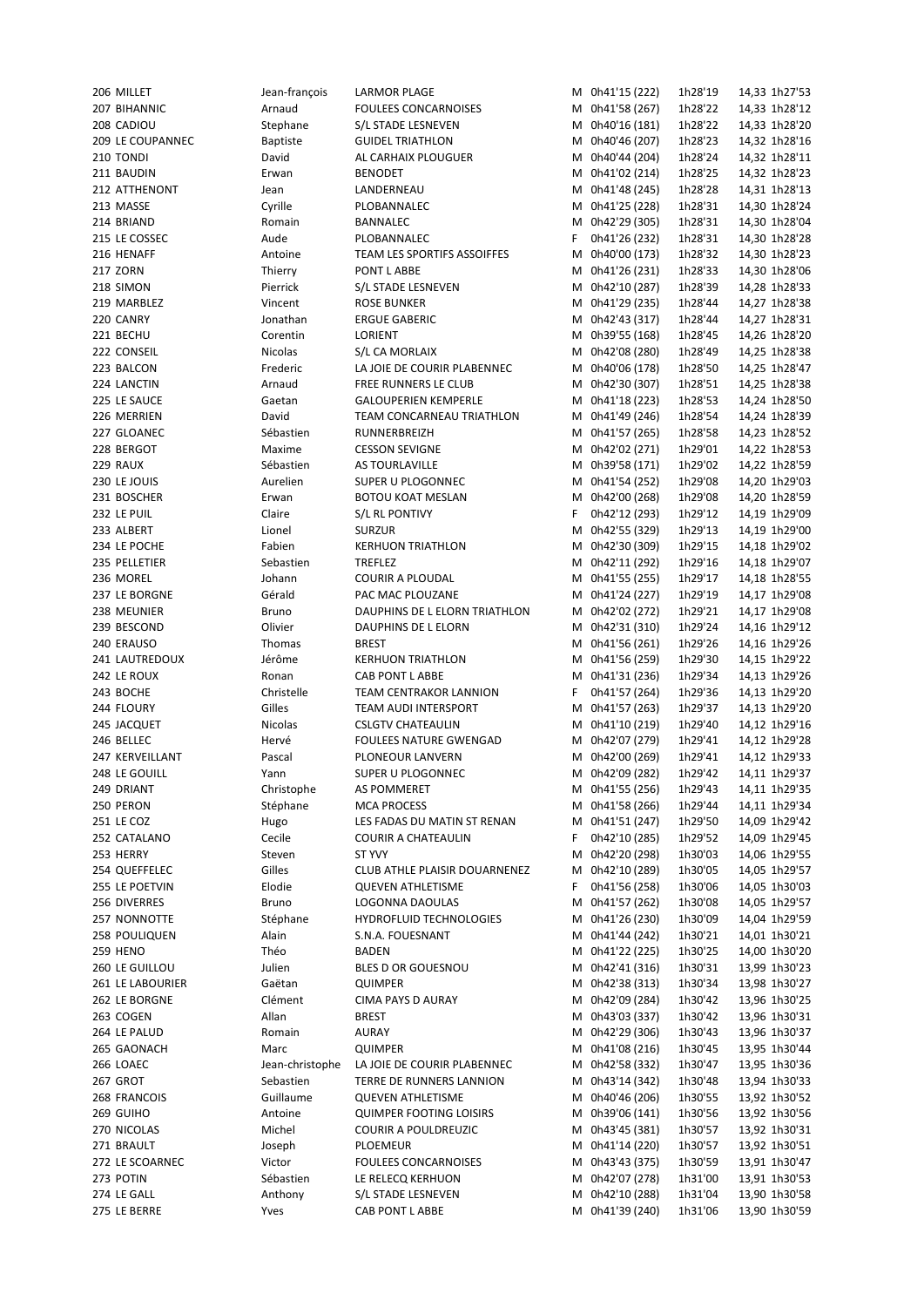Thierry SNA FOUESNANT M 0h43'46 (382) 1h33'44

276 TREUIL Christophe LES SABLES VENDEE TRIATHLON M 0h41'48 (244) 1h31'06 13,90 1h31'00 277 BLOUET Pierre MCA PROCESS M 0h42'04 (273) 1h31'11 13,88 1h31'00 278 ROBERT Mickael AMICALE CONSEIL DEPARTEMENTAL M 0h41'39 (239) 1h31'12 13,88 1h31'02 279 JAFFREDO Florian TALENSAC M 0h42'01 (270) 1h31'20 13,86 1h30'40 280 THOMAS Florent QUIMPER M 0h42'06 (276) 1h31'23 13,85 1h31'14 281 GROT Patrice TERRE DE RUNNERS LANNION M 0h42'50 (325) 1h31'25 13,85 1h31'10 282 LAURET Hervé FFDA M 0h42'45 (321) 1h31'30 13,84 1h30'59 283 COIC Ronan PLONEOUR LANVERN M 0h43'14 (343) 1h31'31 13,83 1h31'14 284 LE STER Gilles CONCARNEAU M 0h42'06 (277) 1h31'32 13,83 1h31'20 285 DREAU Jean-yves AS POMMERET M 0h41'14 (221) 1h31'34 13,83 1h31'26 286 GLEAU Regis ST RENAN M 211 (291) 1h31'47 13,79 1h31'40 287 KERVIEL Bernard CAB PONT L ABBE M 0h43'44 (379) 1h31'48 13,79 1h31'23 288 SALLIOU Dominique LES CAVALEURS PLMCB BREST M 0h42'55 (330) 1h31'48 13,79 1h31'37 289 KESSLER Sébastien CIMA PAYS D AURAY M 0h42'50 (324) 1h31'52 13,78 1h31'37 290 TANGUY-BERNARD Yoann LORIENT TRI FLK M 0h41'39 (238) 1h31'53 13,78 1h31'41 291 GEORGES Hervé GUIDEL TRIATHLON M 0h43'51 (387) 1h31'54 13,78 1h31'21 292 DAOUDAL Alan TREG 1RUN M 0h42'27 (302) 1h31'58 13,77 1h31'47 293 FOUQUET Sylvain SEMELLES DE VENT M 0h43'10 (341) 1h32'03 13,75 1h31'52 294 CORNEC Yannick MIL PAT DE L AULNE M 0h43'14 (344) 1h32'07 13,74 1h31'52 295 BARBE Jeremy PLONEIS M 0h42'06 (275) 1h32'12 13,73 1h32'06 296 LHOTE Frédéric AL CARHAIX PLOUGUER M 0h43'44 (377) 1h32'12 13,73 1h32'00 297 POUPON David EQUIPE CA FINISTERE M 0h41'54 (251) 1h32'16 13,72 1h32'10 298 DE LORGERIL Renaud RENNES M 0h43'18 (350) 1h32'16 13,72 1h31'46 299 PHILIPPE Jean-hervé PLOGONNEC M 0h43'15 (347) 1h32'26 13,70 1h32'06 300 ELIES Geoffroy NANTES M 0h43'59 (392) 1h32'28 13,69 1h31'58 301 MARHIC Pierre QUEMENEVEN M 0h40'44 (202) 1h32'30 13,69 1h32'28 302 LE ROUZIC Vincent QUIMPER M 0h43'14 (345) 1h32'30 13,69 1h32'21 303 MADEC Simon FOUESNANT M 0h43'15 (348) 1h32'32 13,68 1h32'22 304 SCOLAN Marc TEAM MEGA CLUB M 0h42'14 (295) 1h32'32 13,68 1h32'26 305 DE CERTAINES Gwénaël ASSOCIATION SPORTIVE LOCRONAN M 0h42'13 (294) 1h32'35 13,67 1h32'28 306 HADDU Mohamed-amin QUIMPER M 0h41'04 (215) 1h32'38 13,67 1h32'34 307 MORVAN Michel LES MICHOUS / ELAN DU PORZAY M 0h42'54 (328) 1h32'42 13,66 1h32'32 308 LALINEC Yann AS BEGARD M 0h41'56 (260) 1h32'43 13,65 1h32'31 309 LATIMIER Steven TEAM D CO CONCEPT M 0h45'11 (458) 1h32'43 13,65 1h32'11 310 TOULGOAT Christophe MIL PAT DE L AULNE M 0h43'14 (346) 1h32'49 13,64 1h32'36 311 SENE William PLABENNEC M 0h45'26 (472) 1h32'56 13,62 1h32'22 312 JOIN 1032'57 13,62 1h32'14 313 BONIZEC Kevin DOUARNENEZ M 0h44'50 (435) 1h32'58 13,62 1h32'22 314 PELAYO Anthony BREST M 0h45'31 (483) 1h33'03 13,61 1h31'45 315 LE BRAS Thibault PONT DE BUIS LES QUIMERCH M 0h42'28 (304) 1h33'09 13,59 1h32'59 316 ALMAIRAC Christelle SEMELLES DE VENT F 0h43'09 (340) 1h33'09 13,59 1h33'06 317 VIRGOT Christophe AS PLOUMILLIAU M 0h44'02 (393) 1h33'10 13,59 1h32'57 318 DEMOUY **Antoine** VERSAILLES M 0h43'34 (363) 1h33'12 13,58 1h32'43 319 MORVAN Yves-louis ENTENTE ANGEVINE ATHLETISME M 0h42'08 (281) 1h33'13 13,58 1h33'03 320 EUDO Pierre-louis PONTIVY M 0h44'32 (424) 1h33'20 13,56 1h32'43 321 DERRIEN Anthony HUELGOAT M 0h44'57 (444) 1h33'21 13,56 1h33'06 322 LABBE Julien LORIENT M 0h42'10 (286) 1h33'21 13,56 1h33'12 323 LIBOUBAN Thomas LES FADAS DU MATIN ST RENAN M 0h40'43 (200) 1h33'21 13,56 1h33'20 324 LE GOFF Frédéric ELLIANT M 0h43'42 (372) 1h33'22 13,56 1h32'58 325 LE MEILLEUR Thierry S/L ATHLETISME LOUDEAC M 0h43'59 (391) 1h33'24 13,55 1h32'55 326 CAJEAN Xavier REDERIEN CAP SIZUN M 0h42'44 (319) 1h33'24 13,55 1h33'21 327 CORVEST Emeric ST BRIEUC M 0h43'24 (357) 1h33'24 13,55 1h32'39 328 BALCON Dorian LA JOIE DE COURIR PLABENNEC M 0h42'59 (333) 1h33'25 13,55 1h33'15 329 CALONNEC Ronan KERHUON TRIATHLON M 0h43'49 (385) 1h33'26 13,55 1h33'17 330 TANGUY Yannick CA FORESTOIS HB M 0h43'43 (376) 1h33'33 13,53 1h33'03 331 LAE (PRIGENT) Laura ST-THONAN F 0h43'23 (355) 1h33'34 13,53 1h33'23 332 OLLIVIER Jerome ULTRA MARIN M 0h43'49 (384) 1h33'36 13,53 1h33'03 333 MORVAN Steven S/L LARMOR ESTRAN ATHLETISME M 0h42'38 (314) 1h33'37 13,52 1h33'09 334 DAUCE Jean-françois PLUGUFFAN M 0h42'22 (300) 1h33'37 13,52 1h33'31 335 PENSIVY Philippe TREGUNC M 0h43'41 (370) 1h33'38 13,52 1h33'25 336 FAU Clement RENNES M 0h43'41 (367) 1h33'39 13,52 1h33'16 337 MASSE 2010 Dominique CORAY 2010 CORAY M 0h42'26 (301) 1h33'41 13,51 1h33'18 338 COURTIN Marc CIMA PAYS D AURAY M 0h43'44 (380) 1h33'41 13,51 1h33'26 339 STRULLU Christian FOULEES VARZECOISES M 0h42'09 (283) 1h33'43 13,51 1h33'38 341 MUSSET Christine STADE BRESTOIS \* F 0h43'30 (360) 1h33'47 13,50 1h33'42 342 RIO Guillaume BOURG-BLANC M 0h44'15 (412) 1h33'50 13,49 1h33'12 343 CONTI Paul SAINT WITZ M 0h42'14 (296) 1h33'53 13,48 1h33'46 344 RENOUF Mikael AS TOURLAVILLE M 0h42'48 (323) 1h33'54 13,48 1h33'42 345 BOUQUET Joel CIMA PAYS D AURAY M 0h44'03 (394) 1h33'54 13,48 1h33'39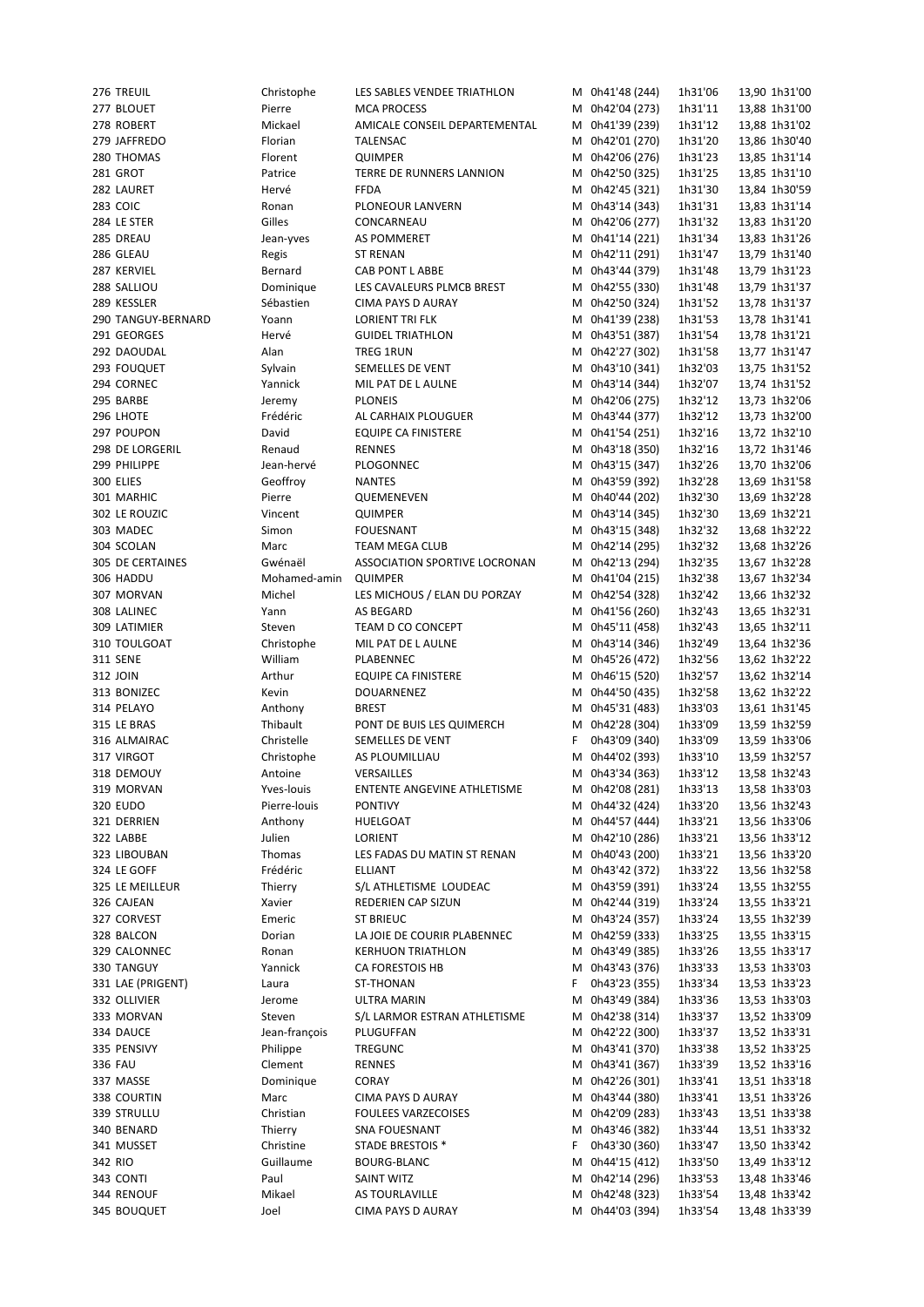| <b>346 KING</b>           | Stephane        | <b>HOSTENS</b>              |   | M 0h44'27 (418) | 1h33'57 | 13,48 1h33'21 |
|---------------------------|-----------------|-----------------------------|---|-----------------|---------|---------------|
| 347 ANDRE                 | Nicolas         | PAC MAC PLOUZANE            | М | 0h42'20 (297)   | 1h33'58 | 13,47 1h33'58 |
| 348 APPERE                | Arthur          | PLONEOUR LANVERN            |   | M 0h43'49 (386) | 1h33'59 | 13,47 1h33'33 |
| 349 LE ROY                | Pascal          | <b>IROISE TRIATHLON</b>     | M | 0h43'23 (356)   | 1h34'00 | 13,47 1h33'44 |
| 350 LEXCELLENT            | Philippe        | LA FORET FOUESNANT          | М | 0h42'57 (331)   | 1h34'00 | 13,47 1h33'38 |
| 351 ALLO                  | Jean-christophe | <b>QUIMPER</b>              | M | 0h43'16 (349)   | 1h34'01 | 13,47 1h33'53 |
| 352 DANIEL                | <b>Nicolas</b>  | FOULEES CONCARNOISES        | м | 0h42'32 (312)   | 1h34'02 | 13,46 1h33'53 |
| 353 JACQ                  | Steven          | <b>BREST</b>                | М | 0h45'14 (460)   | 1h34'04 | 13,46 1h33'30 |
| 354 NOUAILLES             | Marion          | PLOUGONVEN                  | F | 0h44'31 (422)   | 1h34'14 | 13,43 1h34'05 |
| <b>355 EVEN</b>           | Stephane        | AC MOUAZE                   | М | 0h43'36 (364)   | 1h34'14 | 13,43 1h34'04 |
| 356 BEYSSEN               | Claude          | <b>TEAM RIDER TATOO</b>     | м | 0h43'36 (365)   | 1h34'15 | 13,43 1h34'06 |
| 357 LE GAL                | Cedric          | <b>RIANTEC</b>              | М | 0h43'44 (378)   | 1h34'16 | 13,43 1h34'00 |
| 358 LE ROUX               | Sylvain         | <b>DEFI MATTHIEU CRAFF</b>  | М | 0h44'59 (448)   | 1h34'17 | 13,43 1h33'43 |
| 359 BEAUSSE               | Christophe      | <b>COURIR A CHATEAULIN</b>  | М | 0h42'59 (334)   | 1h34'18 | 13,43 1h34'13 |
| 360 LE GOFF               | Yohann          | S/L ATHLETISME LOUDEAC      | м | 0h45'04 (449)   | 1h34'26 | 13,41 1h34'01 |
| 361 GUILCHER              | Erwin           | <b>BREST</b>                | M | 0h44'17 (413)   | 1h34'26 | 13,41 1h34'07 |
| 362 GUERIN                | Yves-marie      | HYDROFLUID TECHNOLOGIES     | M | 0h42'40 (315)   | 1h34'31 | 13,39 1h34'22 |
| 363 BODIOU                | Marilyne        | S/L CA MORLAIX              | F | 0h44'12 (408)   | 1h34'34 | 13,39 1h34'29 |
| 364 SEVOZ                 | Alexander       | <b>STRASBOURG</b>           | M | 0h41'18 (224)   | 1h34'35 | 13,39 1h34'22 |
| <b>365 LE YAN</b>         | <b>Bastien</b>  | <b>QUINTIN</b>              | M | 0h43'05 (339)   | 1h34'36 | 13,38 1h34'24 |
| <b>366 BERTHONNEAU</b>    | Victor          | <b>KERHUON TRIATHLON</b>    | М | 0h43'41 (371)   | 1h34'38 | 13,38 1h34'23 |
| 367 LE GUELLEC            | Ronan           | PLONÉOUR LANVERN            | M | 0h43'43 (374)   | 1h34'39 | 13,38 1h34'15 |
| 368 RISSONE               | Vincent         | QUEVEN                      | М | 0h43'24 (358)   | 1h34'42 | 13,37 1h34'23 |
| 369 MONNERIE              | Stephane        | <b>PONTIVY</b>              | M | 0h42'51 (326)   | 1h34'44 | 13,36 1h34'23 |
| 370 VELLY                 | Christophe      | <b>TEAM LANDI TRIATHLON</b> | М | 0h43'56 (389)   | 1h34'45 | 13,36 1h34'26 |
| 371 GEOFFROY              | Pierre-alexis   | <b>GUIPAVAS</b>             | М | 0h42'31 (311)   | 1h34'51 | 13,35 1h34'37 |
| 372 RICHARD               | Fabrice         | COPAIN COUREUR QUESTEMBERT  | М | 0h39'42 (161)   | 1h34'51 | 13,35 1h34'48 |
| 373 CAZUGUEL              |                 | BLES D OR GOUESNOU          | F | 0h43'42 (373)   | 1h34'51 |               |
|                           | Myriam          |                             |   |                 |         | 13,35 1h34'42 |
| 374 MESGOUEZ              | Jeando          | <b>CSB</b>                  | М | 0h40'48 (210)   | 1h34'52 | 13,35 1h34'52 |
| 375 PROUILLE              | Hugo            | <b>ASPTT ANGERS</b>         | М | 0h44'12 (407)   | 1h34'53 | 13,34 1h34'18 |
| 376 HENAFF                | Yann            | <b>CAP NAVAL</b>            | M | 0h44'21 (415)   | 1h34'57 | 13,33 1h34'34 |
| 377 PRUSSE                | Rudy            | AS TOURLAVILLE              | М | 0h42'44 (318)   | 1h34'58 | 13,33 1h34'55 |
| 378 GOURTAY               | Pierre-yves     | VELO CLUB DE FOUESNANT      | М | 0h43'22 (352)   | 1h35'06 | 13,31 1h34'51 |
| 379 CAZALA                | Lennaïc         | <b>GOUESNOU</b>             | м | 0h42'47 (322)   | 1h35'17 | 13,29 1h35'08 |
| 380 FLOCHLAY              | Gérard          | <b>COURIR A POULDREUZIC</b> | М | 0h45'51 (505)   | 1h35'20 | 13,28 1h34'32 |
| 381 GUILLOUX              | Benjamin        | PLOËRMEL                    | M | 0h40'03 (175)   | 1h35'24 | 13,27 1h35'17 |
| 382 SOLLIEC               | Denis           | <b>ERGE VRAS COURT</b>      | M | 0h43'00 (335)   | 1h35'27 | 13,26 1h35'04 |
| 383 MARECHAL              | David           | S/L ATHLETISME LOUDEAC      | М | 0h45'05 (452)   | 1h35'28 | 13,26 1h35'28 |
| 384 LE TIEC               | David           | <b>QUIMPER TRIATHLON</b>    | M | 0h44'15 (411)   | 1h35'30 | 13,26 1h35'23 |
| 385 FROUIN                | Eric            | <b>LESNEVEN TRIATHLON</b>   | M | 0h45'21 (465)   | 1h35'32 | 13,25 1h35'18 |
| 386 LAGADEC               | Dominique       | LA JOIE DE COURIR PLABENNEC | М | 0h43'23 (353)   | 1h35'34 | 13,25 1h35'24 |
| 387 THOMAS                | Mickaël         | <b>DAUPHINS DE L ELORN</b>  |   | M 0h41'51 (248) | 1h35'34 | 13,25 1h35'27 |
| 388 CRETE VAN SLAMBROUCK  | Thomas          | <b>CIMA PAYS D AURAY</b>    |   | M 0h45'10 (457) | 1h35'36 | 13,24 1h35'18 |
| 389 VIDAL                 | Kevin           | LORIENT                     |   | M 0h41'09 (218) | 1h35'37 | 13,24 1h35'29 |
| 390 JAOUEN                | <b>Bruno</b>    | <b>STADE BRESTOIS *</b>     |   | M 0h46'22 (528) | 1h35'43 | 13,23 1h35'26 |
| 391 L'HELGOUALCH          | Maxence         | PLOGONNEC                   | м | 0h44'46 (433)   | 1h35'44 | 13,22 1h35'13 |
| 392 NORMAND               | Fabrice         | GOUESNOU                    | М | 0h44'58 (445)   | 1h35'46 | 13,22 1h35'28 |
| 393 BEDAGUE               | Malo            | SAINT GREGOIRE TRIATHLON    | M | 0h46'18 (523)   | 1h35'48 | 13,22 1h35'00 |
| 394 BACCON                | Frédéric        | <b>FOUESNANT</b>            | М | 0h44'19 (414)   | 1h35'52 | 13,21 1h35'39 |
| 395 THIBAUD               | Roche           | <b>BREST</b>                | м | 0h42'44 (320)   | 1h35'53 | 13,20 1h35'29 |
|                           | Olivier         | S/L AC CESSON               | М | 0h44'29 (420)   | 1h35'53 | 13,20 1h35'43 |
| 396 PRIOUX<br>397 BRENNER | Mathis          |                             |   |                 |         |               |
|                           |                 | <b>QUIMPER</b>              | М | 0h45'22 (468)   | 1h35'56 | 13,20 1h35'25 |
| 398 LAMBERT               | Cyril           | <b>CAST</b>                 |   | M 0h43'20 (351) | 1h35'59 | 13,19 1h35'54 |
| 399 COEFF                 | Jean-claude     | TEAM RUNNING CONSEIL BREST  |   | M 0h45'22 (467) | 1h36'00 | 13,19 1h35'45 |
| 400 CARIOU                | Killian         | <b>COMBRIT</b>              | М | 0h45'51 (506)   | 1h36'02 | 13,18 1h35'43 |
| 401 SALAUN                | Christophe      | LA JOIE DE COURIR PLABENNEC | М | 0h43'34 (362)   | 1h36'04 | 13,18 1h35'47 |
| 402 LAURENT               | Mélissa         | AS TOURLAVILLE              | F | 0h44'54 (439)   | 1h36'04 | 13,18 1h36'00 |
| 403 VARAINE               | Samuel          | RENNES                      | М | 0h45'28 (475)   | 1h36'06 | 13,17 1h35'34 |
| 404 CADIOU                | Pierre          | <b>GALOUPERIEN BRIEC</b>    | м | 0h43'32 (361)   | 1h36'06 | 13,17 1h35'58 |
| 405 CHARDIN-CHOMIENNE     | Thomas          | <b>BÉNODET</b>              | м | 0h43'37 (366)   | 1h36'08 | 13,17 1h35'58 |
| 406 LE MOIGNE             | Mikaël          | LES RELAYEURS DU BLAVET     |   | M 0h43'59 (390) | 1h36'11 | 13,16 1h35'56 |
| 407 LEDUC                 | Samuel          | LE CLOITRE ST THEGONNEC     | М | 0h44'50 (434)   | 1h36'13 | 13,16 1h35'56 |
| 408 GUINARD               | Philippe        | AS POMMERET                 | М | 0h44'35 (425)   | 1h36'13 | 13,16 1h35'59 |
| 409 QUENET BOSSARD        | Nicolas         | <b>BODILIS</b>              | М | 0h45'16 (462)   | 1h36'15 | 13,15 1h36'05 |
| 410 PLOKARZ               | Peggy           | <b>BREST</b>                | F | 0h45'48 (504)   | 1h36'20 | 13,14 1h36'06 |
| 411 LE GALL               | Laurent         | AL CARHAIX PLOUGUER         | M | 0h44'22 (417)   | 1h36'26 | 13,13 1h35'57 |
| 412 CASTEL                | Vincent         | DOUARNENEZ                  | м | 0h45'20 (463)   | 1h36'27 | 13,13 1h35'50 |
| 413 THOS                  |                 |                             |   |                 |         |               |
|                           | Pénélope        | SEMELLES DE VENT            | F | 0h44'52 (438)   | 1h36'29 | 13,12 1h36'26 |
| 414 BARBEOCH              | Alain           | <b>GALOUPERIEN BRIEC</b>    | M | 0h44'56 (441)   | 1h36'29 | 13,12 1h36'09 |
| 415 LE SAOUT              | Virginie        | SEMELLES DE VENT            | F | 0h44'51 (436)   | 1h36'30 | 13,12 1h36'27 |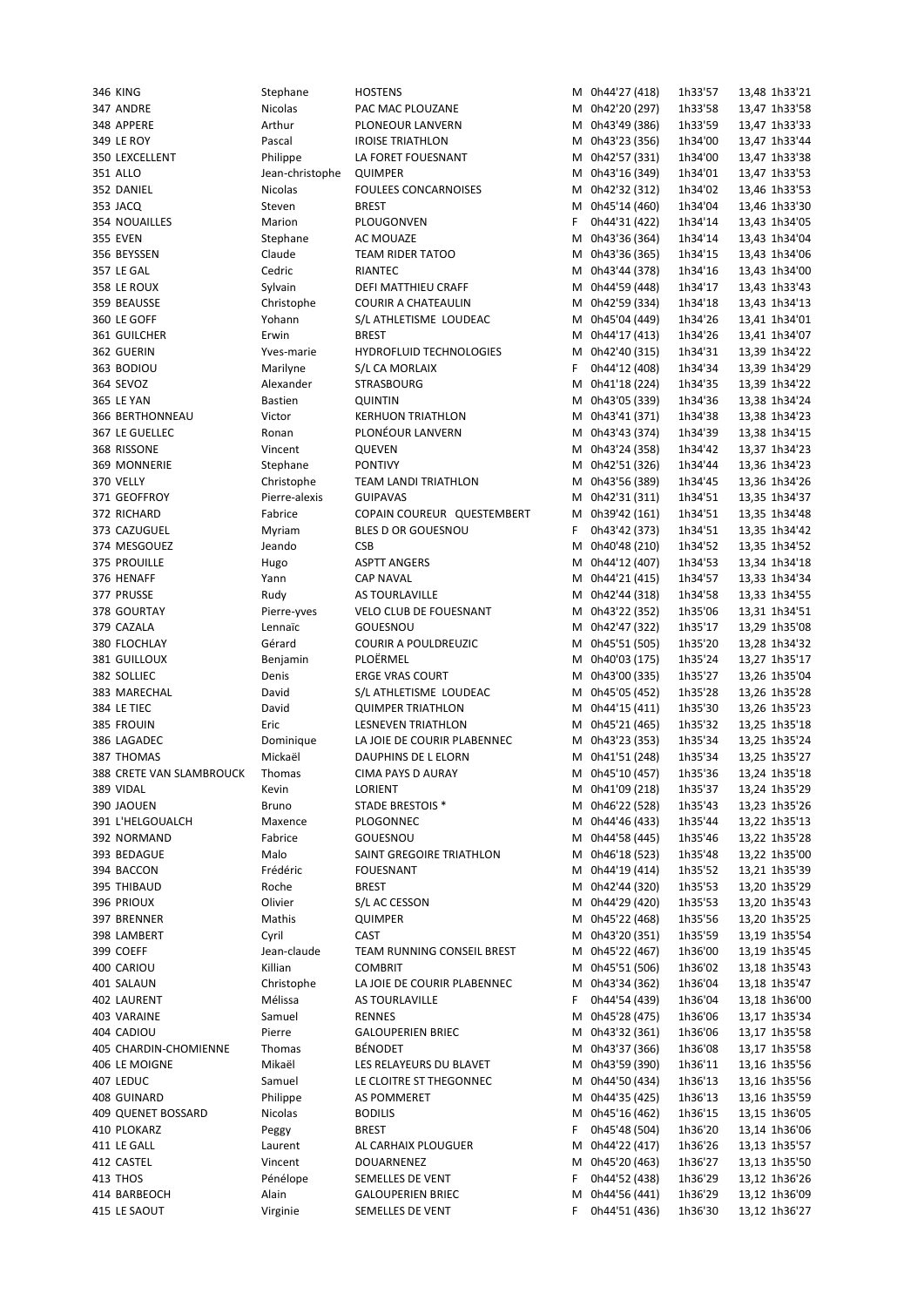416 SALINGUE Sébastien GALOUPERIEN BRIEC M 0h44'56 (442) 1h36'31 13,12 1h36'09 417 BIHANNIC Isabelle S/L PLOUZANE ATHLETIC CLUB MAR F 0h44'10 (403) 1h36'32 13,11 1h36'29 418 MARTSINKEVISTCH Nicolas TREFFIAGAT M 0h44'08 (399) 1h36'32 13,11 1h36'06 419 GRAIGNIC Christiane COURIR A ERDEVEN F 0h44'11 (404) 1h36'34 13,11 1h36'29 420 RANNOU Cedric LORIENT M 0h45'45 (501) 1h36'38 13,10 1h36'19 421 MADEC Céline Sonia GUIPAVAS OXYGENE F 0h44'43 (429) 1h36'41 13,09 1h36'32 422 PORHIEL Gurvan PLUGUFFAN M 0h47'04 (570) 1h36'42 13,09 1h36'15 423 LE BRUCHEC Marc HYDROFLUID TECHNOLOGIES M 0h46'10 (516) 1h36'44 13,09 1h35'55 424 MILES Jean-louis S/L LARMOR ESTRAN ATHLETISME M 0h44'06 (396) 1h36'44 13,09 1h36'33 425 HAMON Patrick CAFE DE LA MAIRIE BANNALEC M 0h44'58 (446) 1h36'46 13,08 1h35'59<br>426 STEPHAN Antoine TREGOUREZ M 0h44'29 (421) 1h36'56 13,06 1h36'21 426 STEPHAN Antoine TREGOUREZ M 0h44'29 (421) 1h36'56 13,06 1h36'21 427 LE THIEC Jean Marc BEGANNE M 0h45'07 (454) 1h36'56 13,06 1h36'36 428 L'HENAFF Guillaume LES PANTHERS PLOEMEUR M 0h44'04 (395) 1h36'58 13,06 1h36'49 429 SCHER Jean-françois GUILERS M 0h45'27 (474) 1h36'58 13,06 1h36'24 430 LEITAO Antonio PLOUARZEL M 0h45'29 (477) 1h37'07 13,04 1h36'35 431 LAMAASSAB Rachid COMBRIT M 0h46'45 (556) 1h37'08 13,03 1h36'43 432 PROTAT Marie DAUPHINS DE L ELORN F 0h44'13 (410) 1h37'09 13,03 1h36'59 433 GOURMELON Vanessa LA FOULEE RENANAISE F 0h44'32 (423) 1h37'09 13,03 1h36'56 434 BIGOT Benoît LE RELECQ-KERHUON M 0h42'10 (290) 1h37'15 13,02 1h37'11 435 WAYOLLE Emilie S/L PLOUZANE ATHLETIC CLUB MAR F 0h45'47 (503) 1h37'16 13,02 1h37'03 436 QUILLEVERE Nathalie FOULEES CONCARNOISES F 0h45'22 (469) 1h37'17 13,01 1h37'09 437 EMEILLAT Alexis FOUESNANT M 0h44'10 (401) 1h37'18 13,01 1h36'51 438 TROLETTI Yann BLAIN TRIATHLON M 0h43'23 (354) 1h37'22 13,00 1h36'57 439 LIGAVAN Thomas RENNES M 0h45'31 (485) 1h37'23 13,00 1h36'16 440 BOZEC Nicolas PLOGONNEC M 0h46'19 (524) 1h37'25 13,00 1h37'05 441 PRONOST Alain QUIMPER TRIATHLON M 0h46'22 (527) 1h37'25 13,00 1h36'53 442 JOLIVET David PENMARCH M 0h45'45 (500) 1h37'28 12,99 1h37'05 443 RICORDEL Alexis LANESTER M 0h48'32 (681) 1h37'28 12,99 1h36'21 444 MENARD Samuel TEAM SAVEOL M 0h45'34 (489) 1h37'28 12,99 1h36'49 445 SAVIDAN Yann PLOUGOUMELEN M 0h44'12 (405) 1h37'29 12,99 1h37'24 446 RICORDEL Romain LANESTER M 0h48'33 (682) 1h37'30 12,98 1h36'21 447 ETESSE Sandrine S/L LARMOR ESTRAN ATHLETISME F 0h45'10 (456) 1h37'33 12,98 1h37'23 448 JAOUEN Patrick BLES D OR GOUESNOU M 0h45'43 (498) 1h37'34 12,98 1h37'16 449 LAOUENAN Michel QUIMPER M 0h45'29 (478) 1h37'36 12,97 1h37'27 450 CAMPION Frédéric FOULEES CONCARNOISES M 0h46'46 (560) 1h37'37 12,97 1h37'27 451 MAUPILIER Guillaume COURRIR A ERDEVEN M 0h46'42 (550) 1h37'45 12,95 1h37'24 452 PECH Benjamin BREST BREST M 0h44'45 (432) 1h37'47 12,95 1h37'06 453 CREACH Guillaume HENVIC M 0h45'44 (499) 1h37'51 12,94 1h37'13 454 CARADEC Romain FOUESNANT M 0h47'39 (614) 1h37'53 12,93 1h37'19 455 FITZGERALD Connor BREST M 0h43'52 (388) 1h37'55 12,93 1h37'10 456 CHRISTIEN Christopher SNA FOUESNANT M 0h42'04 (274) 1h37'58 12,92 1h37'56 457 GOURMELON Nicolas BLES D OR GOUESNOU M 0h46'47 (561) 1h37'58 12,92 1h37'39 458 LE BARON Mickael COURIR A KERVIGNAC M 0h45'06 (453) 1h37'59 12,92 1h37'41 459 JONCOUR Yann PLEUVEN M 0h42'53 (327) 1h38'00 12,92 1h37'50 460 LE GALL Morgan QUIMPER M 0h45'42 (496) 1h38'01 12,92 1h37'18 461 LE MANSEC Jérôme LANNION M 0h44'07 (397) 1h38'05 12,91 1h38'01 462 LE MAOUT Fabrice TRIATHLON BIGOUDEN M 0h45'34 (491) 1h38'08 12,90 1h37'58 463 HASCOET Bernard CLUB ATHLE PLAISIR DOUARNENEZ M 0h45'05 (451) 1h38'09 12,90 1h38'09 464 SELLIN Killian SAINT-YVI M 0h45'32 (487) 1h38'11 12,89 1h37'54 465 MALABRY Alain CLUB ATHLE PLAISIR DOUARNENEZ M 0h46'34 (540) 1h38'11 12,89 1h37'24 466 BERLIVET Xavier LES CAVALEURS PLMCB BREST M 0h46'26 (531) 1h38'11 12,89 1h38'00 467 BELLEC Richard LANDREVARZEC M 0h45'42 (497) 1h38'12 12,89 1h37'18 468 PRIMOT Emmanuel IROISE TRIATHLON M 0h47'34 (603) 1h38'12 12,89 1h37'37 469 QUEMENER Patrick QUIMPER M 0h46'53 (565) 1h38'13 12,89 1h37'22 470 PALECZNY Joel BRIEC M 0h44'56 (443) 1h38'13 12,89 1h37'40 471 LOUBOUTIN Yoann SAINT-EVARZEC M 0h46'38 (546) 1h38'16 12,88 1h37'28 472 MESLIN AURELIE AS TOURLAVILLE **AS TOUR ALLA AUGENE ARELA EN 1999 EN 1999** 1111 12,88 1h38'04 473 JAFFRY Vincent PLOUHINEC M 0h46'11 (518) 1h38'19 12,88 1h38'07 474 JOIN Juliette COURIR SUR BREST F 0h45'25 (471) 1h38'25 12,86 1h38'21 475 LE BERRE Julien MIL PAT DE L AULNE M 0h43'41 (369) 1h38'28 12,86 1h38'18 476 LE FLOCH Ronan FOUESNANT M 0h44'28 (419) 1h38'31 12,85 1h38'17 477 HEMERY Patrice PLOGONNEC M 0h46'39 (548) 1h38'31 12,85 1h38'31 478 QUEFFELEC Michel PRESQU ILE DE CROZON JOGGING C M 0h45'22 (466) 1h38'33 12,85 1h38'17 479 ALLAIN Ludovic TERRE DE RUNNERS LANNION M 0h46'20 (526) 1h38'37 12,84 1h38'20 480 SEDEFIAN Pierre COURIR A ERDEVEN M 0h45'33 (488) 1h38'39 12,83 1h38'22 481 LE CRAS Corinne REDENE F 0h46'32 (538) 1h38'43 12,82 1h38'33 482 DELAUNAY David GUIDEL M 0h45'39 (495) 1h38'44 12,82 1h38'27 483 BECHT Sabrina RUN IN MOMMENHEIM F 0h47'27 (593) 1h38'47 12,82 1h38'34 484 COLIN Pierre PONTIVY M 0h47'35 (608) 1h38'47 12,82 1h38'09 485 NARZUL David ST EVARZEC M 0h47'24 (586) 1h38'49 12,81 1h38'05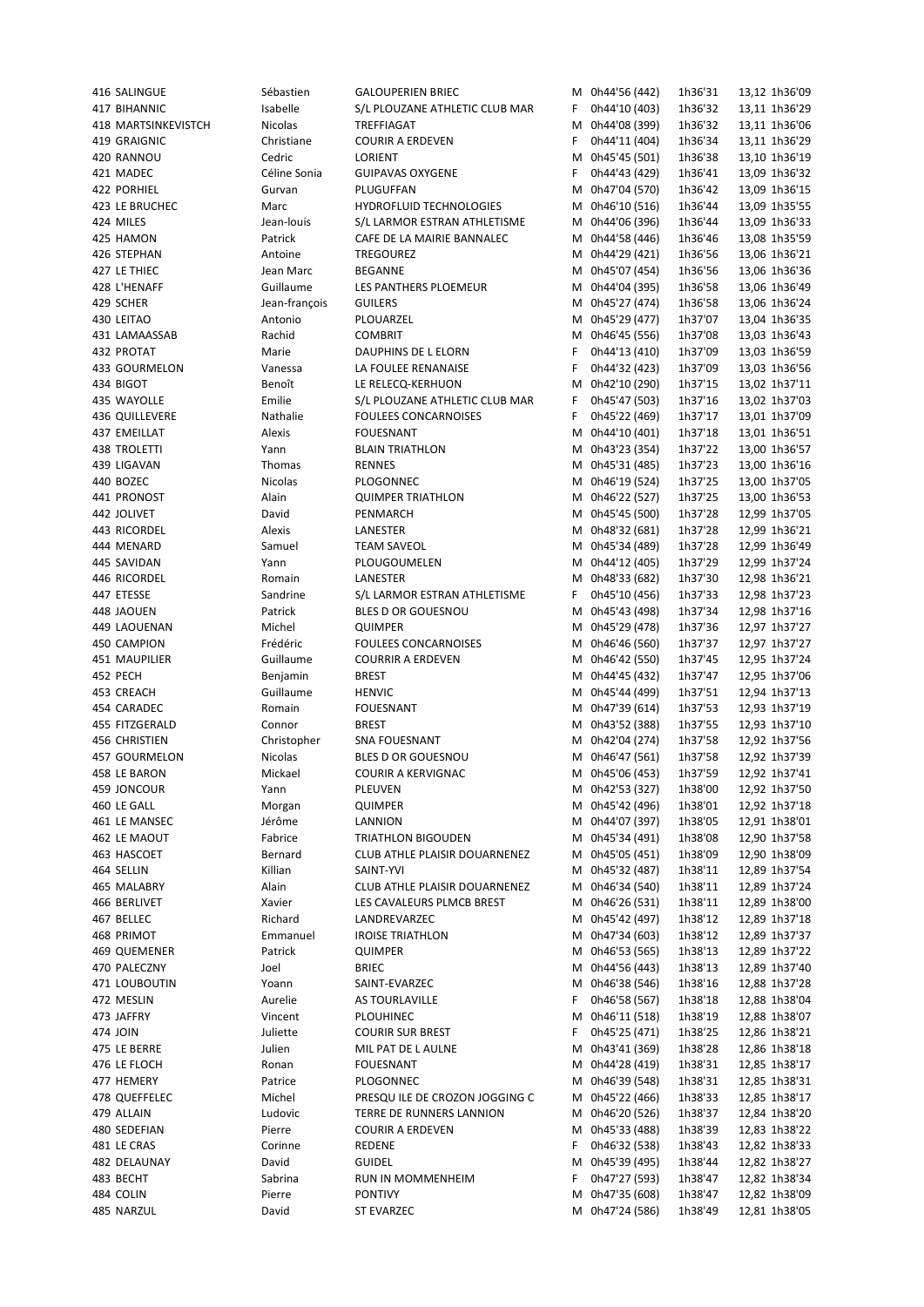525 LE GRAND Guillaume RUNNING PLOGO M 0h46'24 (530)<br>1996 THE STATE MODEL SEMINAGE RELATED BY A 12-67 11-67 11-67 12,662 11-662 11-662 11-662 11-662 11-662 11-662

486 MANAC'H Fabrice KOALA/SWIMRUN DU PASSAGE M 0h47'26 (592) 1h38'51 12,81 1h38'02 487 CENARD Laurent L'HAY-LES-ROSES M 0h45'53 (508) 1h38'54 12,80 1h38'44 488 COSQUERIC Philippe PLEUVEN M 0h46'18 (522) 1h38'54 12,80 1h38'12 489 LE DOUARIN Marie CIMA PAYS D AURAY F 0h46'00 (513) 1h38'56 12,80 1h38'43 490 LENNON Ronan QUIMPER M 0h47'37 (612) 1h38'57 12,79 1h38'05 491 LORANT Bruno MILPATTES VITRE (35) M 0h49'23 (749) 1h39'00 12,79 1h37'47 492 ROQUETTE Thomas PLOEMEUR M 0h45'58 (512) 1h39'01 12,79 1h38'49 493 LE PENNEC Sebastien QUIMPER M 0h44'22 (416) 1h39'01 12,79 1h38'35 494 DEGENNE Fabien FOUESNANT M 0h44'45 (431) 1h39'04 12,78 1h38'41 495 LARUE Thomas ATHLE RHUYS M 0h46'08 (515) 1h39'05 12,78 1h38'14 496 KERVEILLANT Hervé CAB PONT L ABBE M 0h46'44 (555) 1h39'06 12,77 1h38'42 497 CARREE Ewan ECUREUILS DE PLOUAY M 0h44'12 (406) 1h39'07 12,77 1h38'32 498 LE ROUX Christophe CIMA PAYS D AURAY M 0h45'55 (510) 1h39'08 12,77 1h38'55 499 ECKART Thomas RUN IN MOMMENHEIM M 0h47'29 (598) 1h39'08 12,77 1h38'42 500 ROUCHER Marion LANDERNEAU F 0h45'30 (481) 1h39'11 12,76 1h39'00 501 RIU Flavien ECHAPPEES BREIZH RUNNING M 0h46'47 (562) 1h39'12 12,76 1h38'44 502 BROUAZIN Didier US LIFFRE M 0h46'32 (537) 1h39'12 12,76 1h39'06 503 FLOCH Jean-mayeul LA ROCHE MAURICE M 0h47'59 (642) 1h39'13 12,76 1h39'02 504 LE MOUEE Dylan LOCMIQUELIC M 0h47'35 (607) 1h39'13 12,76 1h38'38 505 LE GURUN Laura QUEVEN ATHLETISME F 0h45'29 (479) 1h39'16 12,75 1h39'11 506 LUCAS Christophe QUEVEN ATHLETISME M 0h43'01 (336) 1h39'17 12,75 1h39'04 507 TRIVIDIC Thibault QUIMPER M 0h48'45 (700) 1h39'18 12,75 1h38'50 508 SERPOLLIER Matti COURIR A PLOMEUR M 0h46'39 (547) 1h39'22 12,74 1h38'49 509 LE GALL Louis COMBRIT M 0h46'43 (554) 1h39'23 12,74 1h38'39 510 L HELGUEN Patrick GALOUPERIEN KEMPERLE M 0h46'38 (545) 1h39'28 12,73 1h38'45 511 CORRE Philippe TEAM BIBUS M 0h47'32 (600) 1h39'29 12,73 1h38'51 512 MICHELOT Anthony PONT L ABBE M 0h48'41 (695) 1h39'29 12,73 1h39'16 513 CROGUENNEC Julien QUIMPER M 0h44'13 (409) 1h39'31 12,72 1h39'16 514 MACHADO Agostinho RUN IN MOMMENHEIM M 0h47'21 (581) 1h39'31 12.72 1h39'07 515 SENANT Tangi GUISSENY M 0h46'35 (541) 1h39'39 12,70 1h39'25 516 NAVINER Yannick NEVEZ M 0h43'46 (383) 1h39'39 12,70 1h39'34 517 LE GALL-BRELIVET Tristan GUILVINEC M 0h46'54 (566) 1h39'42 12,70 1h38'59 518 GLOAGUEN Joel CAB PONT L ABBE M 0h47'24 (585) 1h39'43 12,70 1h39'15 519 PATRICK Tanguy PLOUAY M 0h45'34 (490) 1h39'44 12,69 1h39'37 520 GARAUD Vincent GALOUPERIEN KEMPERLE M 0h45'28 (476) 1h39'49 12,68 1h39'49 521 SASADA Toshinobu QUIMPER M 0h46'29 (533) 1h39'56 12,67 1h39'20 522 LE DAIN **Damien** QUIMPER M M 0h43'27 (359) 1h39'56 12,67 1h39'39 523 SINAN Régis MIL PATTES VITRE M 0h49'24 (753) 1h39'57 12,67 1h38'45 524 LE LOC'H Sylvain PARIS 14EME ARRONDISSEMENT M 0h49'44 (787) 1h39'59 12,66 1h38'13 526 HILY Emmanuel PLOUDALMEZEAU M 0h47'41 (621) 1h40'06 12,65 1h39'22 527 GRALL Gaël BOHARS M 0h44'39 (428) 1h40'08 12,64 1h39'54 528 BIZET Damien HAPPYCOACHING56 M 0h47'47 (627) 1h40'09 12,64 1h39'19 529 PELLIET CHAURENT LES RADIEUSES CHAUGH CHAUSES MEDIAEUSES AN OHAB'28 (676) 1h40'10 12,64 1h39'27 530 CAER Baptiste LANDERNEAU M 0h44'07 (398) 1h40'14 12,63 1h39'54 531 LAMOUR Yann GOUESNOU M 0h48'17 (665) 1h40'15 12,63 1h39'46 532 ROSPARS André STADIUM MONTIGNY ATHLETIC CLUB M 0h46'29 (532) 1h40'17 12,62 1h40'05 533 COSQUER Thierry GALOUPERIEN BRIEC M 0h46'32 (536) 1h40'18 12,62 1h40'10 534 LAGUILLIER Gregory ERGUE GABERIC M 0h47'50 (631) 1h40'20 12,62 1h39'35 535 FEREZOU Yann KERHUON TRIATHLON M 0h44'38 (426) 1h40'21 12,62 1h40'14 536 BALLAND Jerome KEMPERLE TRIATHLON M 0h41'54 (250) 1h40'22 12,61 1h40'14 537 GOURCUFF Kevin KEMPERLE TRIATHLON M 0h45'12 (459) 1h40'23 12,61 1h39'44 538 POULOUIN Julien DEFI RUN / LANGUIDIC M 0h48'50 (706) 1h40'25 12,61 1h39'34 539 PELLETER **Patrice FOULEES VARZECOISES** M 0h45'31 (482) 1h40'28 12,60 1h40'05 540 GUIVARCH Pierrick KOALA KERHUON M 0h48'04 (647) 1h40'31 12,59 1h39'18 541 POUDOULEC Ronan LANNION M 0h49'54 (804) 1h40'31 12,59 1h39'45 542 COSSEC 6 6 Yohann DOUARNENEZ M 0h47'25 (588) 1h40'33 12,59 1h39'48 543 GAONACH Bruno L ELAN DU PORZAY M 0h47'01 (568) 1h40'38 12,58 1h40'04 544 DONNART 31,58 1h40'02 Jean-marc LE RELECQ KERHUON M 0h48'03 (646) 1h40'40 12,58 1h40'02 545 BRILLANT Mickael GRENTHEVILLE M 0h46'34 (539) 1h40'43 12,57 1h40'00 546 CAPITAINE Florian QUIMPER M 0h49'05 (722) 1h40'44 12,57 1h39'37 547 RACAPE Didier MIL PATTES VITRE / KERMARREC M 0h49'23 (750) 1h40'45 12,57 1h39'33 548 MOSNAT Eddy COURIR A PLOUDAL M 0h48'26 (673) 1h40'46 12,56 1h39'50 549 L HELGUEN Cuentin GALOUPERIEN KEMPERLE M 0h47'14 (577) 1h40'47 12,56 1h40'02<br>12.56 SSO KERBAUL CHARA EMMANUEL NAVAL GROUP 550 KERBAUL Emmanuel NAVAL GROUP M 0h44'51 (437) 1h40'50 12,56 1h40'25 551 DARTY Yoann MERDRIGNAC M 0h47'44 (624) 1h40'50 12,56 1h39'59 552 QUIFFIER Alban QUIMPER M 0h49'06 (726) 1h40'51 12,55 1h40'03 553 GUTIERREZ MOUGIN Arnaud CJF SAINT MALO M 0h42'28 (303) 1h40'53 12,55 1h40'48<br>554 LINARD Christophe CAB PONT LABBE M 0h47'25 (587) 1h40'55 12,55 1h40'27 554 LINARD Christophe CAB PONT L ABBE M 0h47'25 (587) 1h40'55 12,55 1h40'27 555 LE COQ Miguel PLEYBEN M 0h47'53 (636) 1h40'55 12,55 1h39'49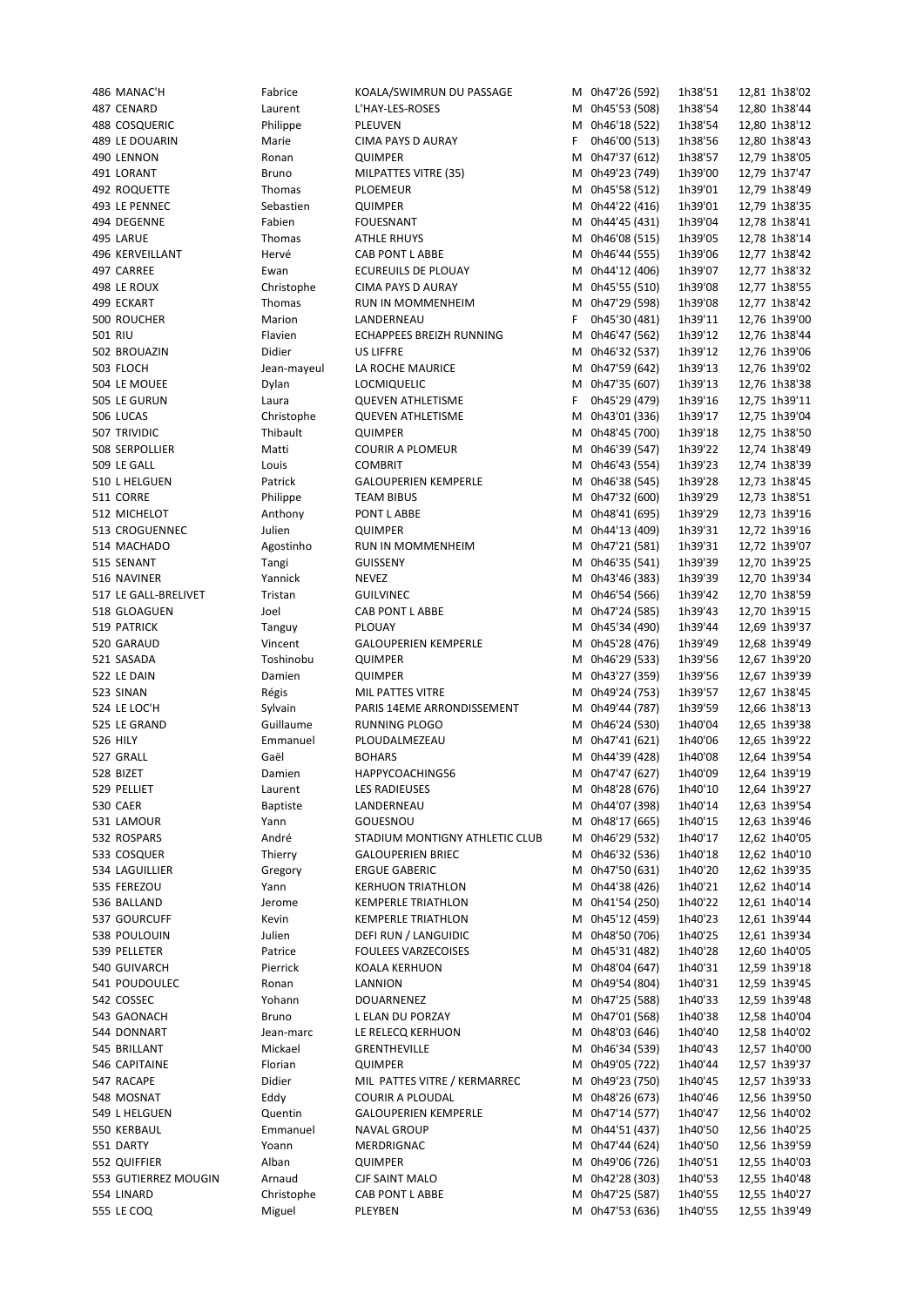| 556 SALMERON     | Stephanie     | <b>FOULEES CONCARNOISES</b>    | F. | 0h47'39 (615)   | 1h40'55 | 12,55 1h39'59 |
|------------------|---------------|--------------------------------|----|-----------------|---------|---------------|
| 557 LE MERCIER   | Emmanuel      | <b>NANTES</b>                  |    | M 0h45'58 (511) | 1h40'58 | 12,54 1h40'06 |
| 558 ROULLAND     | Adrien        | <b>ENDURANCE LOISIR PLOUAY</b> |    | M 0h47'28 (594) | 1h41'03 | 12,53 1h40'18 |
| 559 SAUMON       | Florian       | CONCARNEAU                     |    | M 0h47'49 (629) | 1h41'05 | 12,52 1h40'13 |
| 560 GOURMELEN    | Dominique     | <b>PLONEIS</b>                 |    | M 0h46'20 (525) | 1h41'06 | 12,52 1h40'25 |
|                  |               |                                |    |                 |         |               |
| 561 BOUCHAMA     | Yves          | CIMA PAYS D AURAY              |    | M 0h47'30 (599) | 1h41'07 | 12,52 1h40'51 |
| 562 QUINIO       | Solene        | <b>MORLAIX TRIATHLON</b>       | F. | 0h46'24 (529)   | 1h41'08 | 12,52 1h40'57 |
| 563 CORLAY       | Fabrice       | <b>COURIR A KERVIGNAC</b>      |    | M 0h45'31 (484) | 1h41'08 | 12,52 1h40'35 |
| 564 GUEGAN       | Joel          | AL CARHAIX PLOUGUER            |    | M 0h46'08 (514) | 1h41'11 | 12,51 1h40'42 |
| 565 FAUBERT      | Jerôme        | <b>FOUESNANT</b>               |    | M 0h47'36 (609) | 1h41'15 | 12,50 1h40'58 |
|                  |               |                                |    |                 |         |               |
| 566 LE GOFF      | Loic          | PEAULE                         |    | M 0h48'04 (648) | 1h41'15 | 12,50 1h40'39 |
| 567 PRIGENT      | Jacky         | LES CAVALEURS PLMCB BREST      |    | M 0h47'14 (578) | 1h41'16 | 12,50 1h40'51 |
| 568 CHEMIN       | Manuel        | <b>ERGUE GABERIC</b>           |    | M 0h46'35 (542) | 1h41'18 | 12,50 1h40'19 |
| 569 GRIFFON      | Gwenaelle     | <b>QUIMPER</b>                 | F  | 0h48'08 (651)   | 1h41'18 | 12,50 1h40'20 |
|                  |               | <b>BRIEC</b>                   |    |                 |         |               |
| 570 GAUTIER      | Anthony       |                                |    | M 0h49'14 (740) | 1h41'18 | 12,50 1h40'38 |
| 571 FLOCH        | Johann        | HYDROFLUID TECHNOLOGIES        |    | M 0h50'01 (816) | 1h41'20 | 12,49 1h40'18 |
| 572 LE GALL      | Chloe         | DAUPHINS DE L ELORN            | F. | 0h47'12 (576)   | 1h41'21 | 12,49 1h41'10 |
| 573 MUNSCH       | Cyrille       | PLOUEDERN RUNNING CLUB         | М  | 0h48'13 (657)   | 1h41'22 | 12,49 1h41'03 |
| 574 MORVAN       | Tristan       | <b>TELGRUC SUR MER</b>         |    | M 0h48'43 (699) | 1h41'26 | 12,48 1h40'44 |
|                  |               |                                |    |                 |         |               |
| 575 CARIOU       | Nathalie      | CAB PONT L ABBE                | F. | 0h47'24 (583)   | 1h41'27 | 12,48 1h41'01 |
| 576 QUEAU        | Erven         | <b>COURIR A SAINT GREGOIRE</b> |    | M 0h47'53 (637) | 1h41'27 | 12,48 1h41'13 |
| 577 SINQUIN      | Michel        | <b>COURIR A SAINT GREGOIRE</b> |    | M 0h47'53 (639) | 1h41'28 | 12,48 1h41'13 |
| 578 LE BRIS      | Cédric        | <b>GOURIN</b>                  |    | M 0h50'51 (903) | 1h41'34 | 12,46 1h40'53 |
|                  |               |                                |    |                 | 1h41'37 |               |
| 579 CROLAS       | Yoann         | <b>SENE</b>                    |    | M 0h47'11 (574) |         | 12,46 1h40'29 |
| 580 NIVET LOUVET | Celine        | LANGOAT                        | F. | 0h47'10 (573)   | 1h41'41 | 12,45 1h41'34 |
| 581 THEPAUT      | Michael       | <b>QUIMPER</b>                 | м  | 0h49'43 (784)   | 1h41'42 | 12,45 1h40'01 |
| 582 HOURDE       | Jean-baptiste | LANDEVANT                      |    | M 0h48'10 (656) | 1h41'44 | 12,44 1h40'48 |
| 583 FERREIRA     | Felipe        | LA JOIE DE COURIR PLABENNEC    |    | M 0h45'38 (494) | 1h41'51 | 12,43 1h41'34 |
|                  |               |                                |    |                 |         |               |
| 584 DERRIEN      | Elodie        | PLUGUFFAN FOOTING              | F. | 0h49'22 (748)   | 1h41'52 | 12,43 1h41'01 |
| 585 PARIS        | Anthony       | <b>EDERN</b>                   | M  |                 | 1h41'54 | 12,42 1h41'39 |
| 586 BRANDY       | Julie         | PLOZEVET                       | F. | 0h49'28 (759)   | 1h41'54 | 12,42 1h41'02 |
| 587 LE ROY       | Victor        | <b>ST MALO</b>                 |    | M 0h49'50 (796) | 1h41'56 | 12,42 1h41'04 |
| 588 CARIOU       | Alain         | <b>EDERN</b>                   |    | M 0h47'34 (606) | 1h41'58 | 12,42 1h41'34 |
|                  |               |                                |    |                 |         |               |
| 589 MEILLOUR     | Ghislaine     | <b>COMBRIT</b>                 | F  | 0h47'51 (634)   | 1h41'59 | 12,41 1h41'35 |
| 590 TRIBALLIER   | Franck        | LES CAVALEURS PLMCB BREST      |    | M 0h45'08 (455) | 1h41'59 | 12,41 1h41'59 |
| 591 BOULCH       | Raphael       | <b>KERHUON TRIATHLON</b>       |    | M 0h43'41 (368) | 1h42'01 | 12,41 1h41'52 |
| 592 MAGNIER      | Mylene        | S/L RL PONTIVY                 | F. | 0h47'57 (640)   | 1h42'03 | 12,41 1h41'50 |
| 593 LE COZ       | Cyrille       | LA FORET FOUESNANT             | м  | 0h45'04 (450)   | 1h42'12 | 12,39 1h41'54 |
|                  |               |                                |    |                 |         |               |
| 594 ERNOT        | Sebastien     | <b>REDER LANN</b>              |    | M 0h49'08 (728) | 1h42'13 | 12,39 1h41'27 |
| 595 LE MARECHAL  | Thierry       | <b>REDON</b>                   |    | M 0h49'12 (734) | 1h42'14 | 12,38 1h41'27 |
| 596 ABARNOU      | Jean-luc      | <b>CAP NAVAL</b>               |    | M 0h47'07 (571) | 1h42'15 | 12,38 1h41'42 |
| 597 HERVY        | Estelle       | PLOURHAN                       | F. | 0h47'38 (613)   | 1h42'16 | 12,38 1h41'23 |
| 598 CARRIOU      |               | S/L LARMOR ESTRAN ATHLETISME   |    | M 0h48'23 (671) | 1h42'16 | 12,38 1h41'57 |
|                  | Jean-yves     |                                |    |                 |         |               |
| 599 HEMON        | Lionel        | TREDARZEC                      |    | M 0h48'34 (683) | 1h42'17 | 12,38 1h41'33 |
| 600 LAGADIC      | Nancy         | SNA FOUESNANT                  | F  | 0h47'37 (611)   | 1h42'18 | 12,38 1h42'03 |
| 601 FAVE         | Lisa          | <b>COURIR SUR BREST</b>        | F  | 0h48'58 (712)   | 1h42'18 | 12,38 1h41'24 |
| 602 SENANT       | Christophe    | SAINTE THERESE                 | м  | 0h46'16 (521)   | 1h42'20 | 12,37 1h42'11 |
|                  |               |                                |    |                 |         |               |
| 603 PAPIN        | Jordan        | <b>CHALLES</b>                 | М  | 0h50'37 (868)   | 1h42'24 | 12,36 1h41'16 |
| 604 TANGUY       | Jeanne        | <b>STADE BRESTOIS *</b>        | F  | 0h43'05 (338)   | 1h42'25 | 12,36 1h42'22 |
| 605 COROLLER     | Florian       | <b>RENNES</b>                  | м  | 0h47'33 (601)   | 1h42'26 | 12,36 1h41'51 |
| 606 LE BAIL      | Christophe    | CAMORS                         | м  | 0h48'09 (653)   | 1h42'26 | 12,36 1h41'54 |
| 607 ALLIOUX      | Tangi         | <b>BENODET</b>                 | M  | 0h46'46 (558)   | 1h42'26 | 12,36 1h41'46 |
|                  | Gabriel       |                                |    |                 |         |               |
| 608 SEHEDIC      |               | FOULEES CONCARNOISES           | M  | 0h46'11 (517)   | 1h42'28 | 12,36 1h42'15 |
| 609 DUBOIS       | Paul          | QUIMPER                        |    | M 0h47'29 (597) | 1h42'28 | 12,36 1h41'43 |
| 610 GOUZIEN      | Didier        | FOULEES CONCARNOISES           | M  | 0h47'24 (584)   | 1h42'28 | 12,36 1h42'00 |
| 611 LE FLOC'H    | Gwen          | PLONEOUR-LANVERN               |    | M 0h47'53 (638) | 1h42'29 | 12,35 1h42'01 |
| 612 AUDO         | Nicolas       | LORIENT                        |    | M 0h49'13 (737) | 1h42'31 | 12,35 1h41'22 |
|                  |               |                                |    |                 |         |               |
| 613 BUSSON       | Sylvain       | GOUESNOU                       |    | M 0h47'51 (633) | 1h42'33 | 12,35 1h41'47 |
| 614 SINQUIN      | Marine        | S/L RL PONTIVY                 | F  | 0h47'29 (596)   | 1h42'33 | 12,35 1h42'19 |
| 615 LE BER       | Eric          | <b>BENODET</b>                 | M  | 0h47'44 (625)   | 1h42'34 | 12,34 1h42'16 |
| 616 KERZERHO     | Olivier       | HENNEBONT TRIATHLON            | M  | 0h45'27 (473)   | 1h42'40 | 12,33 1h42'24 |
| 617 POISSON      | Alan          | <b>BREST</b>                   |    |                 |         |               |
|                  |               |                                |    | M 0h47'59 (641) | 1h42'41 | 12,33 1h41'55 |
| 618 DONNARD      | Stéphane      | <b>ERGUE GABERIC</b>           |    | M 0h45'38 (493) | 1h42'42 | 12,33 1h42'20 |
| 619 HALBWAX      | Christophe    | <b>PORDIC</b>                  |    | M 0h49'34 (764) | 1h42'44 | 12,32 1h41'36 |
| 620 TOUBOULIC    | Mikael        | <b>SNA FOUESNANT</b>           |    | M 0h49'12 (736) | 1h42'47 | 12,32 1h41'38 |
| 621 GALLON       | Cedric        | <b>GUINGAMP</b>                | M  | 0h47'33 (602)   | 1h42'49 | 12,31 1h42'28 |
|                  |               |                                |    | 0h44'09 (400)   |         |               |
| 622 LE BLEIS     | Thomas        | KERLAZ                         | м  |                 | 1h42'53 | 12,31 1h42'34 |
| 623 GOLBY        | Nicolas       | <b>MOELAN SUR MER</b>          | м  | 0h49'28 (758)   | 1h42'53 | 12,31 1h41'57 |
| 624 BOURDON      | Gaelle        | COURIR ENSEMBLE PLOMELIN       | F  | 0h49'13 (738)   | 1h42'54 | 12,30 1h41'36 |
| 625 BOLZER       | Chantal       | SNA FOUESNANT                  | F  | 0h47'37 (610)   | 1h42'56 | 12,30 1h42'41 |
|                  |               |                                |    |                 |         |               |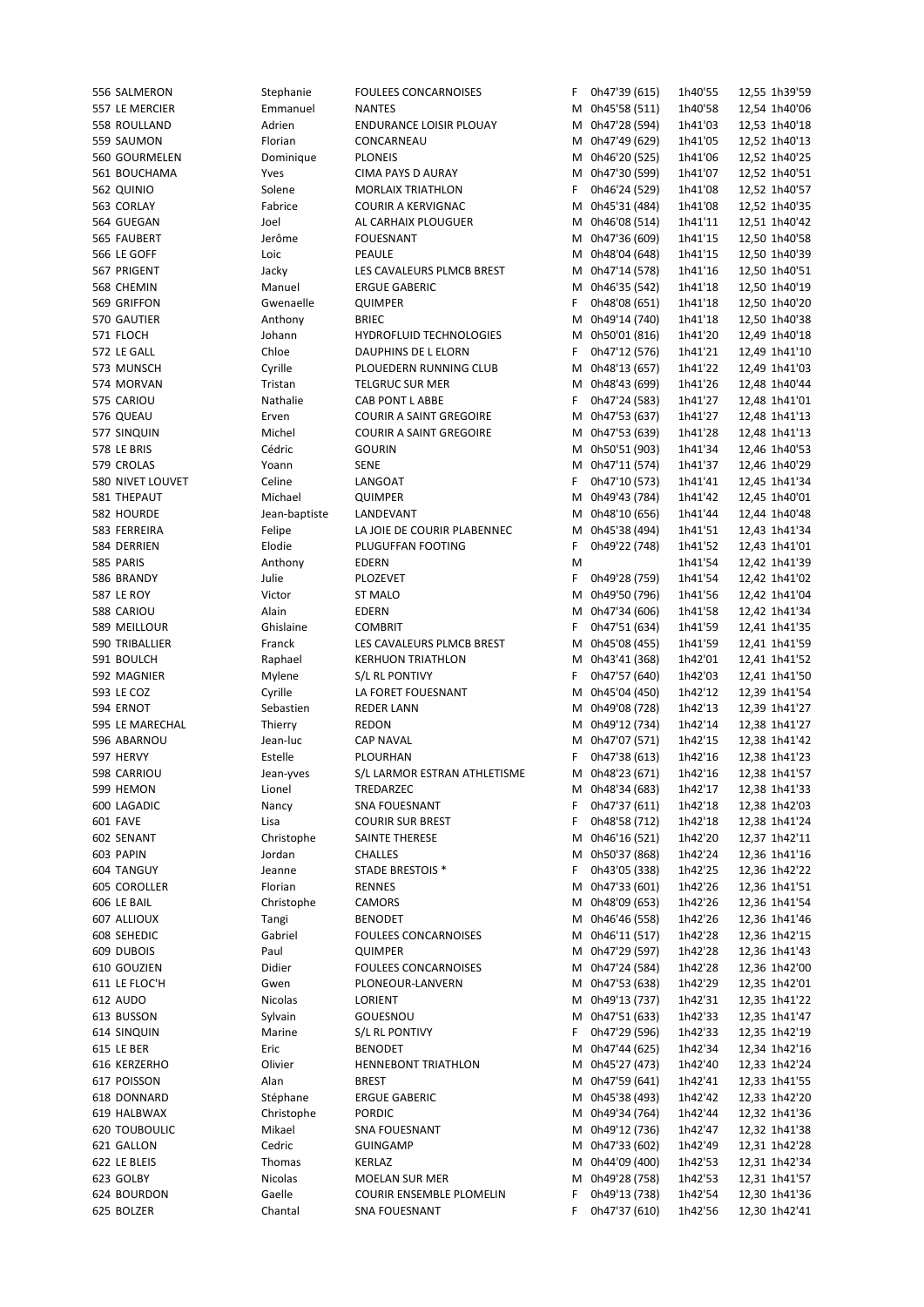| 626 KERLOCH      | Jean Luc       | <b>QUIMPER FOOTING LOISIRS</b> |    | M 0h48'52 (707) | 1h42'57 | 12,30 1h41'53 |
|------------------|----------------|--------------------------------|----|-----------------|---------|---------------|
| 627 BODENAN      | Sebastien      | TEAM CONCARNEAU TRIATHLON      |    | M 0h48'58 (713) | 1h42'59 | 12,29 1h42'13 |
| 628 TANGUY       | Paul           | <b>QUIMPER</b>                 |    | M 0h47'09 (572) | 1h43'00 | 12,29 1h42'20 |
| 629 LE NAVENEC   | Thierry        | GOUESNOU                       |    | M 0h48'36 (687) | 1h43'01 | 12,29 1h42'41 |
| 630 MOAL         | Quentin        | LANNILIS                       |    | M 0h51'03 (923) | 1h43'03 | 12,29 1h42'21 |
|                  |                |                                |    |                 |         |               |
| 631 COIC         | Julien         | LES FADAS DU MATIN / TEAM DZ   |    | M 0h49'20 (745) | 1h43'04 | 12,28 1h42'05 |
| 632 FERTIL       | Ghislain       | <b>GUENGAT</b>                 |    | M 0h47'52 (635) | 1h43'05 | 12,28 1h42'11 |
| 633 VOYER        | Laurent        | BLES D OR GOUESNOU             | м  | 0h46'52 (564)   | 1h43'07 | 12,28 1h42'33 |
| 634 FERRERE      | Laurent        | <b>QUIMPER</b>                 |    | M 0h47'34 (604) | 1h43'10 | 12,27 1h42'29 |
| 635 BOLLORE      | Thierry        | CAFE DE LA MAIRIE BANNALEC     | м  | 0h50'14 (833)   | 1h43'15 | 12,26 1h42'22 |
|                  |                |                                |    |                 |         |               |
| 636 BLANCKAERT   | Patrick        | <b>COURIR A CHATEAULIN</b>     | М  | 0h48'14 (661)   | 1h43'16 | 12,26 1h42'28 |
| 637 LE MOAL      | Léa            | <b>QUIMPER</b>                 | F  | 0h49'56 (806)   | 1h43'16 | 12,26 1h42'12 |
| 638 DESPRES      | Marie-jeanne   | <b>BREIZH REDER</b>            | F  | 0h49'09 (731)   | 1h43'18 | 12,26 1h42'29 |
| 639 COLLOBERT    | Charles        | <b>COURIR SUR BREST</b>        | м  | 0h46'43 (553)   | 1h43'20 | 12,25 1h43'03 |
| 640 CALVEZ       | Stephane       | <b>FOOTING LANDERNEEN</b>      |    | M 0h49'10 (733) | 1h43'21 | 12,25 1h42'37 |
|                  |                |                                |    |                 |         |               |
| 641 SAID MOHAMED | Kamardini      | LESNEVEN                       |    | M 0h46'31 (535) | 1h43'25 | 12,24 1h43'00 |
| 642 LE CROM      | Philippe       | S/L ATHLETISME LOUDEAC         | м  | 0h47'26 (590)   | 1h43'28 | 12,24 1h43'04 |
| 643 GICQUEL      | Jérémy         | LE GOURAY                      |    | M 0h46'30 (534) | 1h43'31 | 12,23 1h43'03 |
| 644 GARZUEL      | Francois       | AMICALE CONSEIL DEPARTEMENTAL  |    | M 0h46'49 (563) | 1h43'33 | 12,23 1h43'19 |
|                  |                |                                |    | 0h47'45 (626)   |         |               |
| 645 GOARIN       | Sophie         | SNA FOUESNANT                  | F  |                 | 1h43'37 | 12,22 1h43'18 |
| 646 LE MOAL      | Mathieu        | <b>GUIDEL</b>                  |    | M 0h48'47 (704) | 1h43'38 | 12,22 1h43'06 |
| 647 LE GUEVEL    | Damien         | VANNES                         |    | M 0h50'37 (869) | 1h43'38 | 12,22 1h42'33 |
| 648 LE REST      | <b>Benoit</b>  | <b>BREST</b>                   |    | M 0h45'25 (470) | 1h43'40 | 12,21 1h43'21 |
| 649 DESBLES      | Nicolas        | LE RELECQ KERHUON              | м  | 0h47'50 (630)   | 1h43'42 | 12,21 1h43'08 |
|                  |                |                                |    |                 |         |               |
| 650 KERISIT      | Paul           | <b>FOULEES NATURE GWENGAD</b>  |    | M 0h45'54 (509) | 1h43'45 | 12,20 1h43'27 |
| 651 INGUENEAU    | Nicolas        | HOPITAL CAMFROUT               |    | M 0h48'41 (696) | 1h43'45 | 12,20 1h43'15 |
| 652 KERCRET      | Eric           | <b>CNC TRIATHLON</b>           |    | M 0h46'42 (552) | 1h43'46 | 12,20 1h43'29 |
| 653 QUEMENER     | Pascal         | PLOZEVET                       |    | M 0h49'54 (803) | 1h43'47 | 12,20 1h42'57 |
| 654 GUILARD      | Yann           | <b>BREST</b>                   |    | M 0h48'28 (677) | 1h43'48 | 12,20 1h43'28 |
|                  |                |                                |    |                 |         |               |
| 655 MANACH       | Stephane       | CAST                           |    | M 0h48'42 (697) | 1h43'50 | 12,19 1h43'15 |
| 656 BODIOU       | Gerald         | GOUESNOU                       |    | M 0h45'46 (502) | 1h43'52 | 12,19 1h43'03 |
| 657 LE GOUX      | Julien         | DAUPHINS DE L ELORN            |    | M 0h48'54 (709) | 1h43'52 | 12,19 1h43'02 |
| 658 LANNON       | Mathieu        | <b>ST MEEN</b>                 |    | M 0h50'04 (820) | 1h43'58 | 12,18 1h43'32 |
| 659 ROLLAND      |                |                                |    | M 0h49'06 (723) |         |               |
|                  | Christophe     | <b>TREGUNC</b>                 |    |                 | 1h43'58 | 12,18 1h43'12 |
| 660 CROGUENNEC   | Mickael        | CONCARNEAU                     |    | M 0h49'52 (799) | 1h43'59 | 12,18 1h43'15 |
| 661 LE DUFF      | Fabien         | A.L.LOPERHET                   |    | M 0h49'52 (800) | 1h44'02 | 12,17 1h43'04 |
| 662 HUMEAU       | Francois       | ST EVARZEC                     |    | M 0h50'17 (844) | 1h44'03 | 12,17 1h42'59 |
| 663 MEVEL        | Mélanie        | <b>KOALA KERHUON</b>           | F  | 0h48'35 (685)   | 1h44'04 | 12,17 1h43'27 |
| 664 HIRRIEN      |                |                                |    | M 0h46'36 (543) | 1h44'08 |               |
|                  | François       | QUIMPER                        |    |                 |         | 12,16 1h43'49 |
| 665 BECAN        | Matthieu       | <b>RENNES</b>                  | м  | 0h47'26 (589)   | 1h44'08 | 12,16 1h43'10 |
| 666 MERVEN       | Gilles         | BLES D OR GOUESNOU             |    | M 0h48'37 (691) | 1h44'08 | 12,16 1h43'48 |
| 667 URVOIS       | Herve          | <b>QUIMPER FOOTING LOISIRS</b> | м  | 0h48'15 (663)   | 1h44'09 | 12,16 1h43'48 |
| 668 CATHERINE    | Elodie         | <b>FOULEES NATURE GWENGAD</b>  | F  | 0h50'46 (889)   | 1h44'10 | 12,15 1h43'10 |
|                  |                |                                |    |                 |         |               |
| 669 RAULT        | José           | PLOUGUENAST-LANGAST            |    | M 0h50'12 (830) | 1h44'14 | 12,15 1h43'36 |
| 670 MADEC        | Serge          | <b>QUIMPER ATHLETISME</b>      |    | M 0h47'41 (620) | 1h44'18 | 12,14 1h43'36 |
| 671 LEYSENNE     | Luc            | REDERIEN CAP SIZUN             |    | M 0h50'38 (872) | 1h44'20 | 12,13 1h42'39 |
| 672 RACINNE      | Gerard         | <b>RENNES</b>                  | M  | 0h42'21 (299)   | 1h44'21 | 12,13 1h44'15 |
| 673 RANNOU       | Mathieu        | PLOUDALMEZEAU                  |    | M 0h45'15 (461) | 1h44'21 | 12,13 1h44'05 |
|                  |                |                                |    |                 |         |               |
| 674 CHOPIN       | Alice          | TRÉGUNC                        | F. | 0h50'37 (867)   | 1h44'21 | 12,13 1h43'25 |
| 675 GUILLEMOT    | Didier         | CAB PONT L ABBE                | М  | 0h47'19 (579)   | 1h44'22 | 12,13 1h44'12 |
| 676 MONFORT      | Jean-louis     | <b>QUIMPER FOOTING LOISIRS</b> | М  | 0h48'46 (703)   | 1h44'22 | 12,13 1h43'33 |
| 677 LE BERRE     | Vincent        | PLOGONNEC                      |    | M 0h48'49 (705) | 1h44'24 | 12,13 1h42'39 |
| 678 URIEN        | Jean Paul      | COURIR A CHATEAULIN            | M  | 0h51'26 (980)   | 1h44'25 | 12,12 1h43'16 |
|                  |                |                                |    |                 |         |               |
| 679 MELLIER      | Martial        | <b>QUIMPER TRIATHLON</b>       |    | M 0h48'37 (690) | 1h44'25 | 12,12 1h44'01 |
| 680 CORNIC       | Johanne        | CHANTEPIE                      | F  | 0h51'47 (1016)  | 1h44'26 | 12,12 1h43'20 |
| 681 GABRIEL      | Etienne        | <b>OCC</b>                     | М  | 0h39'14 (145)   | 1h44'26 | 12,12 1h44'25 |
| 682 PEVEDIC      | Jérôme         | CIMA PAYS D AURAY              |    | M 0h47'34 (605) | 1h44'33 | 12,11 1h44'19 |
| 683 BIANEIS      | Mathilde       | S/L STADE LESNEVEN             | F  | 0h46'14 (519)   | 1h44'34 |               |
|                  |                |                                |    |                 |         | 12,11 1h44'21 |
| 684 LE GRANVALET | Philippe       | LARMOR PLAGE                   | м  | 0h48'42 (698)   | 1h44'34 | 12,11 1h44'15 |
| 685 PRUNIER      | Christophe     | SEMELLES DE VENT               | M  | 0h47'40 (616)   | 1h44'36 | 12,10 1h44'22 |
| 686 SANTER       | Anthony        | L ELAN DU PORZAY               | M  | 0h46'39 (549)   | 1h44'37 | 12,10 1h43'58 |
| 687 GEORGIN      | Nicolas        | FOUESNANT                      | м  | 0h50'35 (864)   | 1h44'38 | 12,10 1h44'13 |
|                  |                |                                |    |                 |         |               |
| 688 GABRIEL      | Patrick        | SNA FOUESNANT                  | м  | 0h51'46 (1015)  | 1h44'40 | 12,10 1h43'33 |
| 689 JULIENNE     | Vincent        | <b>RUNNING PLOGO</b>           | М  | 0h48'14 (659)   | 1h44'42 | 12,09 1h44'16 |
| 690 BONHOMMET    | <b>Bastien</b> | TREG1RUN                       | М  | 0h48'21 (668)   | 1h44'44 | 12,09 1h43'45 |
| 691 LE GOFF      | Amélie         | <b>ERGUE GABERIC</b>           | F. | 0h48'19 (667)   | 1h44'44 | 12,09 1h44'30 |
| 692 NIHOUARN     | Guerand        | ST HERBLAIN                    | м  | 0h37'36 (92)    | 1h44'44 | 12,09 1h44'43 |
|                  |                |                                |    | 0h49'20 (744)   |         |               |
| 693 LE BOHEC     | Thierry        | LAUNAGUET                      | М  |                 | 1h44'46 | 12,08 1h43'22 |
| 694 DUCOURNAU    | Pierre         | AS TOURLAVILLE                 | М  | 0h48'57 (711)   | 1h44'47 | 12,08 1h44'29 |
| 695 JAFFRE       | Benoit         | <b>BAUD</b>                    |    | M 0h50'28 (858) | 1h44'48 | 12,08 1h44'11 |
|                  |                |                                |    |                 |         |               |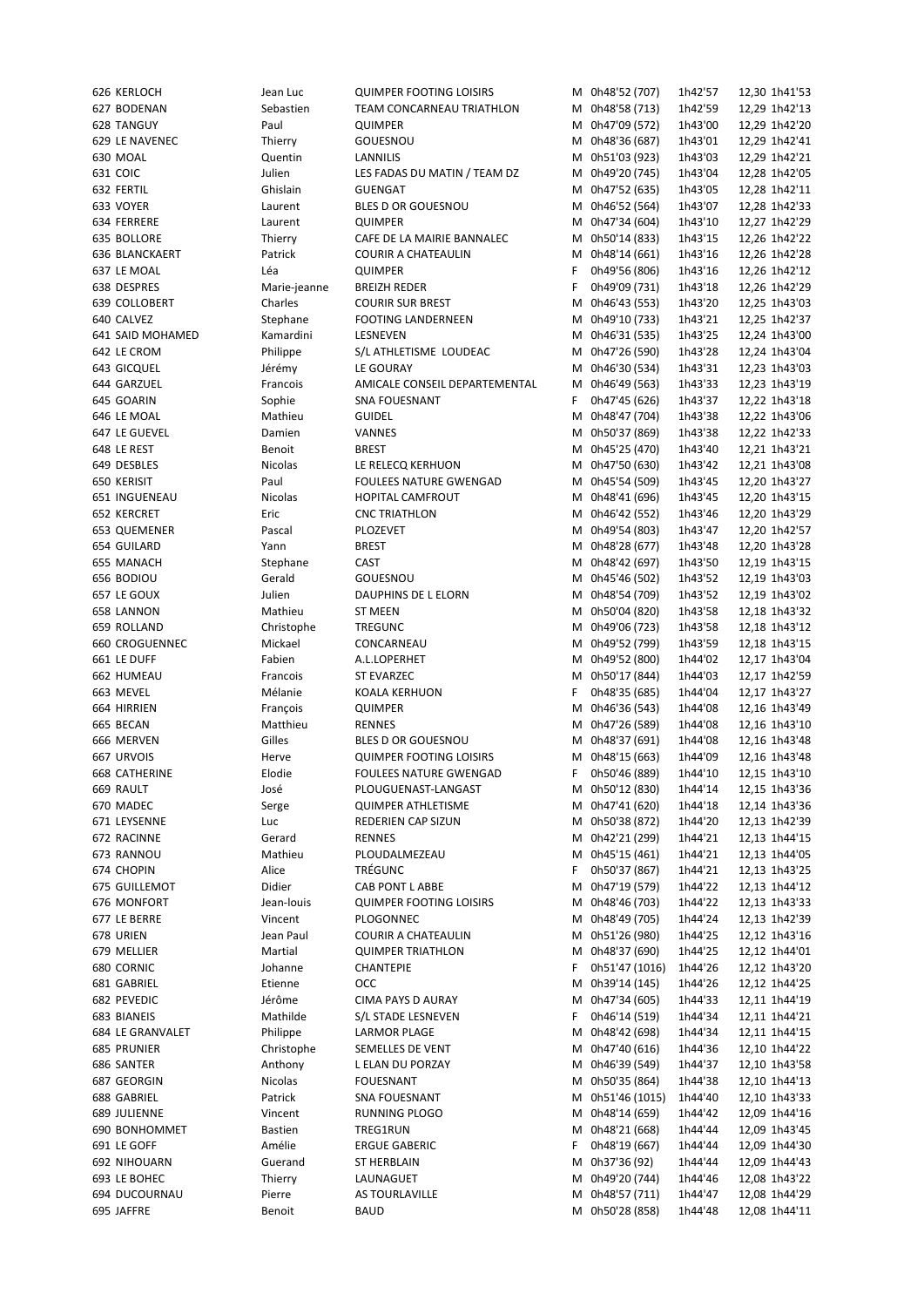| 696 HUBERT          | Gilles          | <b>ERGE VRAS COURT</b>          |    | M 0h47'20 (580)                  | 1h44'48            | 12,08 1h44'25                  |
|---------------------|-----------------|---------------------------------|----|----------------------------------|--------------------|--------------------------------|
| 697 QUEFFELEC       |                 |                                 |    |                                  |                    |                                |
|                     | Ronan           | L ELAN DU PORZAY                |    | M 0h48'02 (643)                  | 1h44'48            | 12,08 1h43'57                  |
| 698 BLONDIN         | <b>Nicolas</b>  | QUIMPERLE                       |    | M 0h49'40 (772)                  | 1h44'50            | 12,08 1h44'31                  |
| 699 LE BORGNE       | Michel          | SNA FOUESNANT                   |    | M 0h48'30 (678)                  | 1h44'51            | 12,07 1h44'17                  |
| 700 BOURDOIS        | Rémi            | <b>CHOISEL</b>                  |    | M 0h50'12 (831)                  | 1h44'51            | 12,07 1h43'50                  |
| 701 SALAUN          | Gildas          | LA JOIE DE COURIR PLABENNEC     |    | M 0h49'43 (783)                  | 1h44'51            | 12,07 1h44'40                  |
| 702 BIGER           | Christelle      | LA JOIE DE COURIR PLABENNEC     | F. | 0h49'44 (786)                    | 1h44'52            | 12,07 1h44'40                  |
|                     |                 |                                 |    |                                  |                    |                                |
| 703 ROUVRAIS        | Yannick         | LES CAVALEURS PLMCB BREST       |    | M 0h48'37 (689)                  | 1h44'53            | 12,07 1h44'27                  |
| 704 LE DOUY         | Frederic        | FOULEES NATURE GWENGAD          | м  | 0h49'02 (715)                    | 1h44'54            | 12,07 1h44'23                  |
| 705 LE COZ          | Philippe        | <b>COURIR A KERHUON</b>         |    | M 0h50'15 (838)                  | 1h44'54            | 12,07 1h43'51                  |
| 706 LOUEDOC         | Mickaëlle       | AS LIBOURNE*                    | F  | 0h50'17 (840)                    | 1h44'59            | 12,06 1h44'52                  |
| 707 EXARE           | Guillaume       | <b>NANTES</b>                   |    | M 0h48'32 (680)                  | 1h44'59            | 12,06 1h44'13                  |
|                     | Aymeric         |                                 |    | M 0h47'41 (619)                  |                    |                                |
| 708 JANIEC          |                 | S/L ATHLETISME LOUDEAC          |    |                                  | 1h45'01            | 12,06 1h44'38                  |
| 709 BAUDOIN         | Guillaume       | <b>SCL CAPB</b>                 |    | M 0h50'38 (873)                  | 1h45'02            | 12,05 1h43'24                  |
| 710 RAKOTOARIMANANA | Jonathan        | <b>PLOEMEUR</b>                 |    | M 0h51'11 (945)                  | 1h45'04            | 12,05 1h43'57                  |
| 711 RENOU-TESSIER   | Charles         | <b>FOUESNANT</b>                |    | M 0h51'17 (961)                  | 1h45'05            | 12,05 1h43'59                  |
| 712 PROVOST         | Léna            | <b>BENODET</b>                  | F. | 0h48'03 (645)                    | 1h45'05            | 12,05 1h44'51                  |
| 713 SALAUN          | Gilles          | AL CARHAIX PLOUGUER             |    | M 0h48'25 (672)                  | 1h45'08            | 12,04 1h44'40                  |
|                     |                 |                                 |    |                                  |                    |                                |
| 714 NEDELEC         | Christophe      | <b>SNA FOUESNANT</b>            |    | M 0h48'04 (649)                  | 1h45'08            | 12,04 1h44'49                  |
| 715 GUEGUEN         | Karen           | CSLGTV/COURIR A CHATEAULIN/ TE  | F. | 0h49'41 (776)                    | 1h45'11            | 12,04 1h44'06                  |
| 716 HATTAIS         | Patrice         | <b>QUIMPER</b>                  |    | M 0h49'26 (757)                  | 1h45'13            | 12,03 1h45'13                  |
| 717 MAO             | Celine          | <b>COURIR A CHATEAULIN</b>      | F  | 0h48'08 (650)                    | 1h45'14            | 12,03 1h45'01                  |
| 718 CROGUENNEC      | Bernard         | DOUARNENEZ                      |    | M 0h50'08 (824)                  | 1h45'14            | 12,03 1h44'25                  |
|                     |                 |                                 |    |                                  |                    |                                |
| 719 CUDENNEC        | Yann            | <b>BREST</b>                    | м  | 0h49'50 (797)                    | 1h45'16            | 12,03 1h44'57                  |
| 720 MARCHAND        | Cédric          | <b>IROISE TRIATHLON</b>         |    | M 0h47'40 (617)                  | 1h45'17            | 12,02 1h44'40                  |
| 721 CHAPALAIN       | Julien          | <b>GUIPAVAS</b>                 |    | M 0h47'41 (623)                  | 1h45'17            | 12,02 1h44'39                  |
| 722 CHIRON          | Anaëlle         | LANNION TRIATHLON               | F. | 0h49'48 (792)                    | 1h45'18            | 12,02 1h44'40                  |
| 723 COIFFARD        | Damien          | <b>FOULEES VARZECOISES</b>      |    | M 0h48'40 (693)                  | 1h45'19            | 12,02 1h44'35                  |
| 724 LOURY           |                 |                                 | F. | 0h49'57 (811)                    |                    |                                |
|                     | Audrey          | LES CAVALEURS PLMCB BREST       |    |                                  | 1h45'23            | 12,01 1h44'56                  |
| 725 BERTHOMIER      | Géraud          | LARMOR-PLAGE                    | м  | 0h50'17 (843)                    | 1h45'23            | 12,01 1h44'13                  |
| 726 CONSTANT        | Marine          | <b>BREST</b>                    | F  | 0h50'27 (857)                    | 1h45'23            | 12,01 1h44'35                  |
| 727 LE QUERE        | Marion          | <b>ROSNOEN</b>                  | F  | 0h47'49 (628)                    | 1h45'25            | 12,01 1h45'11                  |
| 728 BIDEAU          | Guillaume       | <b>MEILARS</b>                  | м  | 0h49'42 (780)                    | 1h45'26            | 12,01 1h44'31                  |
| 729 FOURMOND        | Rémi            | LES CAVALEURS PLMCB BREST       |    | M 0h47'40 (618)                  | 1h45'26            | 12,01 1h44'38                  |
|                     |                 |                                 |    |                                  |                    |                                |
| 730 PATTYN          | Alexandre       | <b>QUIMPER ATHLETISME</b>       |    | M 0h50'48 (895)                  | 1h45'29            | 12,00 1h44'52                  |
| 731 ROSTREN         | Dominique       | LES SPORTIFS DU DIMANCHE        |    | M 0h48'35 (686)                  | 1h45'30            | 12,00 1h45'04                  |
| 732 LE GARS         | Marc            | <b>SNA FOUESNANT</b>            |    | M 0h49'02 (716)                  | 1h45'31            | 12,00 1h44'56                  |
| 733 MOREL           | Cyrille         | LA JOIE DE COURIR PLABENNEC     |    | M 0h48'02 (644)                  | 1h45'31            | 12,00 1h45'14                  |
| 734 ALLO            | Didier          | <b>PLESSE</b>                   |    | M 0h49'28 (760)                  | 1h45'31            | 12,00 1h45'31                  |
|                     |                 |                                 |    | M 0h50'07 (823)                  |                    |                                |
| 735 ALEMANY         | Christian       | <b>COURIR A KERHUON</b>         |    |                                  | 1h45'32            | 12,00 1h45'00                  |
| 736 GUILLAUME       | Theo            | LAMBALLE                        |    | M 0h50'11 (829)                  | 1h45'35            | 11,99 1h44'50                  |
| 737 RANDON          | Christophe      | SAINTE THERESE                  |    | M 0h49'47 (789)                  | 1h45'36            | 11,99 1h45'13                  |
| 738 QUENET          | Ewen            | <b>QUIMPER ATHLETISME</b>       |    | M 0h50'49 (896)                  | 1h45'39            | 11,98 1h45'01                  |
| 739 HEYDON          | Fabien          | <b>QUIMPER</b>                  |    | M 0h50'48 (893)                  | 1h45'39            | 11,98 1h45'05                  |
| 740 BARRAUD         | Valentin        |                                 |    | M 0h49'08 (729)                  |                    | 11,98 1h44'57                  |
|                     |                 | <b>QUIMPER</b>                  |    |                                  | 1h45'39            |                                |
| 741 LE MOUELLIC     | Guillaume       | <b>FOULEES CONCARNOISES</b>     |    | M 0h44'59 (447)                  | 1h45'40            | 11,98 1h45'27                  |
| 742 LE PUIL         | Emilie          | S/L RL PONTIVY                  | F  | 0h51'15 (956)                    | 1h45'41            | 11,98 1h45'04                  |
| 743 BRICARD         | Pierre          | PLOEVEN RUNNING                 |    | M 0h50'40 (878)                  | 1h45'43            | 11,98 1h45'07                  |
| 744 RAVALLEC        | Olivier         | <b>COURIR A ERDEVEN</b>         |    | M 0h51'20 (969)                  | 1h45'43            | 11,98 1h45'21                  |
| 745 PODEUR          | Alain           | CIMA PAYS D AURAY               |    | M 0h50'59 (912)                  | 1h45'44            | 11,97 1h45'22                  |
| 746 LANNUZEL        | Franck          |                                 |    | 0h50'51 (898)                    |                    |                                |
|                     |                 | <b>COURIR A PLOUDAL</b>         | м  |                                  | 1h45'46            | 11,97 1h44'54                  |
|                     |                 |                                 |    |                                  |                    |                                |
| 747 GAUTIER         | Christophe      | <b>ST EVARZEC</b>               |    | M 0h48'35 (684)                  | 1h45'47            | 11,97 1h45'32                  |
| 748 LE DUIGO        | Franck          | S/L CAS INGUINIEL               |    | M 0h47'41 (622)                  | 1h45'49            | 11,96 1h45'20                  |
| 749 BARRE           | Laurent         | ST BRIEUC                       |    | M 0h49'43 (782)                  | 1h45'51            | 11,96 1h44'28                  |
|                     |                 |                                 |    |                                  |                    |                                |
| 750 GALLIC          | Johan           | LE FAOUET                       |    | M 0h49'06 (724)                  | 1h45'52            | 11,96 1h44'51                  |
| 751 KERNALEGUEN     | François        | <b>GALOUPERIEN BRIEC</b>        |    | M 0h49'25 (754)                  | 1h45'53            | 11,96 1h45'18                  |
| 752 THEPAUT         | Maxime          | <b>TEAM CLOCHER</b>             |    | M 0h50'13 (832)                  | 1h45'53            | 11,96 1h45'07                  |
| 753 RUGGIU          | Nicolas         | SUPER U PLOGONNEC               |    | M 0h51'00 (913)                  | 1h45'53            | 11,96 1h45'04                  |
| 754 DA COSTA CRUZ   | Jorge           | <b>ST RENAN</b>                 | M  | 0h50'43 (884)                    | 1h45'54            | 11,95 1h44'31                  |
| 755 PARAGEAULT      | David           | QUIMPERLÉ                       | M  | 0h50'00 (814)                    | 1h45'54            | 11,95 1h44'41                  |
|                     |                 |                                 |    |                                  |                    |                                |
| 756 KAMMER          | Frederic        | RUN IN MOMMENHEIM               | M  | 0h48'14 (660)                    | 1h45'54            | 11,95 1h45'30                  |
| 757 NICOLAS         | Thierry         | LES CAVALEURS PLMCB BREST       | м  | 0h50'26 (855)                    | 1h45'58            | 11,95 1h45'10                  |
| 758 MORISSEAU       | Nicolas         | L ORANGE BLEUE MORLAIX          | Μ  | 0h49'42 (778)                    | 1h45'58            | 11,95 1h45'10                  |
| 759 TERRITO         | Thomas          | <b>GUIPAVAS</b>                 | м  | 0h49'05 (720)                    | 1h45'58            | 11,95 1h45'01                  |
| 760 FEVRIER         | David           | LES COUR IGANS REDENE           | м  | 0h50'10 (826)                    | 1h45'59            | 11,95 1h45'47                  |
| 761 BOTHOREL        | Sebastien       | REDEG29                         | м  | 0h49'15 (741)                    | 1h46'00            | 11,94 1h45'25                  |
|                     |                 |                                 |    |                                  |                    |                                |
| 762 COZIC           | Anaïs           | MIL PAT DE L AULNE              | F  | 0h48'39 (692)                    | 1h46'00            | 11,94 1h45'46                  |
| 763 LE LAMER        | Pierre          | <b>GUIPAVAS</b>                 | М  | 0h45'20 (464)                    | 1h46'01            | 11,94 1h45'55                  |
| 764 NOC<br>765 JEGO | Erwan<br>Fabien | CONCARNEAU<br><b>ST THURIAU</b> | м  | 0h49'38 (769)<br>M 0h48'10 (655) | 1h46'01<br>1h46'02 | 11,94 1h45'26<br>11,94 1h44'53 |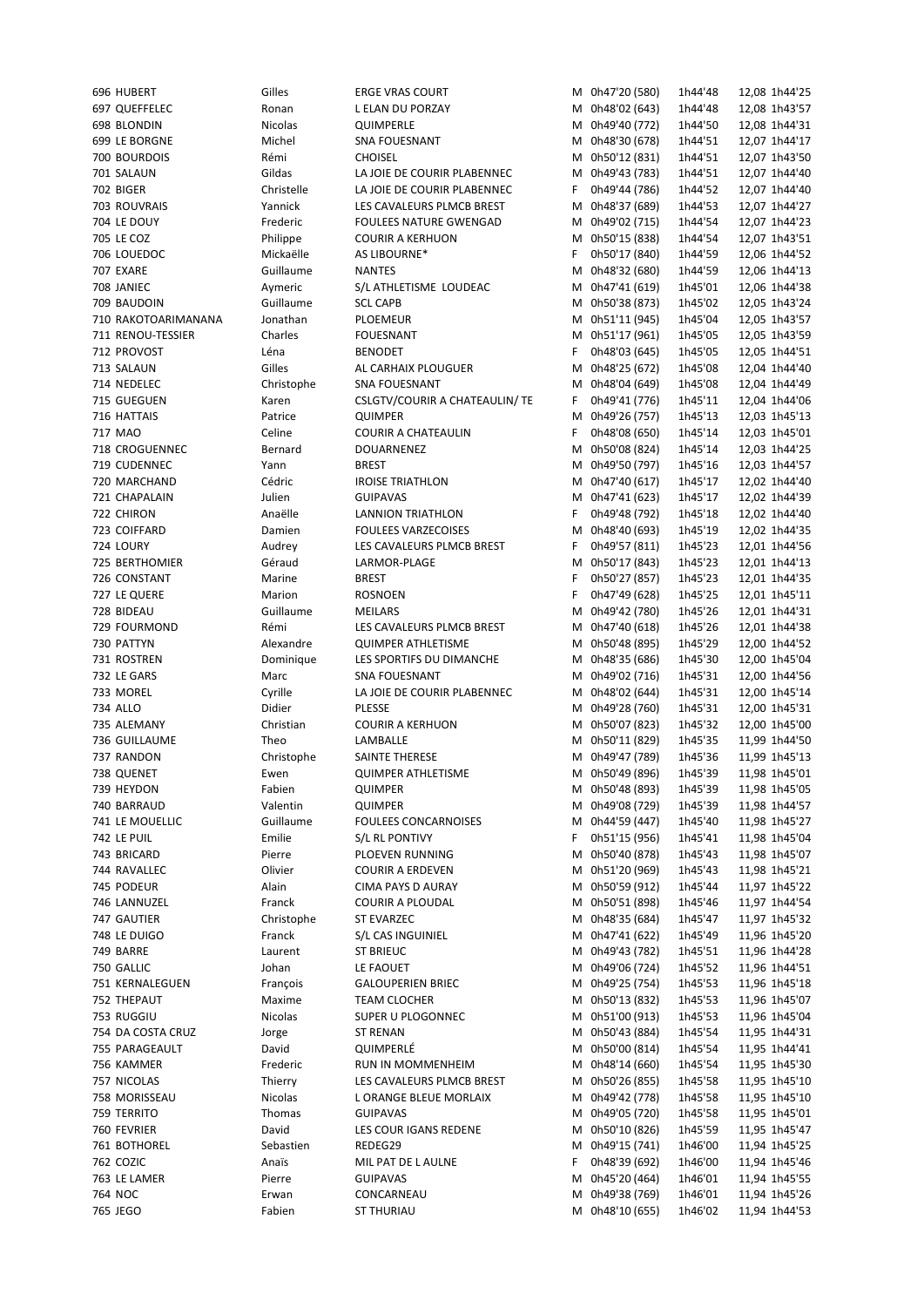| 766 HORELLOU            | Philippe         | <b>QUIMPER FOOTING LOISIRS</b> |        | M 0h49'17 (742)                 | 1h46'04            | 11,94 1h45'45                  |  |
|-------------------------|------------------|--------------------------------|--------|---------------------------------|--------------------|--------------------------------|--|
| 767 DENIC               | Kévin            | <b>FOUESNANT</b>               |        | M 0h44'45 (430)                 | 1h46'06            | 11,93 1h45'56                  |  |
| 768 NABAT               | Bruno            | <b>COURIR A ERDEVEN</b>        |        | M 0h49'40 (773)                 | 1h46'08            | 11,93 1h45'44                  |  |
| 769 NOYER               | Laurent          | <b>ERGUE GABERIC</b>           |        | M 0h48'21 (670)                 | 1h46'08            | 11,93 1h45'22                  |  |
| <b>770 HEAS</b>         | Franck           | PLUMERGAT                      |        | M 0h51'05 (930)                 | 1h46'10            | 11,92 1h45'19                  |  |
| 771 HIMEUR FOLL         | Myriam           | SEMELLES DE VENT               | F.     | 0h48'45 (702)                   | 1h46'12            | 11,92 1h45'58                  |  |
| 772 BREHELIN            | Stephane         | SUPER U PLOGONNEC              | М      | 0h51'04 (928)                   | 1h46'12            | 11,92 1h45'24                  |  |
| 773 LAPALME             | Yann             | LE FOLGOET                     |        | M 0h50'22 (851)                 | 1h46'14            | 11,92 1h44'49                  |  |
| 774 HILLION             | Xavier           | <b>BEGARD</b>                  | М      | 0h49'56 (808)                   | 1h46'14            | 11,92 1h45'25                  |  |
| 775 MERDY               | Patrice          | <b>FOUESNANT</b>               | М      | 0h49'47 (790)                   | 1h46'14            | 11,92 1h45'29                  |  |
| 776 LE TORRIVELLEC      | Luc              | SUPER U PLOGONNEC              | М      | 0h51'01 (916)                   | 1h46'19            | 11,91 1h45'30                  |  |
| 777 FRERET              | Ronan            | LOUPS ENTRE TERRE ET MER       |        | M 0h51'05 (932)                 | 1h46'20            | 11,91 1h45'34                  |  |
| 778 LE CHENADEC         | David            | <b>BENODET</b>                 | м      | 0h49'40 (775)                   | 1h46'23            | 11,90 1h45'34                  |  |
| 779 KERHOAS             | Claude           | POMPIERS DE CARHAIX            |        | M 0h51'01 (917)                 | 1h46'24            | 11,90 1h45'24                  |  |
| 780 LE BRAS             | Ronan            | MELGVEN                        |        | M 0h49'40 (774)                 | 1h46'26            | 11,89 1h45'40                  |  |
| 781 BARTHUEL            | David            | LA PLAINE SUR MER              |        | M 0h50'52 (907)                 | 1h46'28            | 11,89 1h45'02                  |  |
| 782 NARDI               | Emeric           | LINAS                          |        | M 0h51'03 (918)                 | 1h46'29            | 11,89 1h45'32                  |  |
| 783 NARDI               | <b>Nicolas</b>   | <b>BRUZ</b>                    |        | M 0h51'03 (919)                 | 1h46'30            | 11,89 1h45'33                  |  |
| 784 BLEUNVEN            | Jean-philippe    | CROZON                         |        | M 0h51'50 (1020)                | 1h46'32            | 11,88 1h45'35                  |  |
| 785 GUERIN              | Eliot            | LESNEVEN                       |        | M 0h46'46 (557)                 | 1h46'33            | 11,88 1h45'52                  |  |
| 786 TANGUY              | Erwan            | CIMA PAYS D AURAY              |        | M 0h49'18 (743)                 | 1h46'35            | 11,88 1h46'15                  |  |
| 787 BARIOU              | Ronan            | ANET RUNNING TRAIL             |        | M 0h52'43 (1087)                | 1h46'35            | 11,88 1h45'02                  |  |
| 788 D ARCO              | Jerome           | CA AJACCIO                     |        | M 0h49'42 (781)                 | 1h46'36            | 11,88 1h46'16                  |  |
| 789 BURGAENTZLEN        | Thierry          | <b>LORIENT TRIATHLON</b>       |        | M 0h48'10 (654)                 | 1h46'37            | 11,87 1h46'18                  |  |
| 790 LE GOFF             | Mickaël          | <b>REDER LANN</b>              | М      | 0h48'18 (666)                   | 1h46'40            | 11,87 1h46'20                  |  |
| 791 QUINQUENEL          | Simon            | <b>EQUIPE CA FINISTERE</b>     |        | M 0h48'14 (658)                 | 1h46'42            | 11,87 1h46'42                  |  |
| 792 PETTON              | Xavier           | <b>GUIPAVAS</b>                |        | M 0h45'31 (486)                 | 1h46'43            | 11,86 1h46'27                  |  |
| 793 BIENVENU            | Virginie         | SEMELLES DE VENT               | F      | 0h51'07 (937)                   | 1h46'44            | 11,86 1h46'04                  |  |
| 794 CARADEC             | Arnaud           | LES FADAS DU MATIN             | M      | 0h51'28 (982)                   | 1h46'44            | 11,86 1h45'37                  |  |
| 795 EVANO               | Caroline         | <b>QUIMPER</b>                 | F.     | 0h49'57 (812)                   | 1h46'48            | 11,85 1h46'19                  |  |
| 796 CARON               | David            | <b>TEAM ARKEA</b>              | м      | 0h51'27 (981)                   | 1h46'51            | 11,85 1h45'44                  |  |
| 797 COUSTANS            | Didier           | <b>ERGE VRAS COURT</b>         | М      | 0h50'01 (817)                   | 1h46'52            | 11,85 1h46'31                  |  |
| 798 TOULEMONT           | Nicolas          | CAB PONT L ABBE                |        | M 0h48'21 (669)                 | 1h46'52            | 11,85 1h46'25                  |  |
| 799 APPLEBY             | Stuart           | <b>IPSWICH</b>                 | М      | 0h50'47 (890)                   | 1h46'53            | 11,84 1h45'38                  |  |
|                         |                  |                                |        |                                 |                    |                                |  |
|                         |                  |                                |        |                                 |                    |                                |  |
| 800 KOWALSKI            | Perrine          | <b>THALES ADK</b>              | F      | 0h50'42 (883)                   | 1h46'53            | 11,84 1h46'21                  |  |
| 801 COROLLER            | Laurene          | S/L LARMOR ESTRAN ATHLETISME   | F      | 0h51'19 (966)                   | 1h46'54            | 11,84 1h45'57                  |  |
| 802 CHARLEMEIN          | Tiffany          | <b>QUIMPER</b>                 | F      | 0h50'51 (900)                   | 1h46'54            | 11,84 1h45'55                  |  |
| 803 RENARD              | Marc-alexandre   | S/L STADE LESNEVEN             | м      | 0h49'03 (718)                   | 1h46'54            | 11,84 1h46'20                  |  |
| 804 MEVEL               | Anja             | <b>TREMEOC</b>                 | F      | 0h50'17 (841)                   | 1h46'55            | 11,84 1h46'02                  |  |
| 805 MARREC              | Cédric           | <b>SURZUR</b>                  | м      | 0h51'32 (989)                   | 1h46'57            | 11,84 1h45'48                  |  |
| 806 CALVARIN            | Bertrand         | LA JOIE DE COURIR PLABENNEC    | м      | 0h50'11 (827)                   | 1h46'59            | 11,83 1h46'40                  |  |
| 807 LE ROUX             | <b>Baptiste</b>  | <b>PLOUVIEN</b>                |        | M 0h49'23 (751)                 | 1h47'02            | 11,83 1h46'04                  |  |
| 808 HENAFF              | Gregory          | LA FORET FOUESNANT             |        | M 0h52'52 (1093)                | 1h47'02            | 11,83 1h45'27                  |  |
| 809 FALCHIER            | Julien           | <b>EQUIPE CA FINISTERE</b>     |        | M 0h48'58 (714)                 | 1h47'07            | 11,82 1h46'17                  |  |
| 810 PELLETER            | Corentin         | SAINT-EVARZEC                  |        | M 0h55'07 (1299)                | 1h47'07            | 11,82 1h45'39                  |  |
| 811 LANDEMAINE          | Sebastien        | <b>COURIR A PORT BRILLET</b>   |        | M 0h48'57 (710)                 | 1h47'10            | 11,81 1h46'42                  |  |
| 812 COSSON              | Olivier          | ECHAPPEES BREIZH RUNNING       | M      | 0h49'54 (801)                   | 1h47'10            | 11,81 1h46'12                  |  |
| 813 MEVELLEC            | Frédéric         | <b>QUB RUN</b>                 | м      | 0h49'54 (802)                   | 1h47'13            | 11,81 1h46'44                  |  |
| <b>814 LE LAN</b>       | Loic             | <b>QUEVEN ATHLETISME</b>       |        | M 0h51'08 (939)                 | 1h47'13            | 11,81 1h46'15                  |  |
| 815 BON                 | Emmanuel         | <b>GALOUPERIEN BRIEC</b>       |        | M 0h49'42 (779)                 | 1h47'14            | 11,81 1h46'53                  |  |
| 816 LUCAS               | Bernard          | <b>QUEVEN ATHLETISME</b>       | M      | 0h49'29 (762)                   | 1h47'16            | 11,80 1h46'39                  |  |
| 817 LARGOUET            | Steven           | PLUVIGNER                      | M      | 0h51'39 (1000)                  | 1h47'20            | 11,80 1h46'46                  |  |
| 818 COLINART            | Thibaut          | LORIENT                        | M      | 0h52'28 (1063)                  | 1h47'25            | 11,79 1h46'11                  |  |
| 819 HALATRE             | Frédéric         | <b>COURIR A PLOMEUR</b>        |        | M 0h46'46 (559)                 | 1h47'25            | 11,79 1h46'53                  |  |
| 820 VARET               | Hugo             | S/L LE MANS A 72               | м      | 0h52'28 (1064)                  | 1h47'25            | 11,79 1h46'12                  |  |
| 821 PRIMAULT            | Mathurin         | <b>QUIMPER</b>                 | М      | 0h49'46 (788)                   | 1h47'26            | 11,78 1h46'33                  |  |
| 822 FAVRAIS             | Alban            | CONCARNEAU                     | М      | 0h51'18 (962)                   | 1h47'26            | 11,78 1h46'51                  |  |
| 823 BECHT               | Mathieu          | RUN IN MOMMENHEIM              | м      | 0h49'49 (794)                   | 1h47'26            | 11,78 1h47'02                  |  |
| 824 PERRON              | Isabelle         | C TRAIL                        | F      | 0h49'07 (727)                   | 1h47'27            | 11,78 1h47'17                  |  |
| 825 CAPITAINE           | Patrick          | <b>GALOUPERIEN BRIEC</b>       | м      | 0h51'15 (957)                   | 1h47'28            | 11,78 1h46'19                  |  |
| 826 JACQUES             | Victoria         | PONTIVY TRIATHLON              | F      | 0h51'20 (968)                   | 1h47'28            | 11,78 1h46'45                  |  |
| 827 MOUELO              | Laurent          | LES CAVALEURS PLMCB BREST      | м      | 0h50'18 (845)                   | 1h47'31            | 11,77 1h47'01                  |  |
| 828 VITRY               | Paul             | DAUPHINS DE L ELORN LANDERNEAU | м      | 0h49'56 (807)                   | 1h47'31            | 11,77 1h47'04                  |  |
| 829 TREHIOU             | Marion           | <b>ALLO COIFFURE</b>           | F      | 0h49'04 (719)                   | 1h47'32            | 11,77 1h47'06                  |  |
| 830 LE POBER            | Philippe         | <b>LOCTUDY</b>                 | М      | 0h49'05 (721)                   | 1h47'34            | 11,77 1h46'47                  |  |
| 831 MOYSAN              | Jean-claude      | <b>QUIMPER TRIATHLON</b>       | M      | 0h50'14 (834)                   | 1h47'35            | 11,77 1h46'39                  |  |
| 832 PELLO               | Frederic         | QUIMPER                        | M      | 0h52'31 (1070)                  | 1h47'40            | 11,76 1h46'45                  |  |
| 833 RAULET              | Fabrice          | LA BELLE ALLURE                | M      | 0h49'39 (770)                   | 1h47'40            | 11,76 1h47'08                  |  |
| 834 QUER<br>835 QUEZEDE | Nolwenn<br>Maïna | <b>QUIMPER</b><br>LANDÉDA      | F<br>F | 0h52'31 (1071)<br>0h50'51 (902) | 1h47'40<br>1h47'44 | 11,76 1h46'46<br>11,75 1h46'33 |  |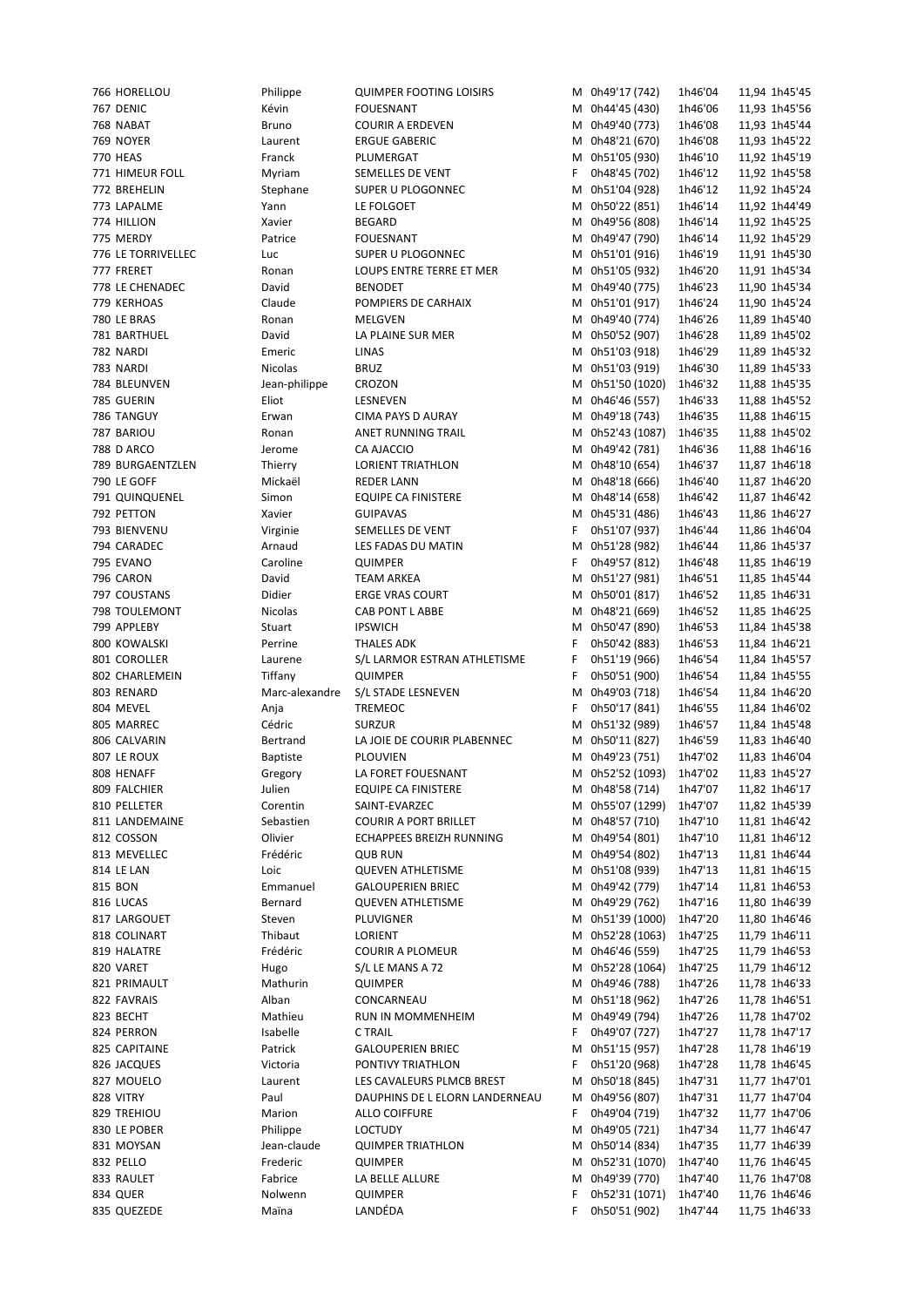| 836 SINOU       | Morgan         | <b>QUIMPER FOOTING LOISIRS</b> |    | M 0h47'50 (632)  | 1h47'45 | 11,75 1h47'25 |
|-----------------|----------------|--------------------------------|----|------------------|---------|---------------|
| 837 PAPIN       | Stephane       | PLOUVIEN                       |    | M 0h50'30 (859)  | 1h47'47 | 11,75 1h47'30 |
| 838 LEMATHE     | Christophe     | LES SEMELLES DOUARNENISTES     |    | M 0h50'09 (825)  | 1h47'50 | 11,74 1h46'45 |
| 839 LEDUC       | Lenaig         | LARMOR PLAGE                   | F. | 0h50'48 (892)    | 1h47'51 | 11,74 1h47'21 |
| 840 STEPHAN     | Yannick        | PLOMODIERN                     |    | M 0h45'35 (492)  | 1h47'53 | 11,73 1h47'45 |
| 841 LUNVEN      | Bernard        | KORRIGANS LESNEVEN             |    | M 0h53'21 (1144) | 1h47'58 | 11,73 1h46'40 |
|                 |                |                                |    |                  |         |               |
| 842 DARIEL      | Viviane        | <b>BLAIN TRIATHLON</b>         | F. | 0h50'01 (818)    | 1h48'00 | 11,72 1h46'55 |
| 843 PELLEN      | Pascal         | <b>BREST</b>                   |    | M 0h49'09 (732)  | 1h48'01 | 11,72 1h47'26 |
| 844 LE ROUX     | Jacques        | <b>QUIMPER</b>                 |    | M 0h47'29 (595)  | 1h48'01 | 11,72 1h47'36 |
| 845 TATIBOUET   | Julie          | <b>COURIR A KERVIGNAC</b>      | F. | 0h51'37 (996)    | 1h48'01 | 11,72 1h47'01 |
| 846 QUERRIEL    | Olivier        | CAST                           | М  | 0h50'51 (901)    | 1h48'03 | 11,72 1h47'27 |
| 847 BOULET      | David          | <b>COURIR A PLOMEUR</b>        |    | M 0h52'00 (1029) | 1h48'03 | 11,72 1h47'04 |
| 848 YANNIC      | Jean-pierre    | POULDREUZIC                    |    | M 0h49'57 (810)  | 1h48'04 | 11,71 1h47'49 |
| 849 JOLIVET     | Benoît         | S/L LARMOR ESTRAN ATHLETISME   |    | M 0h49'13 (739)  | 1h48'05 | 11,71 1h47'35 |
|                 |                |                                |    |                  |         |               |
| 850 BANNIER     | Xavier         | <b>CAK</b>                     |    | M 0h51'45 (1013) | 1h48'06 | 11,71 1h47'01 |
| 851 MIGNON      | Philippe       | <b>CAK</b>                     |    | M 0h51'19 (965)  | 1h48'07 | 11,71 1h47'02 |
| 852 GOURVENNEC  | Kathy          | AMICALE CONSEIL DEPARTEMENTAL  | F. | 0h50'33 (863)    | 1h48'07 | 11,71 1h47'46 |
| 853 LAUDEN      | Christophe     | PLOMELIN                       |    | M 0h49'36 (766)  | 1h48'10 | 11,70 1h46'52 |
| 854 LARGOUET    | Goulven        | PLOUGASTEL DAOULAS             |    | M 0h51'40 (1002) | 1h48'10 | 11,70 1h47'35 |
| 855 HARTEREAU   | Vincent        | PENCRAN                        |    | M 0h49'08 (730)  | 1h48'12 | 11,70 1h47'08 |
| 856 SEMPERE     | <b>Nicolas</b> | MARLY LE ROI                   |    | M 0h52'03 (1038) | 1h48'15 | 11,70 1h46'52 |
| 857 POULIQUEN   | Marc           | <b>TREMEOC</b>                 |    | M 0h44'55 (440)  | 1h48'19 | 11,69 1h47'51 |
|                 |                |                                |    |                  |         |               |
| 858 GUILLOUX    | Jean-luc       | <b>QUIMPER FOOTING LOISIRS</b> |    | M 0h51'56 (1026) | 1h48'22 | 11,68 1h47'18 |
| 859 LE GUELLAUT | Tugdual        | LANGUIDIC                      |    | M 0h48'15 (662)  | 1h48'22 | 11,68 1h48'03 |
| 860 CONQ        | Yann           | <b>COURIR A PLOUDAL</b>        |    | M 0h51'05 (929)  | 1h48'23 | 11,68 1h47'33 |
| 861 LANN        | Jean Yves      | TREG1RUN                       |    | M 0h51'10 (943)  | 1h48'23 | 11,68 1h47'24 |
| 862 EVANO       | Veronique      | QUIMPERLE                      | F. | 0h51'10 (944)    | 1h48'24 | 11,68 1h47'24 |
| 863 CLOATRE     | Olivier        | REDEG E PLOUGASTEL             |    | M 0h49'49 (793)  | 1h48'29 | 11,67 1h47'33 |
| 864 BEAUJEAN    | Fabien         | <b>PLOEMEUR</b>                |    | M 0h47'04 (569)  | 1h48'30 | 11,67 1h48'17 |
| 865 KERGROACH   | Pierre         | KERLOUAN                       |    | M 0h51'26 (979)  | 1h48'34 | 11,66 1h47'11 |
|                 |                |                                |    |                  |         |               |
| 866 GUILLOT     | Frederic       | <b>EQUIPE CA FINISTERE</b>     |    | M 0h50'41 (880)  | 1h48'35 | 11,66 1h48'06 |
| 867 GOURDEN     | Flore-anne     | KERVIGNAC                      | F. | 0h49'24 (752)    | 1h48'41 | 11,65 1h48'27 |
| 868 RIGOULT     | Blaise         | <b>BREST</b>                   | м  | 0h49'26 (755)    | 1h48'41 | 11,65 1h48'21 |
| 869 KERVEILLANT | Marie-noelle   | CAB PONT L ABBE                | F. | 0h50'47 (891)    | 1h48'45 | 11,64 1h48'05 |
| 870 CHRISTIEN   | Vincent        | <b>QUIMPER</b>                 | м  | 0h51'58 (1028)   | 1h48'45 | 11,64 1h47'30 |
| 871 POULIQUEN   | Catherine      | <b>SNA FOUESNANT</b>           | F. | 0h50'03 (819)    | 1h48'48 | 11,64 1h48'27 |
| 872 AUBERGER    | Benjamin       | <b>SOOL TEAM</b>               | м  | 0h48'54 (708)    | 1h48'48 | 11,64 1h48'14 |
| 873 CABELGUEN   | Thomas         | LA BRIGADE DU TRAIL            |    | M 0h46'37 (544)  | 1h48'58 | 11,62 1h48'33 |
|                 |                |                                |    |                  |         |               |
| 874 RAZER       | Christophe     | <b>COURIR A CORAY</b>          |    | M 0h50'21 (848)  | 1h48'58 | 11,62 1h48'04 |
| 875 KERGOAT     | Clément        | <b>BREST</b>                   |    | M 0h50'40 (879)  | 1h48'59 | 11,62 1h48'10 |
| 876 GOULAOUIC   | Régis          | <b>KERHUON TRIATHLON</b>       | М  | 0h51'06 (934)    | 1h48'59 | 11,62 1h48'02 |
| 877 RICHE       | Cynthia        | PLEUVEN                        | F  | 0h50'48 (894)    | 1h48'59 | 11,62 1h47'43 |
| 878 KEROMNES    | Hélène         | BLES D OR GOUESNOU             | F  | 0h51'11 (947)    | 1h49'00 | 11,61 1h48'41 |
| 879 GARO        | Sebastien      | <b>QUB RUN</b>                 |    | M 0h51'17 (960)  | 1h49'00 | 11,61 1h47'35 |
| 880 HELLAOUET   | Sebastien      | PLOGASTEL SAINT GERMAIN        |    | M 0h49'55 (805)  | 1h49'02 | 11,61 1h48'10 |
| 881 SIMON       | Yannick        | <b>MACADAM PONT SCORFF</b>     |    | M 0h53'27 (1164) | 1h49'02 | 11,61 1h47'40 |
|                 |                |                                |    |                  |         |               |
| 882 BURGOS      | Alain          | SAINT GENISLAVAL               |    | M 0h51'13 (951)  | 1h49'03 | 11,61 1h48'34 |
| 883 BASTARD     | Vincent        | PLOEMEUR TRIATHLON             |    | M 0h51'40 (1003) | 1h49'08 | 11,60 1h48'52 |
| 884 JACQ        | Guillaume      | CA FORESTOIS                   |    | M 0h50'44 (886)  | 1h49'09 | 11,60 1h48'38 |
| 885 TRIVIDIC    | Yann           | <b>CHERBOURG TRIATHLON</b>     |    | M 0h50'52 (906)  | 1h49'11 | 11,60 1h48'43 |
| 886 LE BIHAN    | Erwan          | <b>FOOTING LANDERNEEN</b>      |    | M 0h54'16 (1238) | 1h49'11 | 11,60 1h47'49 |
| 887 PERROT      | Christian      | DOUARNENEZ                     |    | M 0h51'22 (973)  | 1h49'12 | 11,59 1h48'20 |
| 888 le coz      | Sandra         | <b>EQUIPE CA FINISTERE</b>     | F. | 0h51'04 (926)    | 1h49'13 | 11,59 1h49'13 |
| 889 KAREB       | Eric           | <b>COURIR A CORAY</b>          | м  | 0h50'22 (850)    | 1h49'13 | 11,59 1h48'18 |
|                 |                |                                |    |                  |         |               |
| 890 ADEM        | Larbi          | <b>QUIMPER ATHLETISME</b>      | м  | 0h51'22 (975)    | 1h49'13 | 11,59 1h48'19 |
| 891 MICHARD     | Stéphane       | <b>LOCMIQUELIC</b>             | м  | 0h49'39 (771)    | 1h49'18 | 11,58 1h48'46 |
| 892 BIHAN       | Mikaël         | <b>BREST</b>                   |    | M 0h49'34 (765)  | 1h49'21 | 11,58 1h49'00 |
| 893 DREZEN      | Dom            | DEFI RUN LANGUIDIC             |    | M 0h50'40 (877)  | 1h49'25 | 11,57 1h48'36 |
| 894 MENGUY      | Jean-luc       | EA ISSOUDUN                    | м  | 0h49'33 (763)    | 1h49'27 | 11,57 1h48'27 |
| 895 DAERON      | Pascal         | TEAM CHEZ PAT SCAER            | м  | 0h50'15 (836)    | 1h49'29 | 11,56 1h48'36 |
| 896 PERON       | Samuel Guenael | PLONEOUR-LANVERN               | м  | 0h49'42 (777)    | 1h49'30 | 11,56 1h48'49 |
| 897 LEBRETON    | André          | LES CAVALEURS PLMCB BREST      | М  | 0h50'22 (849)    | 1h49'31 | 11,56 1h49'05 |
|                 |                |                                |    |                  |         |               |
| 898 LE DIODIC   | Fanny          | CIMA PAYS D AURAY              | F  | 0h52'03 (1039)   | 1h49'34 | 11,55 1h49'10 |
| 899 LAUBE       | Maxime         | PLÉDRAN                        | м  | 0h49'47 (791)    | 1h49'36 | 11,55 1h49'04 |
| 900 GALL        | Jean-françois  | CAST                           | м  | 0h50'26 (854)    | 1h49'38 | 11,55 1h48'46 |
| 901 LARHANTEC   | Annita         | <b>GALOUPERIEN BRIEC</b>       | F  | 0h52'02 (1036)   | 1h49'40 | 11,54 1h49'00 |
| 902 MAGUER      | Chantal        | <b>GALOUPERIEN BRIEC</b>       | F  | 0h52'00 (1030)   | 1h49'41 | 11,54 1h49'02 |
| 903 MAISONHAUTE | Cyril          | <b>QUIMPER</b>                 | М  | 0h51'29 (985)    | 1h49'41 | 11,54 1h48'36 |
| 904 NEDELEC     | Manon          | <b>GUIPAVAS OXYGENE</b>        | F  | 0h53'07 (1125)   | 1h49'42 | 11,54 1h48'39 |
| 905 BLIN        | Camille        | ATHLETIC PONT REAN             | F  | 0h48'28 (675)    | 1h49'45 | 11,54 1h49'28 |
|                 |                |                                |    |                  |         |               |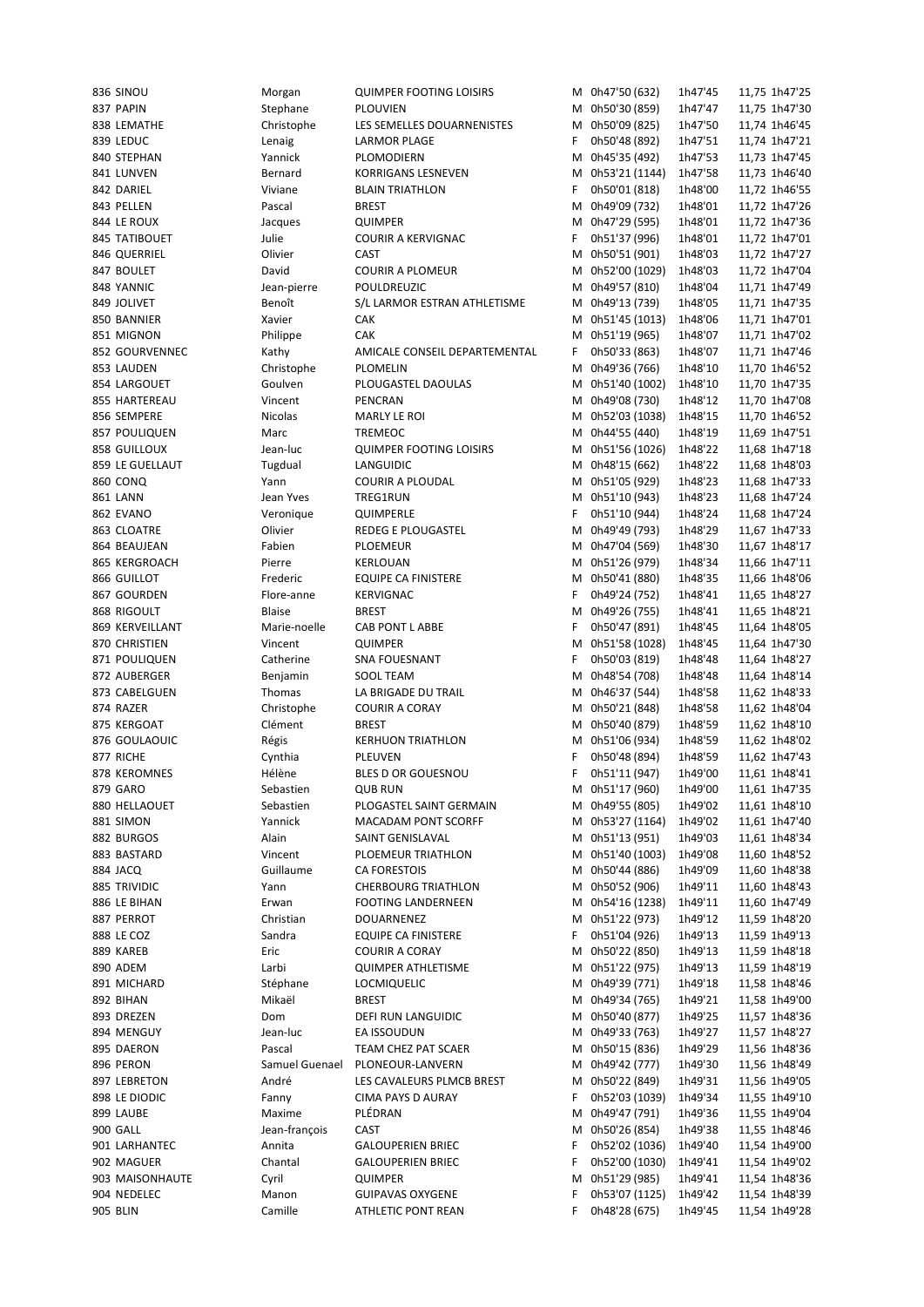| 906 LE MOUILLOUR                 | Eric        | <b>COURIR A ERDEVEN</b>                       |    | M 0h51'25 (977)                   | 1h49'45 | 11,54 1h49'24                  |
|----------------------------------|-------------|-----------------------------------------------|----|-----------------------------------|---------|--------------------------------|
| 907 GOURHANT                     | Laura       | <b>GUIPAVAS OXYGENE</b>                       | F. | 0h52'56 (1103)                    | 1h49'46 | 11,53 1h48'41                  |
| 908 THOMAS                       | Olivier     | <b>GUIPAVAS</b>                               | Μ  | 0h51'03 (925)                     | 1h49'47 | 11,53 1h48'50                  |
| 909 MALARD                       | Gauthier    | COURIR A PLOUDAL                              |    | M 0h50'35 (865)                   | 1h49'49 | 11,53 1h49'04                  |
| 910 RAULO                        | Remy        | S/L ATHLETISME LOUDEAC                        |    | M 0h52'01 (1031)                  | 1h49'51 | 11,52 1h48'49                  |
| 911 ETIENNE                      | Sonia       | S/L ATHLETISME LOUDEAC                        | F. | 0h52'02 (1034)                    | 1h49'53 | 11,52 1h48'51                  |
|                                  |             |                                               |    |                                   |         |                                |
| 912 GOULARD                      | Yvan        | <b>BRECH</b>                                  | м  | 0h52'10 (1045)                    | 1h49'53 | 11,52 1h49'31                  |
| 913 BRANCHU                      | Nathalie    | S/L JS PLOUGENAST                             | F. | 0h52'01 (1032)                    | 1h49'53 | 11,52 1h48'50                  |
| 914 KERJOUAN                     | Philippe    | <b>COURIR A PLOUDAL</b>                       |    | M 0h51'40 (1001)                  | 1h49'54 | 11,52 1h49'12                  |
| 915 JEGOUREL                     | Morgane     | S/L RL PONTIVY                                | F. | 0h49'28 (761)                     | 1h49'55 | 11,52 1h49'40                  |
| 916 TARIDEC                      | Yannick     | MIL PAT DE L AULNE                            | м  | 0h52'39 (1080)                    | 1h49'57 | 11,51 1h48'44                  |
|                                  |             |                                               |    |                                   |         |                                |
| 917 LE BIHAN                     | Christophe  | <b>NOYAL PONTIVY</b>                          |    | M 0h50'07 (822)                   | 1h49'57 | 11,51 1h49'25                  |
| 918 ALLAINMAT                    | Patrick     | CAP NAVAL/FOOTING LANDERNEEN                  |    | M 0h52'13 (1048)                  | 1h50'00 | 11,51 1h48'38                  |
| 919 LESTEVEN                     | Marion      | <b>BREST</b>                                  | F. | 0h51'05 (931)                     | 1h50'08 | 11,50 1h49'32                  |
| 920 MIGNON                       | Mickael     | LA JOIE DE COURIR PLABENNEC                   |    | M 0h50'20 (846)                   | 1h50'08 | 11,50 1h49'50                  |
| 921 LE HEN                       | Thomas      | <b>HYDROFLUID TECHNOLOGIES</b>                |    | M 0h50'01 (815)                   | 1h50'11 | 11,49 1h49'08                  |
| 922 DRUGMANNE                    | Julie       | SEMELLES DE VENT                              | F. | 0h50'26 (856)                     | 1h50'11 | 11,49 1h49'57                  |
|                                  |             |                                               |    |                                   |         |                                |
| 923 PLASTOW                      | Gael        | <b>MONTROUGE</b>                              | F  | 0h52'35 (1076)                    | 1h50'12 | 11,49 1h49'36                  |
| 924 MIOSSEC                      | Marc        | LANDIVISIAU                                   | м  | 0h52'55 (1100)                    | 1h50'14 | 11,48 1h49'16                  |
| 925 BATANY                       | Philippe    | <b>QUB RUN</b>                                |    | M 0h53'06 (1124)                  | 1h50'14 | 11,48 1h48'59                  |
| 926 NICOLAS                      | Sébastien   | PLOUZANÉ                                      |    | M 0h51'03 (922)                   | 1h50'15 | 11,48 1h49'11                  |
| 927 ANELI                        | Stéphane    | PRESQUILE DE CROZON JOGGING C                 |    | M 0h50'52 (905)                   | 1h50'16 | 11,48 1h49'11                  |
|                                  |             |                                               |    |                                   |         |                                |
| 928 MOAL                         | Patrick     | LES SEMELLES DOUARNENISTES                    |    | M 0h52'16 (1051)                  | 1h50'17 | 11,48 1h49'34                  |
| 929 GUILLERM PATINEC             | Jocelyn     | <b>BREST</b>                                  |    | M 0h52'56 (1102)                  | 1h50'18 | 11,48 1h49'28                  |
| 930 COLIN                        | Florian     | <b>GUILERS ATHLE</b>                          |    | M 0h48'31 (679)                   | 1h50'19 | 11,48 1h49'32                  |
| 931 AZNAVOUR                     | Pierrick    | COURIR A KERVIGNAC                            |    | M 0h52'10 (1044)                  | 1h50'20 | 11,47 1h49'19                  |
| 932 VIGOT                        | Justin      | <b>BREST</b>                                  |    | M 0h51'16 (959)                   | 1h50'20 | 11,47 1h49'32                  |
|                                  |             |                                               |    |                                   |         |                                |
| 933 TROTTMANN                    | Herve       | PLUGUFFAN FOOTING                             |    | M 0h53'29 (1166)                  | 1h50'21 | 11,47 1h48'58                  |
| 934 CHARBONNEAU                  | Virginie    | LES PANTHERS PLOEMEUR                         | F. | 0h51'09 (941)                     | 1h50'21 | 11,47 1h50'01                  |
| 935 JESTIN                       | Youenn      | <b>CA FORESTOIS</b>                           | м  | 0h53'05 (1122)                    | 1h50'23 | 11,47 1h48'55                  |
| 936 LIRZIN                       | Laurane     | PENVENAN                                      | F  | 0h51'22 (974)                     | 1h50'24 | 11,47 1h49'39                  |
| 937 MANELFE                      | Ambre       | PLOUZANÉ                                      | F  | 0h51'11 (946)                     | 1h50'24 | 11,47 1h50'14                  |
|                                  |             | <b>TERRE DE RUNNERS</b>                       | F  |                                   |         |                                |
| 938 LE FLEM                      | Magali      |                                               |    | 0h51'05 (933)                     | 1h50'24 | 11,47 1h49'42                  |
| 939 ROGEL                        | Yannick     | <b>FOULEES NATURE GWENGAD</b>                 | М  | 0h51'19 (964)                     | 1h50'24 | 11,47 1h49'53                  |
| 940 LE PAPE                      | Stephane    | CAB PONT L ABBE                               |    | M 0h50'51 (899)                   | 1h50'27 | 11,46 1h49'45                  |
| 941 MOBIHAN                      | Anne Sophie | PONT L ABBÉ                                   | F  | 0h51'15 (954)                     | 1h50'27 | 11,46 1h49'47                  |
| 942 BALANNEC                     | Yann        | <b>ST SEGAL</b>                               |    | M 0h49'51 (798)                   | 1h50'29 | 11,46 1h50'11                  |
|                                  |             |                                               |    |                                   |         |                                |
|                                  |             |                                               |    |                                   |         |                                |
| 943 BURGOS                       | Cédric      | <b>BREST</b>                                  |    | M 0h50'56 (909)                   | 1h50'29 | 11,46 1h49'59                  |
| 944 HERRY                        | Gérard      | KORRIGANS LESNEVEN                            |    | M 0h53'24 (1154)                  | 1h50'32 | 11,45 1h49'13                  |
| 945 BIZIEN                       | J-marie     | LANDUNVEZ                                     |    | M 0h51'11 (948)                   | 1h50'33 | 11,45 1h49'49                  |
| 946 BELLEC                       | Angélique   | PLABENNEC                                     | F  | 0h53'40 (1178)                    | 1h50'35 | 11,45 1h49'38                  |
| 947 OGIER                        |             | LES PANTHERS PLOEMEUR                         | M  |                                   | 1h50'37 | 11,44 1h50'15                  |
|                                  | Jean-yves   |                                               |    | 0h51'49 (1017)                    |         |                                |
| 948 MENARD                       | Richard     | AS BEGARD                                     |    | M 0h49'57 (809)                   | 1h50'38 | 11.44 1h49'48                  |
| 949 PARISOT                      | Florent     | <b>ERGE VRAS COURT</b>                        |    | M 0h52'06 (1042)                  | 1h50'42 | 11,44 1h49'53                  |
| 950 LOICHOT                      | Yvon        | ARRADON                                       |    | M 0h44'10 (402)                   | 1h50'43 | 11,43 1h50'19                  |
| 951 LE GALL                      | Julien      | YFFINIAC                                      |    | M 0h53'47 (1190)                  | 1h50'49 | 11,42 1h49'55                  |
| 952 LEZOUALC'H                   | Laurent     | TREFFENDEL                                    |    | M 0h53'06 (1123)                  | 1h50'49 | 11,42 1h49'49                  |
| 953 CLOUIN                       | Elodie      | <b>REDER LANN</b>                             | F. |                                   | 1h50'50 | 11,42 1h50'07                  |
|                                  |             |                                               |    | 0h51'15 (955)                     |         |                                |
| 954 RALON                        | David       | LES CAVALEURS PLMCB BREST                     | м  | 0h53'25 (1157)                    | 1h50'50 | 11,42 1h50'01                  |
| 955 SEVELLEC                     | Laetitia    | LES CAVALEURS PLMCB BREST                     | F. | 0h53'25 (1159)                    | 1h50'50 | 11,42 1h50'21                  |
| 956 CUEFF                        | Benoit      | PLOUGOURVEST                                  | м  | 0h51'25 (978)                     | 1h50'53 | 11,42 1h49'50                  |
| 957 GUILLAS                      | Louis       | CIMA PAYS D AURAY                             | м  | 0h52'58 (1108)                    | 1h50'54 | 11,42 1h49'00                  |
| 958 TALLEC                       | François    | LA REGRIPPIERE                                |    | M 0h51'03 (921)                   | 1h50'55 | 11,41 1h49'53                  |
| 959 GUILLAS                      |             |                                               |    |                                   |         |                                |
|                                  | Clément     | CIMA PAYS D AURAY                             |    | M 0h52'59 (1110)                  | 1h50'55 | 11,41 1h49'00                  |
| 960 LE MAOUT                     | Pascal      | PENMARC?H                                     |    | M 0h51'22 (970)                   | 1h50'55 | 11,41 1h50'18                  |
| 961 GUILLAS                      | Jean-marc   | CIMA PAYS D AURAY                             |    | M 0h52'59 (1112)                  | 1h50'55 | 11,41 1h50'55                  |
| 962 FLECHER                      | Nathalie    | <b>KEMPERLE TRIATHLON</b>                     | F. | 0h51'46 (1014)                    | 1h50'56 | 11,41 1h49'58                  |
| 963 LE ROUX                      | Loïc        | LES CAVALEURS PLMCB BREST                     |    | M 0h49'02 (717)                   | 1h50'59 | 11,41 1h50'32                  |
| 964 MAILLOT                      | Morgane     | S/L RL PONTIVY                                | F  |                                   | 1h51'00 | 11,41 1h50'22                  |
| 965 COLLET                       | Julien      | <b>CINTRÉ</b>                                 |    | 0h51'43 (1007)                    |         |                                |
|                                  |             |                                               |    | M 0h53'28 (1165)                  | 1h51'03 | 11,40 1h49'39                  |
| 966 HOVASSE                      | Benjamin    | <b>KEMPERLE TRIATHLON</b>                     |    | M 0h51'40 (1005)                  | 1h51'05 | 11,40 1h50'40                  |
| 967 PERRINEAU                    | Julien      | <b>BREST</b>                                  |    | M 0h52'11 (1046)                  | 1h51'07 | 11,39 1h50'11                  |
| 968 BOUDEHEN                     | Nicolas     | LA FORÊT-FOUESNANT                            |    | M 0h52'18 (1052)                  | 1h51'08 | 11,39 1h50'12                  |
| 969 TOUZE                        | Gurvan      | GOUESNAC'H                                    |    | M 0h45'51 (507)                   | 1h51'08 | 11,39 1h50'51                  |
| 970 LE CAM                       | Loic        | CHATEAULIN                                    |    | M 0h51'38 (997)                   | 1h51'08 | 11,39 1h49'59                  |
|                                  |             |                                               | м  |                                   |         |                                |
| 971 MOTTE                        | Gauthier    | PLOEMEUR                                      |    | 0h50'44 (887)                     | 1h51'09 | 11,39 1h50'21                  |
| 972 GOURLAOUEN                   | Steve       | <b>BROCELIANDE TRIATHLON</b>                  | M  |                                   | 1h51'09 | 11,39 1h50'08                  |
| 973 THOMAS                       | Gaëlle      | LES CAVALEURS PLMCB BREST                     | F  | 0h51'52 (1023)                    | 1h51'12 | 11,38 1h50'43                  |
| 974 POUMELLEC<br>975 LE MARECHAL | Yannick     | BLES D OR GOUESNOU<br><b>COURIR A PLOMEUR</b> | м  | 0h51'14 (953)<br>M 0h51'43 (1008) | 1h51'13 | 11,38 1h50'52<br>11,38 1h50'15 |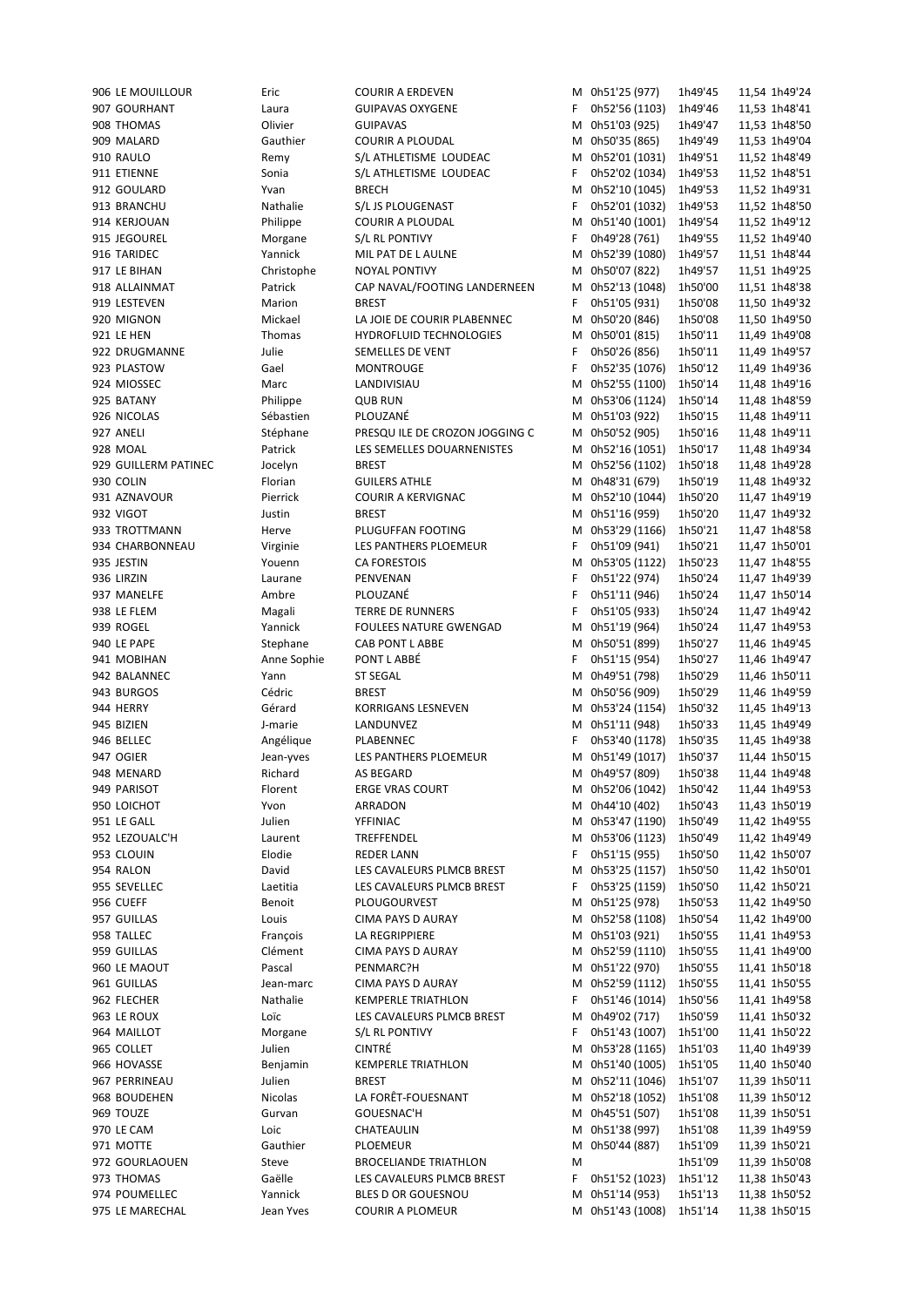1019 Yannick FOULEES CONCARNOISES M 0h53'45 (1185) 1h52'22

976 GAUTIER Viviane LES CAVALEURS PLMCB BREST F 0h54'06 (1214) 1h51'17 11,38 1h50'47 977 LE MEUR Yann LOCTUDY M 0h51'12 (950) 1h51'19 11,37 1h50'15 978 MOAL Juliette TEAM SPORT LECLERC ST POL DE L F 0h50'58 (910) 1h51'19 11,37 1h50'46 979 FRANCESCHIN Bruno FOULEES VARZECOISES M 0h48'40 (694) 1h51'20 11,37 1h50'40 980 LE FLOCH Vincent PLONEOUR-LANVERN M 0h52'22 (1057) 1h51'22 11,37 1h50'50 981 LE GUIFFANT Luc BREST M 0h55'35 (1337) 1h51'23 11,37 1h49'37 982 LE BRUN Bernard QUIMPER FOOTING LOISIRS M 0h54'00 (1204) 1h51'23 11,37 1h50'19 983 LE GALL Brendan QUIMPER M 0h56'04 (1384) 1h51'27 11,36 1h51'06 984 DE AMORIM Christophe PLOEMEUR M 0h50'41 (881) 1h51'28 11,36 1h51'14 985 LE MAGUER ROSE Amaëlle PONT SCORFF F 0h53'58 (1200) 1h51'28 11,36 1h50'01 986 DENNIEL Pascal PLUGUFFAN FOOTING M 0h53'57 (1197) 1h51'31 11,35 1h50'07 987 LE CAM Linda COURIR A ERDEVEN F 0h52'57 (1104) 1h51'32 11,35 1h51'11 988 BIGOT Cyrille QUIMPER M 0h52'31 (1069) 1h51'34 11,35 1h50'34 989 DIRAISON Patrice GALOUPERIEN BRIEC M 0h49'26 (756) 1h51'37 11,34 1h51'00 990 JOUANNET Erwan GUILERS ATHLE M 0h52'59 (1111) 1h51'38 11,34 1h50'32 991 LE GALL Cathy COURIR A PLOUDAL F 0h53'03 (1120) 1h51'39 11,34 1h50'57 992 BARCHIESI Marie-christine WAPITI TRIATHLON CLUB DE LARMO F 0h51'22 (971) 1h51'41 11,34 1h51'11 993 CROGUENNEC Vincent ST EVARZEC M 0h50'25 (853) 1h51'42 11,33 1h50'55 994 PERCHE Sophie AL PORTERIE AC F 0h52'04 (1041) 1h51'42 11,33 1h51'02 995 QUERREC Michel GOUESNACH M 0h50'11 (828) 1h51'43 11,33 1h51'06 996 LE HO Adélaïde STADE BRESTOIS \* F 0h50'41 (882) 1h51'43 11,33 1h50'52 997 CAMUS Pierre PARIS M 0h52'50 (1092) 1h51'44 11,33 1h50'18 998 BARBE Pascal FOULEES CONCARNOISES M 0h47'21 (582) 1h51'52 11,32 1h51'43 999 POUPON Michel TREGOUREZ M 0h53'35 (1172) 1h51'53 11,32 1h50'52 1000 GOUILL Beatrice LES LUTINS DU CRANOU F 0h51'44 (1009) 1h51'55 11,31 1h51'27 1001 ROUX Henri LES CAVALEURS PLMCB BREST M 0h54'06 (1215) 1h51'55 11,31 1h51'26 1002 NOUAILLE-DEGORCE Pierre PLABENNEC M 0h53'19 (1140) 1h51'56 11,31 1h50'29 1003 LE MAOU Théo PLOGASTEL-SAINT-GERMAIN M 0h52'42 (1082) 1h51'56 11,31 1h50'46 1004 MILLOUR Aurélie COURIR A PLOMEUR F 0h50'15 (837) 1h51'58 11,31 1h51'26 1005 PORTAL Jean Luc ERGE VRAS COURT M 0h52'55 (1098) 1h51'58 11,31 1h51'10 1006 HOUBERDON Vincent PONT DE BUIS LES QUIMERCH M 0h50'21 (847) 1h51'58 11,31 1h51'03 1007 CADIEU Stéphane LOCMARIA-PLOUZANÉ M 0h51'32 (988) 1h51'59 11,31 1h50'45 1008 PORTAL Manon RENNES F 0h52'55 (1097) 1h51'59 11,31 1h51'10 1009 RIOUAL Christophe CAP NAVAL M 0h52'19 (1054) 1h52'00 11,30 1h51'25 1010 ROBERT-ROCHER Benoît MACADAM PONT SCORFF M 0h53'38 (1177) 1h52'05 11,30 1h50'44 1011 LE BIHAN Charles TOURCH M 0h52'27 (1062) 1h52'09 11,29 1h51'03 1012 COAT Antoine BREST M 0h51'30 (986) 1h52'13 11,28 1h51'03 1013 GUICHAOUA Johann PLONEIS M 0h51'36 (992) 1h52'15 11,28 1h51'20 1014 CHESNE Adrien QUB RUN M 0h53'21 (1145) 1h52'16 11,28 1h51'01 1015 TILLARD Jean Pierre LE KLAT M 0h50'17 (842) 1h52'17 11,28 1h51'58 1016 GUILLOU Arnaud Rémy TREG1RUN M 0h51'00 (914) 1h52'20 11,27 1h51'24 1017 LECOQ Nicolas LORIENT M 0h52'45 (1089) 1h52'20 11,27 1h51'06 1018 MICHEL Benoît FOOTING LANDERNEEN M 0h53'33 (1168) 1h52'21 11,27 1h50'59 1020 GROT Laetitia TERRE DE RUNNERS LANNION F 0h52'18 (1053) 1h52'25 11,26 1h51'43 1021 DOUY COLAS Virginie FOULEES NATURE GWENGAD F 0h51'19 (967) 1h52'26 11,26 1h51'56 1022 MERIENNE Erwan COURIR A PLOUDAL M 0h52'57 (1105) 1h52'27 11,26 1h51'34 1023 PERRODIN Tristan PLOUER SUR RANCE M 0h52'46 (1090) 1h52'29 11,26 1h50'58 1024 JEGOUREL Guillaume PONTIVY M 0h49'57 (813) 1h52'30 11,25 1h52'13 1025 LE LESLE Alexandra LANESTER F 0h51'29 (984) 1h52'34 11,25 1h52'15 1026 BOUARD Florian QUIMPER M 0h54'15 (1235) 1h52'34 11,25 1h51'25 1027 PERON Cindy CONCARNEAU F 0h54'13 (1229) 1h52'35 11,25 1h51'26 1028 PENNARUN Mikael BANNALEC M 0h48'27 (674) 1h52'35 11,25 1h51'52 1029 GUIOMAR Olivier SEMELLES DE VENT M 0h53'26 (1160) 1h52'35 11,25 1h51'29 1030 JESTIN Christian TEAM BIBUS M 0h53'18 (1139) 1h52'38 11,24 1h51'14 1031 JAOUEN Florence LES CAVALEURS PLMCB BREST F 0h54'07 (1218) 1h52'40 11,24 1h52'10 1032 DUPRE Bruno CAB PONT L ABBE M 0h51'06 (935) 1h52'41 11,24 1h52'27 1033 DUPRE Astrid CAB PONT L ABBE F 0h51'07 (938) 1h52'41 11,24 1h52'27 1034 ATIDE KLEIN Anne-laure GUIPAVAS OXYGENE F 0h54'04 (1208) 1h52'41 11,24 1h51'38 1035 BARIOU Charlotte ANET F 0h54'14 (1232) 1h52'44 11,23 1h51'10 1036 BLAYO Brigitte DEFI RUN LANGUIDIC F 0h53'37 (1176) 1h52'45 11,23 1h51'39 1037 LE GALL Lionel DOUARNENEZ M 0h53'27 (1163) 1h52'45 11,23 1h51'27 1038 PENON Guillaume FOULEES CONCARNOISES M 0h50'44 (888) 1h52'48 11,22 1h51'59 1039 DEBRAS Bertrand LORIENT M 0h53'03 (1117) 1h52'51 11,22 1h51'44 1040 LARGENTON Caroline TREMEOC F 0h52'47 (1091) 1h52'51 11,22 1h51'28 1041 THOMAS Didier PLOUEZEC M 0h53'22 (1148) 1h52'53 11,22 1h51'54 1042 ABGRALL Serge LES CAVALEURS PLMCB BREST M 0h52'33 (1073) 1h52'53 11,22 1h52'05 1043 LAFERRIERE Patricia KERVIGNAC F 0h53'46 (1188) 1h52'54 11,21 1h52'21 1044 MALTIS Alain TEAM PRESQU ILE TRAIL M 0h51'29 (983) 1h52'56 11,21 1h52'38 1045 LE ROY Christophe ST URBAIN M 0h53'04 (1121) 1h52'57 11,21 1h51'36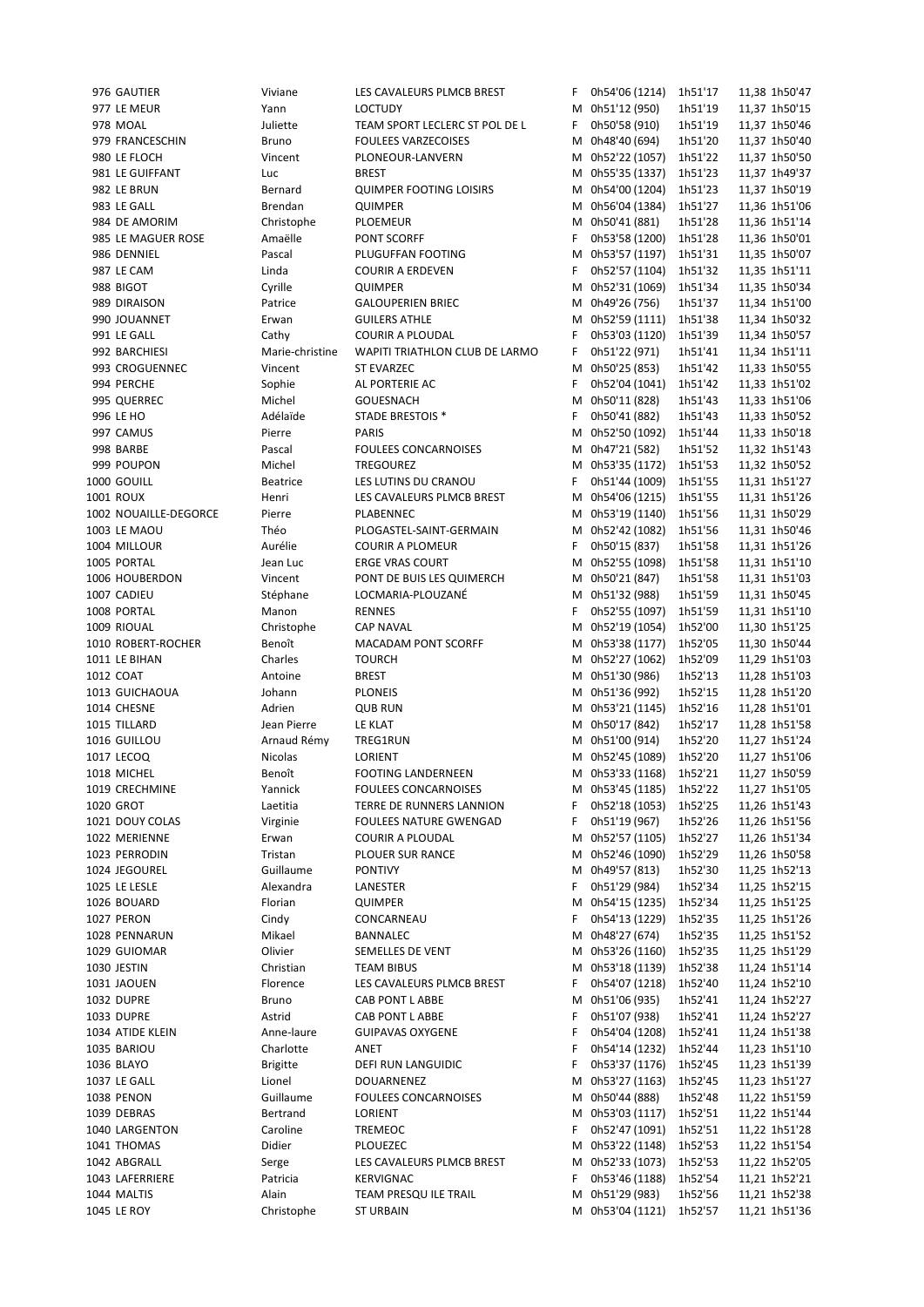| 1046 TANGUY       | Karine     | LA JOIE DE COURIR PLABENNEC | F. | 0h50'50 (897)          | 1h52'58 | 11,21 1h52'47 |
|-------------------|------------|-----------------------------|----|------------------------|---------|---------------|
| 1047 COURTAY      | Yann       | QUIMPER                     | М  | 0h51'34 (990)          | 1h53'00 | 11,20 1h51'54 |
| 1048 CLOAREC      | Marine     | <b>GUIPAVAS</b>             | F  | 0h51'51 (1021)         | 1h53'01 | 11,20 1h52'06 |
| 1049 BREANT       | Hervé      | LES CAVALEURS PLMCB BREST   | м  | 0h50'16 (839)          | 1h53'04 | 11,20 1h52'16 |
| 1050 JACQ         | Adèle      | QUIMPER                     | F  | 0h54'34 (1254)         | 1h53'11 | 11,19 1h51'56 |
| 1051 PARENT       | Toussaint  | QUIMPER                     | М  | 0h50'04 (821)          | 1h53'11 | 11,19 1h52'16 |
| 1052 LE BIHAN     | Olivier    | <b>ECUM CLEDER</b>          |    | M 0h55'05 (1295)       | 1h53'12 | 11,18 1h52'23 |
| 1053 BERTRAND     | Léna       | TEAM HUMBLEZH               | F  | 0h51'37 (993)          | 1h53'12 | 11,18 1h52'32 |
| 1054 LUCAS        | Benoît     | <b>EQUIPE CA FINISTERE</b>  |    | M 0h54'04 (1210)       | 1h53'16 | 11,18 1h51'56 |
| 1055 LE FORESTIER | Christian  | CAP NAVAL GROUP             |    | M 0h51'24 (976)        | 1h53'17 | 11,18 1h52'44 |
| 1056 MOYSAN       | Jean-marie | LES 100 PIEDS BRANDANAIS    |    | M 0h50'24 (852)        | 1h53'19 | 11,17 1h53'04 |
| <b>1057 PRAT</b>  | Marion     | LES 100 PIEDS BRANDANAIS    | F  | 0h53'23 (1152)         | 1h53'19 | 11,17 1h52'21 |
| 1058 MULLER       | Arnaud     | <b>PLOUVIEN</b>             | М  | 0h54'52 (1278)         | 1h53'21 | 11,17 1h51'43 |
| 1059 PERROUAULT   | Evan       | <b>QUIMPER ATHLETISME</b>   |    | M 0h50'38 (870)        | 1h53'21 | 11,17 1h52'37 |
| 1060 RIBAUTE      | Etienne    | QUIMPER                     | М  | 0h51'50 (1019)         | 1h53'23 | 11,17 1h52'31 |
| 1061 FIGUET       | David      | JOINVILLE LE PONT           | M  | 0h51'40 (1004)         | 1h53'24 |               |
|                   |            |                             |    |                        |         | 11,16 1h52'44 |
| 1062 TRANCHARD    | Christophe | PLABENNEC                   | М  | 0h48'45 (701)          | 1h53'24 | 11,16 1h52'51 |
| 1063 PERRIN       | Magali     | KORRIGANS LESNEVEN          | F  | 0h54'29 (1249)         | 1h53'24 | 11,16 1h52'06 |
| 1064 NORMANT      | Anne       | PLUGUFFAN FOOTING           | F  | 0h51'37 (994)          | 1h53'27 | 11,16 1h52'36 |
| 1065 CARRIER      | Alice      | LES CAVALEURS PLMCB BREST   | F  | 0h51'51 (1022)         | 1h53'28 | 11,16 1h52'56 |
| 1066 VITALINE     | Stephane   | <b>GUICLAN</b>              | м  | 0h52'37 (1079)         | 1h53'28 | 11,16 1h51'46 |
| 1067 CALLAC       | Yannick    | <b>GUILERS</b>              |    | M 0h54'53 (1282)       | 1h53'29 | 11,16 1h51'50 |
| 1068 KERMARREC    | Pierre     | <b>TEAM BIBUS</b>           |    | M 0h53'37 (1175)       | 1h53'30 | 11,15 1h52'04 |
| 1069 SURRY        | Sylvain    | LES CAVALEURS PLMCB BREST   |    | M 0h48'15 (664)        | 1h53'32 | 11,15 1h52'15 |
| 1070 BLIGNY       | Patrick    | LA FOULEE RENANAISE         | М  | 0h53'50 (1194)         | 1h53'32 | 11,15 1h52'34 |
| 1071 YAOUANCQ     | Mikael     | PLOGONNEC                   |    | M 0h51'49 (1018)       | 1h53'38 | 11,14 1h53'11 |
| 1072 JEGOUREL     | Catherine  | <b>PONTIVY</b>              | F  | 0h51'56 (1027)         | 1h53'41 | 11,14 1h53'25 |
| 1073 MERCIER-HUAT | Maël       | <b>VINCELLES</b>            |    | M 0h51'09 (940)        | 1h53'42 | 11,13 1h53'01 |
| 1074 FERRAND      | Christophe | ST POL DE LEON              | М  | 0h53'08 (1126)         | 1h53'42 | 11,13 1h53'17 |
| <b>1075 SIMON</b> | Laura      | <b>PARIS</b>                | F  | 0h54'56 (1285)         | 1h53'43 | 11,13 1h52'45 |
| 1076 AUTRET       | Manon      | <b>ILE TUDY</b>             | F  | 0h54'57 (1287)         | 1h53'43 | 11,13 1h52'43 |
| 1077 PRIGENT      | Michel     | S/L AC LA CHAPELLE/ERDRE    | м  | 0h52'56 (1101)         | 1h53'50 | 11,12 1h53'27 |
| 1078 ROBERT       | Catherine  | PLONEOUR LANVERN            | F  | 0h52'06 (1043)         | 1h53'54 | 11,12 1h53'18 |
| 1079 TANGUY       | Catherine  | <b>ECUM CLEDER</b>          | F  | 0h55'06 (1298)         | 1h53'55 | 11,11 1h53'07 |
| 1080 JAOUEN       | Mickaël    | LES CAVALEURS PLMCB BREST   | м  | 0h50'40 (876)          | 1h53'56 | 11,11 1h53'25 |
| 1081 FEVRIER      | Isabelle   | SEMELLES DE VENT            | F  | 0h54'55 (1283)         | 1h53'56 | 11,11 1h53'17 |
| 1082 DUBOURDEAU   | Corinne    | LORIENT                     | F  | 0h52'20 (1055)         | 1h53'57 | 11,11 1h53'20 |
| 1083 PERRIN       | Titouan    | <b>MENEZ BRE</b>            | м  | 0h54'43 (1269)         | 1h53'58 | 11,11 1h52'22 |
| 1084 LE MEROUR    | Véronique  | ENFANCE LYME AND CO         | F  | 0h53'35 (1171)         | 1h54'00 | 11,11 1h53'26 |
| 1085 LANDREIN     | Anastasia  | <b>RENNES</b>               | F  | 0h54'01 (1206)         | 1h54'01 | 11,10 1h53'35 |
| 1086 GAUDE        | Raphaël    | <b>BREST</b>                | М  | 0h52'03 (1037)         | 1h54'03 | 11,10 1h52'41 |
| 1087 DANIEL       | Sterenn    | TEAM CONCARNEAU TRIATHLON   | F  | 0h53'54 (1195)         | 1h54'06 | 11,10 1h52'41 |
|                   |            | LES PANTHERS PLOEMEUR       |    | 0h53'17 (1137) 1h54'07 |         | 11,09 1h53'02 |
| 1088 CADORET      | Martine    |                             | F  |                        |         |               |
| 1089 KERUZORE     | Caroline   | LOGONNA DAOULAS             | F  | 0h53'55 (1196)         | 1h54'07 | 11,09 1h52'42 |
| 1090 LE BORGNE    | Caroline   | SAVEOL                      | F  | 0h54'48 (1275)         | 1h54'07 | 11,09 1h52'48 |
| 1091 BIDON        | Magali     | PLUGUFFAN                   | F  | 0h53'57 (1198)         | 1h54'11 | 11,09 1h53'42 |
| 1092 CHARLEMEIN   | Luc        | QUIMPER                     | м  | 0h51'53 (1025)         | 1h54'12 | 11,09 1h53'11 |
| 1093 LE BRETON    | Thierry    | PLUGUFFAN FOOTING           | М  | 0h50'14 (835)          | 1h54'12 | 11,09 1h53'23 |
| 1094 CHAPELLE     | Virginie   | <b>FOULEES CONCARNOISES</b> | F  | 0h54'28 (1248)         | 1h54'12 | 11,09 1h52'56 |
| 1095 LAUTROU      | Yannick    | AL CARHAIX PLOUGUER         | м  | 0h52'42 (1081)         | 1h54'13 | 11,08 1h53'45 |
| 1096 LE PAGE      | Sandrine   | LANDERNEAU                  | F  | 0h52'42 (1084)         | 1h54'13 | 11,08 1h53'45 |
| 1097 BODILIS      | Jacques    | LA JOIE DE COURIR PLABENNEC | М  | 0h53'42 (1181)         | 1h54'13 | 11,08 1h53'03 |
| 1098 BIGER        | Delphine   | LA JOIE DE COURIR PLABENNEC | F  | 0h53'42 (1182)         | 1h54'13 | 11,08 1h53'03 |
| 1099 GADBY        | Élodie     | <b>RENNES</b>               | F  | 0h54'30 (1250)         | 1h54'15 | 11,08 1h53'43 |
| 1100 QUELLEC      | Stéphane   | VITRÉ                       | М  | 0h56'22 (1404)         | 1h54'15 | 11,08 1h52'49 |
| 1101 THIRIOT      | Alexis     | TRIATHLON CHATEAULIN        | M  | 0h52'13 (1047)         | 1h54'15 | 11,08 1h53'28 |
| 1102 JARNO        | Maëlle     | <b>VILLIERS SUR MARNE</b>   | F  | 0h53'01 (1114)         | 1h54'17 | 11,08 1h52'39 |
| 1103 LE GRATIET   | Sandrine   | COURIR A CHATEAULIN         | F  | 0h54'23 (1243)         | 1h54'20 | 11,07 1h53'14 |
| 1104 LE NARVOR    | Louis-yves | CONCARNEAU                  | M  | 0h51'22 (972)          | 1h54'20 | 11,07 1h53'27 |
| 1105 MENOU        | Clare      | LÉZARDRIEUX                 | F  | 0h51'13 (952)          | 1h54'21 | 11,07 1h53'56 |
| 1106 ABALAIN      | Kevin      | MILIZAC                     | Μ  | 0h51'10 (942)          | 1h54'21 | 11,07 1h53'21 |
| 1107 HOCHET       | Delphine   | <b>COURIR A ERDEVEN</b>     | F  | 0h52'57 (1106)         | 1h54'22 | 11,07 1h54'02 |
| 1108 ASCOUET      | Pauline    | QUIMPER                     | F  | 0h54'43 (1267)         | 1h54'23 | 11,07 1h53'17 |
| 1109 DORES        | Lionel     | <b>CLAPIERS</b>             | м  | 0h52'02 (1035)         | 1h54'24 | 11,07 1h54'12 |
| 1110 LEMENNE      | Régis      | <b>GOUESNACH</b>            | M  | 0h53'59 (1202)         | 1h54'26 | 11,06 1h52'49 |
| 1111 KLAVEBACK    | Sophie     | CROZON                      | F  | 0h51'39 (999)          | 1h54'27 | 11,06 1h54'12 |
| 1112 LE CAPITAINE | Margot     | LE CAPITAINE                | F  | 0h52'30 (1067)         | 1h54'27 | 11,06 1h53'28 |
|                   |            |                             |    | 0h53'34 (1170)         |         | 11,06 1h53'07 |
| 1113 LE MENN      | Thierry    | FOOTING LANDERNEEN          | м  |                        | 1h54'30 |               |
| 1114 MICHEL       | Florian    | LANDERNEAU                  | М  | 0h53'02 (1115)         | 1h54'33 | 11,05 1h53'42 |
| 1115 LE ROMANCER  | Lucille    | FOOTING LANDERNEEN          | F. | 0h53'02 (1116)         | 1h54'34 | 11,05 1h53'41 |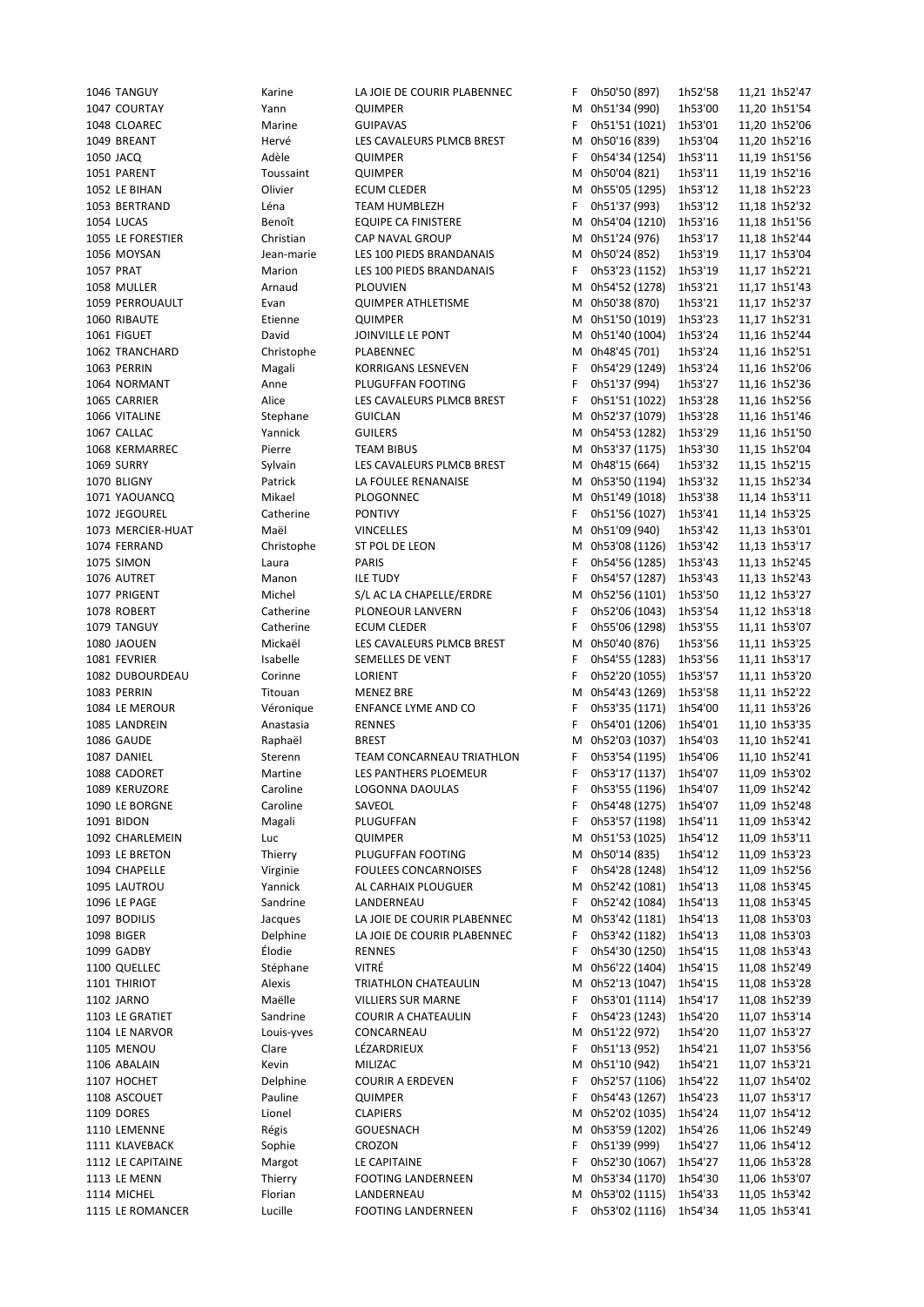1116 JACQ Bernard QUIMPER M 0h54'42 (1266) 1h54'34 11,05 1h53'19 1117 BERADY Aimad BRUZ M 0h49'37 (768) 1h54'36 11,05 1h52'57 1118 SCUILLER Jean-luc REDERIEN CAP SIZUN M 0h53'40 (1179) 1h54'36 11,05 1h53'32 1119 LE GOFF Valerie COURIR A PLOUDAL F 0h56'01 (1377) 1h54'36 11,05 1h53'39 1120 COTTEN Herve LA TDM M 0h52'34 (1075) 1h54'37 11,05 1h53'32 1121 SIGNOR Kristell PLUGUFFAN F 0h54'44 (1272) 1h54'39 11,04 1h53'03 1122 BORRELL Patrice LES RELAYEURS DU BLAVET M 0h52'33 (1074) 1h54'40 11,04 1h53'39 1123 COM Yannick COURIR A PLOUDAL M 0h50'59 (911) 1h54'41 11,04 1h53'50 1124 FOLLEZOUR Anne-claire LA FOULEE RENANAISE F 0h54'57 (1288) 1h54'42 11,04 1h53'50 1125 BUSSON Régine FOOTING LANDERNEEN F 0h55'49 (1360) 1h54'42 11,04 1h53'20 1126 GORDET Sabine SEMELLES DE VENT F 0h53'24 (1155) 1h54'43 11,04 1h54'03 1127 RENOUF Magali AS TOURLAVILLE F 0h52'28 (1065) 1h54'43 11,04 1h54'28 1128 DONNARS Stephane REDERIEN PLOGONNEC M 0h52'15 (1050) 1h54'44 11,03 1h53'48 1129 LECANU Sylvain ERGUE GABERIC M 0h53'59 (1203) 1h54'44 11,03 1h53'16 1130 GUICHAOUA Philippe PLUGUFFAN FOOTING M 0h51'31 (987) 1h54'44 11,03 1h53'42 1131 POLARD Christelle LANDERNEAU F 0h54'12 (1227) 1h54'44 11,03 1h53'23 1132 MEIL Fanny TROTTEURS DE LA PENZE F 0h53'36 (1173) 1h54'46 11,03 1h53'23 1133 OLIVIER Walter PLONEIS M 0h56'08 (1392) 1h54'47 11,03 1h53'09 1134 POUTIER Clément BOURG BLANC M 0h52'58 (1107) 1h54'47 11,03 1h53'20 1135 BOURHIS David BREST M 0h50'53 (908) 1h54'49 11,03 1h53'27 1136 LE ROY Iwan SAINT-HERBLAIN M 0h55'51 (1366) 1h54'50 11,02 1h53'12 1137 KERUZORE Jean-yves FOUESNANT M 0h53'03 (1118) 1h54'52 11,02 1h54'16 1138 BOZEC Maxime PLOGONNEC M 0h49'36 (767) 1h54'53 11,02 1h54'27 1139 MEYER Marine FOULEES CONCARNOISES F 0h54'38 (1256) 1h54'54 11,02 1h53'37 1140 RABOTIN Franck COURIR A SAINT GREGOIRE M 0h52'42 (1083) 1h54'59 11,01 1h54'22 1141 ORGET Philippe RIEC SUR BELON M 0h54'16 (1237) 1h55'01 11,01 1h53'52 1142 KERLEGUER Yvon DIRINON M 0h53'22 (1149) 1h55'01 11,01 1h54'00 1143 CABELGUEN Bernard S/L ACR LOCMINE M 0h53'19 (1141) 1h55'02 11,01 1h53'44 1144 DE POULPIQUET Joseph VERSAILLES M 0h45'29 (480) 1h55'03 11,00 1h54'33 1145 MALARD Véronique COURIR A PLOUDAL F 0h53'19 (1142) 1h55'04 11,00 1h54'21 1146 LE GAC Arnaud GALOUPERIEN KEMPERLE M 0h54'52 (1277) 1h55'04 11,00 1h53'27 1147 CAPP Arnaud CONCARNEAU M 0h53'58 (1201) 1h55'09 10,99 1h53'51 1148 FABREGUES Anabel COURIR A SAINT DIVY F 0h55'01 (1293) 1h55'10 10,99 1h54'28 1149 MAGUER Jean Rene PLUGUFFAN FOOTING M 0h51'45 (1011) 1h55'10 10,99 1h54'09 1150 LEPAGE Thierry PLOMELIN M 0h51'45 (1012) 1h55'11 10,99 1h54'08 1151 BIGER Guillaume QUIMPER FOOTING LOISIRS M 0h50'36 (866) 1h55'13 10,99 1h54'48 1152 BLAYO Yannick DEFI RUN LANGUIDIC M 0h53'37 (1174) 1h55'16 10,98 1h54'12 1153 PLOUZENNEC Didier ERGUE GABERIC M 0h52'55 (1099) 1h55'18 10,98 1h54'23 1154 DONCKER Salomé CONCARNEAU F 0h56'00 (1375) 1h55'19 10,98 1h54'05 1155 MICHEL Damien BRIEC M 0h56'29 (1416) 1h55'21 10,98 1h53'31 1156 BREUILLER Richard OUIRUN LA ROCHELLE M 0h49'21 (746) 1h55'23 10,97 1h55'05 1157 PUILLANDRE Florent QUIMPER FOOTING LOISIRS M 0h53'09 (1128) 1h55'24 10,97 1h54'59 1158 PINCEMIN **Benoit** MCA PROCESS MEXIC M 0h53'09 (1130) 1h55'30 10,96 1h54'15 1159 MARUGAN Françoise COUREURS DE L IC F 0h53'26 (1162) 1h55'31 10,96 1h55'07 1160 GOEURIOT Cédric BLES D OR GOUESNOU M 0h50'52 (904) 1h55'32 10,96 1h55'13 1161 CALVARIN Marc QUIMPER M 0h55'08 (1301) 1h55'35 10,95 1h54'08 1162 LEVENES Christine SCAER F 0h52'30 (1068) 1h55'37 10,95 1h54'35 1163 MASSE Thierry CORAY M 0h49'22 (747) 1h55'41 10,94 1h55'19 1164 BEUGUEL Nicole GALOUPERIEN BRIEC F 0h53'44 (1183) 1h55'42 10,94 1h55'06 1165 LUNVEN Martine PLOUNEOUR BRIGNOGAN PLAGES F 0h54'11 (1224) 1h55'45 10,94 1h54'25 1166 VINCLAIR Christian MOELAN SUR MER M 0h52'43 (1086) 1h55'47 10,93 1h55'04 1167 LE ROUX Anne-gaëlle COURIR A MOELAN F 0h52'32 (1072) 1h55'47 10,93 1h55'05 1168 HAMON Jerome COURIR SUR BREST M 0h52'54 (1096) 1h55'49 10,93 1h54'59 1169 RENOUARD Catherine SNA FOUESNANT F 0h58'40 (1587) 1h55'52 10,93 1h54'08 1170 QUILLEROU Bertrand PLUGUFFAN FOOTING M 0h55'28 (1326) 1h55'52 10,93 1h54'29 1171 ROIGNANT Guillaume LORIENT M 0h48'09 (652) 1h55'55 10,92 1h55'11 1172 ROZAS ALVAREZ Marie-odile LANDREVARZEC F 0h54'58 (1289) 1h55'57 10,92 1h54'21 1173 LOSSOUARN Benjamin QUIMPER M 0h56'00 (1374) 1h55'59 10,92 1h54'43 1174 BERGER Jordan ERGUÉ GABÉRIC M 0h49'44 (785) 1h55'59 10,92 1h55'06 1175 ROUILLE Mikael PLOEMEUR M 0h56'31 (1421) 1h55'59 10,92 1h54'16 1176 BOBLET Sebastien FOUESNANT M 0h53'47 (1191) 1h56'00 10,91 1h54'33 1177 POSSEME Dominique SNA FOUESNANT F 0h53'20 (1143) 1h56'04 10,91 1h55'08 1178 KLAVEBACK Leif CROZON M 0h53'10 (1131) 1h56'05 10,91 1h55'49 1179 DEROUAULT Victor HERMIVAL LES VAUX M 0h52'59 (1109) 1h56'05 10,91 1h54'51 1180 GOURMELON Luc LA FOULEE RENANAISE M 0h51'01 (915) 1h56'05 10,91 1h55'15 1181 CHARBONNEAU Stéphane LORIENT M 0h54'41 (1262) 1h56'06 10,90 1h54'41 1182 DOURMAT Julia COURIR A PLEYBER F 0h55'44 (1355) 1h56'10 10,90 1h54'47 1183 RANNOU Nadège PLOUDALMEZEAU F 0h54'27 (1246) 1h56'14 10,89 1h55'59 1184 SEURAT Camille LORIENT F 0h55'30 (1328) 1h56'15 10,89 1h55'04 1185 TANGUY Bernard CLUB ATHLE PLAISIR DOUARNENEZ M 0h52'36 (1077) 1h56'16 10,89 1h55'17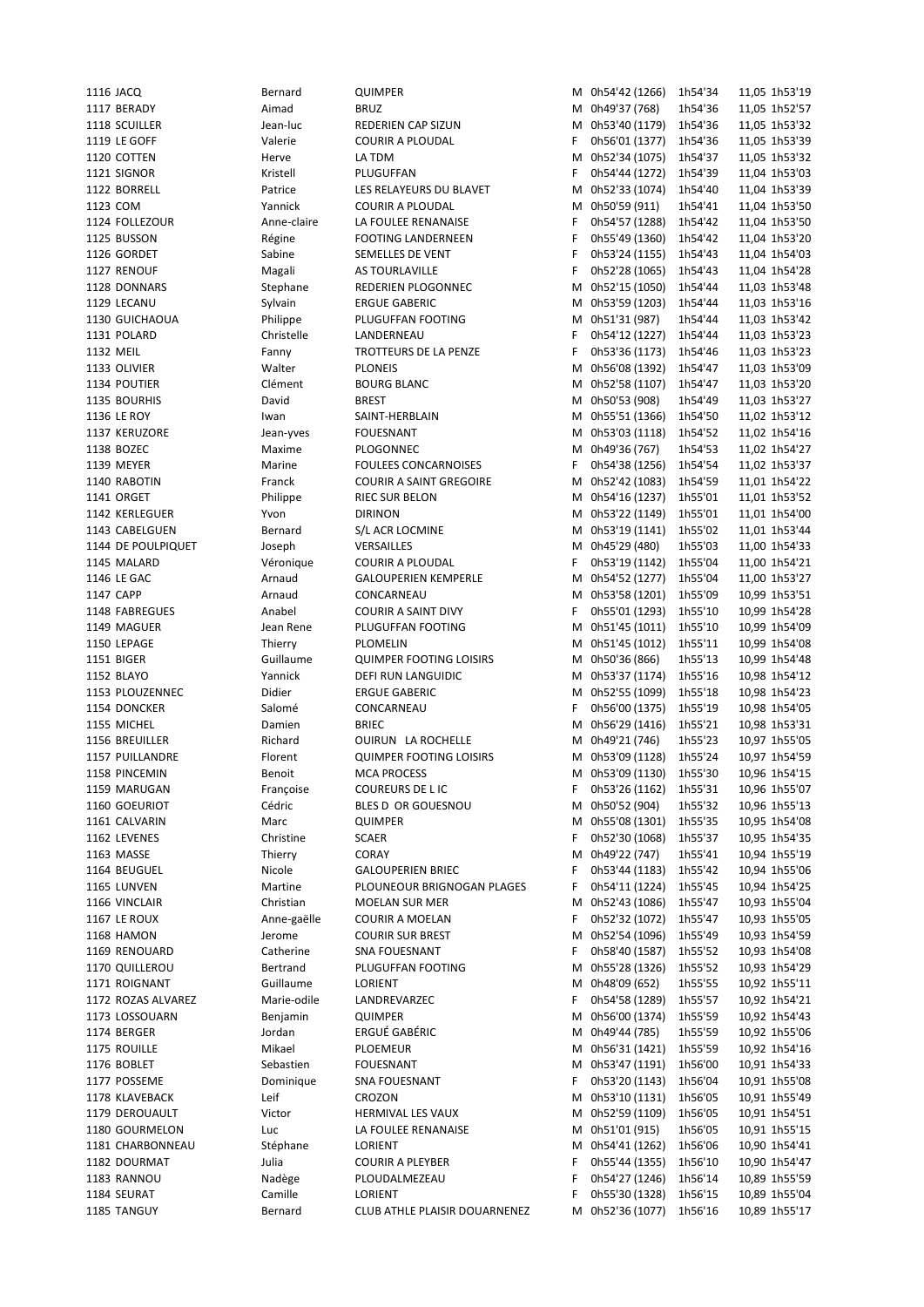| 1186 VOIRIN           | Gautier       | <b>TRÉGUNC</b>                 |   | M 0h55'50 (1363) | 1h56'16 | 10,89 1h54'32 |
|-----------------------|---------------|--------------------------------|---|------------------|---------|---------------|
| <b>1187 HERVE</b>     | Erwan         | <b>LOCMIQUELIC</b>             |   | M 0h54'04 (1209) | 1h56'17 | 10,89 1h55'09 |
|                       |               |                                |   |                  |         |               |
| <b>1188 HERVE</b>     | Tugdual       | <b>LOCMIQUELIC</b>             |   | M 0h54'11 (1225) | 1h56'18 | 10,89 1h55'10 |
| 1189 GOMES            | Gilles        | <b>REGION BRETAGNE</b>         |   | M 0h54'58 (1290) | 1h56'20 | 10,88 1h54'34 |
| 1190 LE GUILLY        | Delphine      | <b>QUB RUN</b>                 | F | 0h55'34 (1334)   | 1h56'20 | 10,88 1h54'37 |
| 1191 GOURLAOUEN       | Dominique     | <b>QUIMPER FOOTING LOISIRS</b> |   | M 0h53'25 (1156) | 1h56'22 | 10,88 1h55'39 |
| 1192 BOCHER           | Clémence      | <b>FOULEES CONCARNOISES</b>    | F | 0h55'28 (1325)   | 1h56'24 |               |
|                       |               |                                |   |                  |         | 10,88 1h55'07 |
| 1193 PICHAVANT        | Adeline       | LA JOIE DE COURIR PLABENNEC    | F | 0h55'50 (1364)   | 1h56'24 | 10,88 1h55'08 |
| 1194 MORVAN           | Lionel        | <b>ST YVI</b>                  | М | 0h54'14 (1231)   | 1h56'24 | 10,88 1h55'21 |
| 1195 VICHON           | Valérie       | <b>FOULEES NATURE GWENGAD</b>  | F | 0h55'45 (1356)   | 1h56'25 | 10,87 1h54'56 |
| 1196 MAREAUD          | Pierrick      | ST MALO                        | М | 0h54'04 (1211)   | 1h56'25 | 10,87 1h55'19 |
|                       |               |                                |   |                  |         |               |
| <b>1197 LE CLEZIO</b> | Mélanie       | ENTENTE ATHLETIQUE SAINT MALO  | F | 0h54'03 (1207)   | 1h56'25 | 10,87 1h55'18 |
| 1198 LIEFTINK         | Louise        | SAINT-RENAN                    | F | 0h56'02 (1379)   | 1h56'26 | 10,87 1h55'16 |
| 1199 DESPRET          | Orianne       | EPSM FINISTERE SUD GOURMELEN   | F | 0h53'08 (1127)   | 1h56'27 | 10,87 1h55'25 |
| 1200 TOURNUS          | Nathalie      | LA FORÊT-FOUESNANT             | F | 0h53'03 (1119)   | 1h56'30 | 10,87 1h55'28 |
| 1201 BENARD           | Franck        | <b>EQUIPE CA FINISTERE</b>     | М | 0h52'53 (1094)   | 1h56'32 | 10,86 1h55'32 |
|                       |               |                                |   |                  |         |               |
| <b>1202 LE BRIS</b>   | Sebastien     | L ELAN DU PORZAY               |   | M 0h53'47 (1192) | 1h56'34 | 10,86 1h55'32 |
| 1203 MERDRIGNAC       | Samuel        | BLES D OR GOUESNOU             |   | M 0h51'43 (1006) | 1h56'39 | 10,85 1h56'22 |
| 1204 MARQUENTIN       | Jessie        | <b>GALOUPERIEN KEMPERLE</b>    | F | 0h55'27 (1322)   | 1h56'39 | 10,85 1h55'29 |
| 1205 KERMANACH        | Christophe    | <b>QUB RUN</b>                 |   | M 0h54'08 (1219) | 1h56'39 | 10,85 1h55'26 |
|                       |               |                                |   |                  |         |               |
| 1206 AMADIEU          | Yves          | <b>FOULEES NATURE GWENGAD</b>  | М | 0h55'30 (1327)   | 1h56'41 | 10,85 1h55'27 |
| 1207 DERENNE          | Marc-antoine  | LOGONNA DAOULAS                |   | M 0h53'23 (1151) | 1h56'42 | 10,85 1h55'55 |
| 1208 CHAVANON         | Sophie        | <b>REDER LANN</b>              | F | 0h51'36 (991)    | 1h56'44 | 10,85 1h55'58 |
| 1209 LE VENEC         | Typhaine      | CONCARNEAU                     | F | 0h52'24 (1061)   | 1h56'45 | 10,84 1h56'21 |
| 1210 GUYADER          | Marianne      | <b>FOUESNANT</b>               | F | 0h53'00 (1113)   | 1h56'48 | 10,84 1h55'43 |
|                       |               |                                |   |                  |         |               |
| 1211 LE ROUX          | Elsa          | LORIENT                        | F | 0h56'24 (1406)   | 1h56'49 | 10,84 1h55'18 |
| 1212 BERRY            | Joannie       | <b>BREST</b>                   | F | 0h56'34 (1424)   | 1h56'51 | 10,83 1h55'09 |
| 1213 LEON             | Véronique     | SEMELLES DE VENT               | F | 0h55'38 (1339)   | 1h56'51 | 10,83 1h56'12 |
| 1214 LE BRAS          | Pascal        | <b>QUIMPER FOOTING LOISIRS</b> | M | 0h51'06 (936)    | 1h56'52 | 10,83 1h55'49 |
|                       |               |                                |   |                  |         |               |
| 1215 GOURLAOUEN       | Fabienne      | SNA FOUESNANT                  | F | 0h52'54 (1095)   | 1h56'56 | 10,83 1h55'59 |
| 1216 MINDEAU          | Anthony       | REDERLANN                      | M | 0h50'40 (875)    | 1h56'58 | 10,82 1h56'37 |
| 1217 LE PARC          | Cecile        | LES PANTHERS PLOEMEUR          | F | 0h55'28 (1324)   | 1h56'58 | 10,82 1h55'41 |
| 1218 PRIMEL           | Florence      | SEMELLES DE VENT               | F | 0h53'24 (1153)   | 1h56'59 | 10,82 1h56'19 |
| 1219 FERRANT          | Françoise     | <b>QUIMPER FOOTING LOISIRS</b> | F | 0h55'32 (1331)   | 1h57'00 | 10,82 1h55'36 |
|                       |               |                                |   |                  |         |               |
| 1220 LAOT             | Sophie        | LA FOULEE RENANAISE            | F | 0h54'39 (1257)   | 1h57'01 | 10,82 1h56'10 |
| 1221 OLLIER           | Annie         | SEMELLES DE VENT               | F | 0h55'43 (1353)   | 1h57'02 | 10,82 1h56'22 |
| 1222 PHILIPPE         | Chloé         | <b>QUIMPER ATHLETISME</b>      | F | 0h54'34 (1253)   | 1h57'05 | 10,81 1h55'51 |
| 1223 TROGLIA          | Patrick       | QUIMPER                        |   | M 0h51'37 (995)  | 1h57'07 | 10,81 1h56'41 |
| 1224 REGNACQ          |               |                                |   |                  |         |               |
|                       | Vincent       | <b>BREST</b>                   | М | 0h57'03 (1477)   | 1h57'10 | 10,81 1h55'53 |
| 1225 CAJAN            | Malorie       | PLOUARZEL                      | F | 0h55'39 (1347)   | 1h57'10 | 10,81 1h55'33 |
| 1226 LANDREIN         | Joel          | CONCARNEAU                     | М | 0h55'09 (1303)   | 1h57'10 | 10,81 1h55'40 |
| 1227 HEMON            | Arthur        | <b>TREGUNC</b>                 |   | M 0h55'38 (1343) | 1h57'11 | 10,80 1h56'29 |
| 1228 CHESNE           | Laurent       | <b>QUB RUN</b>                 |   | M 0h55'46 (1357) | 1h57'14 | 10,80 1h56'00 |
|                       |               |                                |   |                  |         |               |
| 1229 CORBEAU          | Pierre        | <b>COURIR A PLOUDAL</b>        |   | M 0h57'31 (1509) | 1h57'16 | 10,80 1h56'22 |
| 1230 LE JEUNE         | Marion        | <b>COURIR A SANTEC</b>         | F | 0h55'08 (1302)   | 1h57'18 | 10,79 1h55'46 |
| 1231 LE CAIN          | Julien        | PLEUVEN                        |   | M 0h55'49 (1362) | 1h57'19 | 10,79 1h55'58 |
| 1232 LE BAIL          | Alain         | CAP NAVAL GROUP BREST          |   | M 0h54'05 (1212) | 1h57'21 | 10,79 1h56'54 |
| 1233 HERLEDAN         | Yoann         | <b>FOULEES CONCARNOISES</b>    | м | 0h53'21 (1147)   | 1h57'23 | 10,79 1h56'27 |
|                       |               |                                |   |                  |         |               |
| 1234 BOEDEC           | Yves          | <b>COURIR A CORAY</b>          |   | M 0h54'52 (1279) | 1h57'26 | 10,78 1h56'23 |
| 1235 GERMAIN          | Clément       | <b>NANTES</b>                  | M | 0h55'38 (1344)   | 1h57'26 | 10,78 1h56'45 |
| 1236 GESTIN           | Valerie       | TROTTEURS DE LA PENZE          | F | 0h55'17 (1310)   | 1h57'28 | 10,78 1h56'05 |
| 1237 ROPERT           | Alix          | DOUARNENEZ                     | F | 0h53'14 (1133)   | 1h57'30 | 10,77 1h56'01 |
|                       | Maryline      | <b>COURIR A PLOMEUR</b>        | F |                  |         |               |
| 1238 FERTIL           |               |                                |   | 0h55'26 (1318)   | 1h57'31 | 10,77 1h56'32 |
| 1239 GILLET           | Jean-pierre   | LANDEVANT SPORT NATURE         | м | 0h54'20 (1242)   | 1h57'35 | 10,77 1h56'57 |
| 1240 TOULLIOU         | Laetitia      | <b>CLOHARS CARNOET</b>         | F | 0h53'46 (1187)   | 1h57'37 | 10,76 1h55'56 |
| 1241 PINCON           | Olivier       | S/L STADE LAVALLOIS            |   | M 0h51'52 (1024) | 1h57'38 | 10,76 1h56'58 |
| 1242 AUBREE           | Sylvain       | QUIMPER                        | м | 0h57'19 (1498)   | 1h57'41 | 10,76 1h55'48 |
|                       |               |                                |   |                  |         |               |
| 1243 BRICET           | Agathe        | <b>RENNES</b>                  | F | 0h56'44 (1450)   | 1h57'41 | 10,76 1h56'07 |
| 1244 LE SAINT         | Françoise     | <b>COURIR A PLOUDAL</b>        | F | 0h53'26 (1161)   | 1h57'41 | 10,76 1h56'58 |
| 1245 LE CAR           | Aurélien      | QUIMPER                        | М | 0h53'09 (1129)   | 1h57'41 | 10,76 1h56'15 |
| 1246 ROLLAND          | Jean-marin    | CONCARNEAU                     |   | M 0h56'44 (1449) | 1h57'41 | 10,76 1h56'07 |
|                       |               |                                |   |                  |         |               |
| 1247 COLLARD          | Rémi          | KOALA KERHUON                  |   | M 0h53'12 (1132) | 1h57'41 | 10,76 1h56'16 |
| 1248 GAONAC'H         | Anna          | LANDUDAL                       | F | 0h52'44 (1088)   | 1h57'43 | 10,75 1h57'20 |
| 1249 JUGUET           | Thomas        | <b>BOHARS</b>                  | M | 0h57'02 (1474)   | 1h57'43 | 10,75 1h55'58 |
| <b>1250 VELLY</b>     | Jean Francois | QUIMPER                        |   | M 0h54'43 (1270) | 1h57'45 | 10,75 1h56'31 |
| 1251 METHON           | Christophe    | S/L LARMOR ESTRAN ATHLETISME   | М | 0h49'06 (725)    | 1h57'47 | 10,75 1h57'31 |
|                       |               |                                |   |                  |         |               |
| 1252 SAUGUES          | Marine        | <b>BAYONNE</b>                 | F | 0h52'21 (1056)   | 1h57'48 | 10,75 1h56'40 |
|                       |               |                                |   |                  | 1h57'48 | 10,75 1h56'39 |
| 1253 LE VAILLANT      | Anne          | AGP PLOUGONVELIN               | F | 0h54'57 (1286)   |         |               |
| 1254 LONGEPE          | Damien        | <b>MCA PROCESS</b>             |   | M 1h00'23 (1674) | 1h57'49 | 10,75 1h56'15 |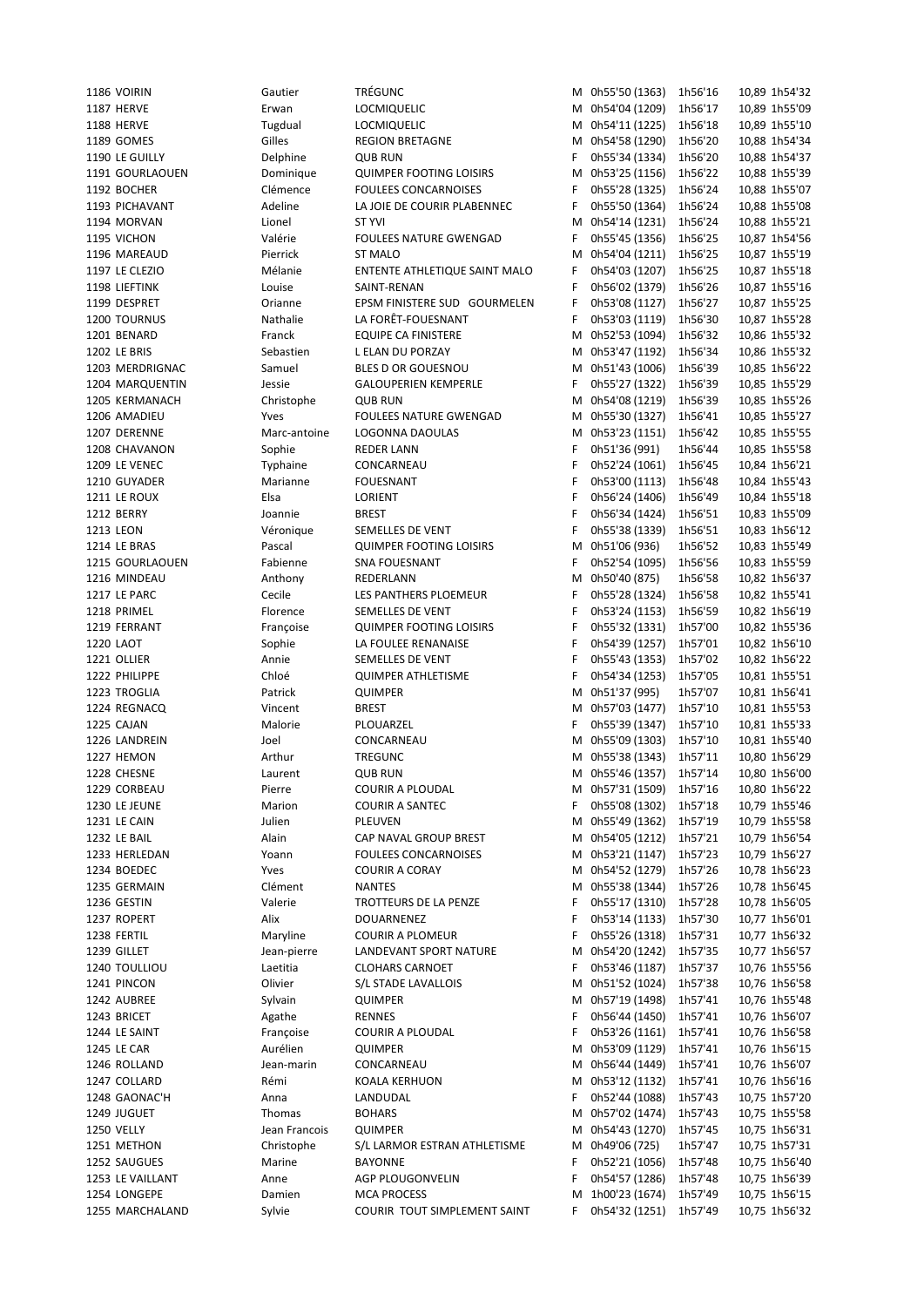| 1256 BONNEAUD        | Christopher  | <b>ST URBAIN</b>               |    | M 0h54'44 (1271) | 1h57'50 | 10,74 1h56'30 |
|----------------------|--------------|--------------------------------|----|------------------|---------|---------------|
| 1257 PUECH           | Quentin      | <b>COMBRIT</b>                 |    | M 0h51'38 (998)  | 1h57'54 | 10,74 1h57'03 |
| 1258 LE NINIVEN      | Simon        | DAUPHINS DE LELORN / DECATHLON |    | M 0h55'05 (1296) | 1h57'54 | 10,74 1h56'32 |
| 1259 STEPHAN         | Bertrand     | PLONEOUR LANVERN               |    | M 0h55'56 (1371) | 1h57'56 | 10,73 1h56'25 |
|                      |              |                                |    |                  |         |               |
| 1260 POULAIN         | Serge        | <b>ERGUE GABERIC</b>           |    | M 0h54'43 (1268) | 1h57'56 | 10,73 1h56'54 |
| 1261 DESILE          | Annick       | <b>FOULEES CONCARNOISES</b>    | F. | 0h54'16 (1236)   | 1h57'57 | 10,73 1h56'41 |
| 1262 MARGHERINI      | Claude       | <b>FOULEES CONCARNOISES</b>    |    | M 0h53'25 (1158) | 1h57'58 | 10,73 1h56'40 |
| 1263 FRANCOIS        | Patricia     | LA JOIE DE COURIR PLABENNEC    | F  | 0h55'35 (1336)   | 1h57'59 | 10,73 1h56'58 |
| 1264 JANOT           | Guillaume    | TREGUNC                        | М  | 0h51'16 (958)    | 1h57'59 | 10,73 1h57'40 |
| 1265 LABORDE         | Laura        | QUIMPER                        | F. | 0h54'09 (1220)   | 1h57'59 | 10,73 1h56'38 |
| 1266 ISSELIN         | Gilbert      | MOELAN SUR MER                 | м  | 0h52'43 (1085)   | 1h58'03 | 10,72 1h57'46 |
| 1267 LE MARRE        | Pascal       | QUIMPERLE                      |    | M 0h56'05 (1386) | 1h58'04 | 10,72 1h56'11 |
| 1268 LE ROUX         |              |                                |    | M 0h53'41 (1180) |         |               |
|                      | Serge        | CAB PONT L ABBE                |    |                  | 1h58'06 | 10,72 1h56'36 |
| 1269 GALLOT-LAVALLEE | Pierre-louis | <b>NANTES</b>                  |    | M 0h55'00 (1292) | 1h58'06 | 10,72 1h56'55 |
| 1270 OULHEN          | Eric         | SEMELLES DE VENT               |    | M 0h53'45 (1186) | 1h58'08 | 10,72 1h57'27 |
| 1271 COUSIN          | lanis        | PLOUZANÉ                       |    | M 0h54'12 (1226) | 1h58'12 | 10,71 1h57'07 |
| 1272 BASMAISON       | Jean-michel  | <b>ERGUE GABERIC</b>           |    | M 0h54'13 (1230) | 1h58'13 | 10,71 1h57'07 |
| 1273 ARBAB CHIRANI   | Shabnam      | S/L PLOUZANE ATHLETIC CLUB MAR | F. | 0h54'39 (1258)   | 1h58'14 | 10,71 1h57'09 |
| 1274 PELLETER        | Antoine      | <b>CHARTRES DE BRETAGNE</b>    |    | M 0h55'43 (1354) | 1h58'14 | 10,71 1h56'58 |
| 1275 BERTHET         | Nils         | LANESTER                       |    | M 0h58'18 (1556) | 1h58'19 | 10,70 1h57'15 |
|                      |              |                                |    |                  |         |               |
| 1276 HELIAS          | Elodie       | PLUGUFFAN                      | F  | 0h54'46 (1273)   | 1h58'19 | 10,70 1h56'43 |
| 1277 MODICOM         | Sophie       | TREG1RUN                       | F  | 0h55'00 (1291)   | 1h58'19 | 10,70 1h57'20 |
| 1278 LE DOUARIN      | Jean-jacques | S/L ATHLETISME LOUDEAC         | M  | 0h56'38 (1437)   | 1h58'22 | 10,70 1h57'08 |
| 1279 FORICHER        | Mélanie      | LANDUNVEZ                      | F  | 0h56'03 (1381)   | 1h58'23 | 10,69 1h57'13 |
| 1280 RICHARD         | Marine       | <b>QUIMPER</b>                 | F  | 0h56'39 (1438)   | 1h58'25 | 10,69 1h56'45 |
| 1281 FLEURET         | Camille      | QUIMPER                        | F  | 0h56'40 (1440)   | 1h58'25 | 10,69 1h56'45 |
| 1282 THALOUARN       | Flore        | SAINT-BRIEUC                   | F  | 0h55'38 (1342)   | 1h58'26 | 10,69 1h57'02 |
| 1283 CABALLINA       | Simon        | TREMEOC                        |    | M 0h52'13 (1049) | 1h58'27 | 10,69 1h57'30 |
|                      |              |                                |    |                  |         |               |
| 1284 FLAGEUL         | Jacques      | S/L ATHLETISME LOUDEAC         |    | M 0h56'38 (1433) | 1h58'27 | 10,69 1h57'13 |
| 1285 MANGEL          | Aurélie      | <b>BREST</b>                   | F  | 0h55'35 (1335)   | 1h58'28 | 10,69 1h56'43 |
| 1286 RIOU            | Sophie       | LA FOULEE RENANAISE            | F  | 0h56'04 (1382)   | 1h58'31 | 10,68 1h57'36 |
| 1287 THOMAS          | Claire-anne  | JE COURS A RENNES              | F  | 0h56'23 (1405)   | 1h58'34 | 10,68 1h57'45 |
| 1288 LE DREAU        | Gregory      | <b>QUIMPER</b>                 | М  | 0h51'03 (920)    | 1h58'35 | 10,68 1h57'41 |
| 1289 FLATRES         | Pauline      | <b>GALOUPERIEN KEMPERLE</b>    | F. | 0h55'42 (1349)   | 1h58'37 | 10,67 1h56'58 |
| 1290 LEDOUX          | <b>Brian</b> | LES SEMELLES DOUARNENISTES     | М  | 0h52'23 (1058)   | 1h58'38 | 10,67 1h57'54 |
| 1291 MARZIN          | Magali       | <b>COURIR A PLOUDAL</b>        | F. | 0h56'29 (1417)   | 1h58'42 | 10,67 1h57'45 |
| 1292 LE CADET        | Emmanuel     | <b>QUB RUN</b>                 |    | M 0h53'44 (1184) | 1h58'42 | 10,67 1h57'28 |
|                      |              |                                |    |                  |         |               |
| 1293 BRUZE           | Mikaël       | LA FOULEE RENANAISE            |    | M 0h53'49 (1193) | 1h58'42 | 10,67 1h57'44 |
| 1294 LOUBOUTIN       | Kevin        | <b>PLONEIS</b>                 |    | M 0h53'18 (1138) | 1h58'43 | 10,66 1h58'25 |
| 1295 GEIMER          | Christophe   | <b>FOULEES CONCARNOISES</b>    |    | M 0h52'23 (1059) | 1h58'44 | 10,66 1h57'55 |
| 1296 KERMARREC       | Emmanuel     | <b>COURIR A KERHUON</b>        |    | M 0h52'28 (1066) | 1h58'47 | 10,66 1h57'42 |
| 1297 RUELLAN         | Romain       | LANDERNEAU                     |    | M 0h50'31 (860)  | 1h58'48 | 10,66 1h58'21 |
| 1298 LOPES PAIS      | Vitor        | <b>SERRIS</b>                  |    | M 0h56'42 (1445) | 1h58'48 | 10,66 1h57'17 |
| 1299 GUELARD         | Evan         | <b>BREST</b>                   |    | M 0h56'29 (1414) | 1h58'49 | 10,66 1h57'39 |
| 1300 GEOFFROY        | Marie        | <b>CSB</b>                     | F  | 0h53'21 (1146)   | 1h58'50 | 10,65 1h58'01 |
|                      |              |                                |    |                  |         |               |
| 1301 DE CERTAINES    | Nolwenn      | ASSOCIATION SPORTIVE LOCRONAN  | F  | 0h55'55 (1369)   | 1h58'50 | 10,65 1h57'37 |
| 1302 BARRE           | Véronique    | <b>GALOUPERIEN BRIEC</b>       | F  | 0h55'05 (1297)   | 1h58'51 | 10,65 1h58'15 |
| 1303 MARQUES         | Maria        | <b>GALOUPERIEN BRIEC</b>       | F  | 0h55'04 (1294)   | 1h58'52 | 10,65 1h58'12 |
| 1304 BOURMAUD        | Cécile       | LA FOULEE RENANAISE            | F  | 0h56'04 (1383)   | 1h58'54 | 10,65 1h58'00 |
| 1305 DEVLICHEVITCH   | Alain        | PONT L ABBÉ                    | м  | 0h54'05 (1213)   | 1h58'58 | 10,64 1h57'41 |
| 1306 AUBRY           | Christian    | THIAIS                         | М  | 0h53'33 (1169)   | 1h59'01 | 10,64 1h58'14 |
| 1307 LE BIHAN        | Nicolas      | QUIMPER                        |    | M 0h55'07 (1300) | 1h59'02 | 10,64 1h57'56 |
| 1308 LE DREAU CADIOU | Aurelia      | <b>COMBRIT</b>                 | F  | 0h54'56 (1284)   | 1h59'04 | 10,63 1h58'12 |
|                      |              |                                |    |                  |         |               |
| 1309 VENDE           | Céline       | PONT L ABBE                    | F  | 0h56'58 (1466)   | 1h59'05 | 10,63 1h57'30 |
| 1310 KERVEILLANT     | Rejane       | <b>PLONEIS</b>                 | F  | 0h56'56 (1462)   | 1h59'05 | 10,63 1h57'32 |
| 1311 FEAT            | Valérie      | CLUB ATHLE PLAISIR DOUARNENEZ  | F  | 0h55'10 (1305)   | 1h59'05 | 10,63 1h58'05 |
| 1312 BELLEC          | Sophie       | <b>FOULEES NATURE GWENGAD</b>  | F  | 0h55'39 (1346)   | 1h59'05 | 10,63 1h57'49 |
| 1313 LAPPART         | Annaick      | PONT L ABBE                    | F  | 0h50'39 (874)    | 1h59'07 | 10,63 1h58'41 |
| 1314 LEROUX          | Johan        | LOPERHET                       | M  | 0h55'28 (1323)   | 1h59'09 | 10,63 1h57'44 |
| 1315 SENECHAL        | Charline     | <b>TELGRUC SUR MER</b>         | F  | 0h54'40 (1261)   | 1h59'10 | 10,62 1h58'32 |
| 1316 HELIAS          | Annaick      | <b>WAPITI LARMOR</b>           | F  | 0h54'48 (1274)   | 1h59'11 | 10,62 1h58'40 |
|                      |              |                                |    |                  |         |               |
| 1317 TOUSSAINT       | Celine       | S/L LARMOR ESTRAN ATHLETISME   | F  | 0h54'53 (1281)   | 1h59'13 | 10,62 1h58'42 |
| 1318 ANDRO           | Eric         | QUIMPER                        | м  | 0h56'10 (1395)   | 1h59'14 | 10,62 1h57'52 |
| 1319 NIVOIX          | Pierre       | <b>QUIMPER FOOTING LOISIRS</b> | М  | 0h55'38 (1341)   | 1h59'14 | 10,62 1h58'22 |
| 1320 DUPIN           | Perrine      | LA FOREST LANDERNEAU           | F  | 0h55'51 (1365)   | 1h59'14 | 10,62 1h58'04 |
| 1321 CARVAL          | Justine      | PLONEOUR FOOTING CLUB          | F  | 0h56'08 (1393)   | 1h59'14 | 10,62 1h57'54 |
| 1322 MORVAN          | Alain        | <b>LOCTUDY</b>                 | M  | 0h59'19 (1622)   | 1h59'16 | 10,61 1h57'46 |
| 1323 FERRY           | Vincent      | TERMAJIS                       |    | M 0h52'24 (1060) | 1h59'19 | 10,61 1h58'35 |
| 1324 SIX-FERTIL      | Arnaud       | QUIMPER                        | м  | 0h55'33 (1333)   | 1h59'22 | 10,61 1h57'56 |
|                      |              |                                |    |                  |         |               |
| 1325 LE GOFFE        | Alain        | EDERN                          |    | M 0h54'14 (1234) | 1h59'24 | 10,60 1h58'09 |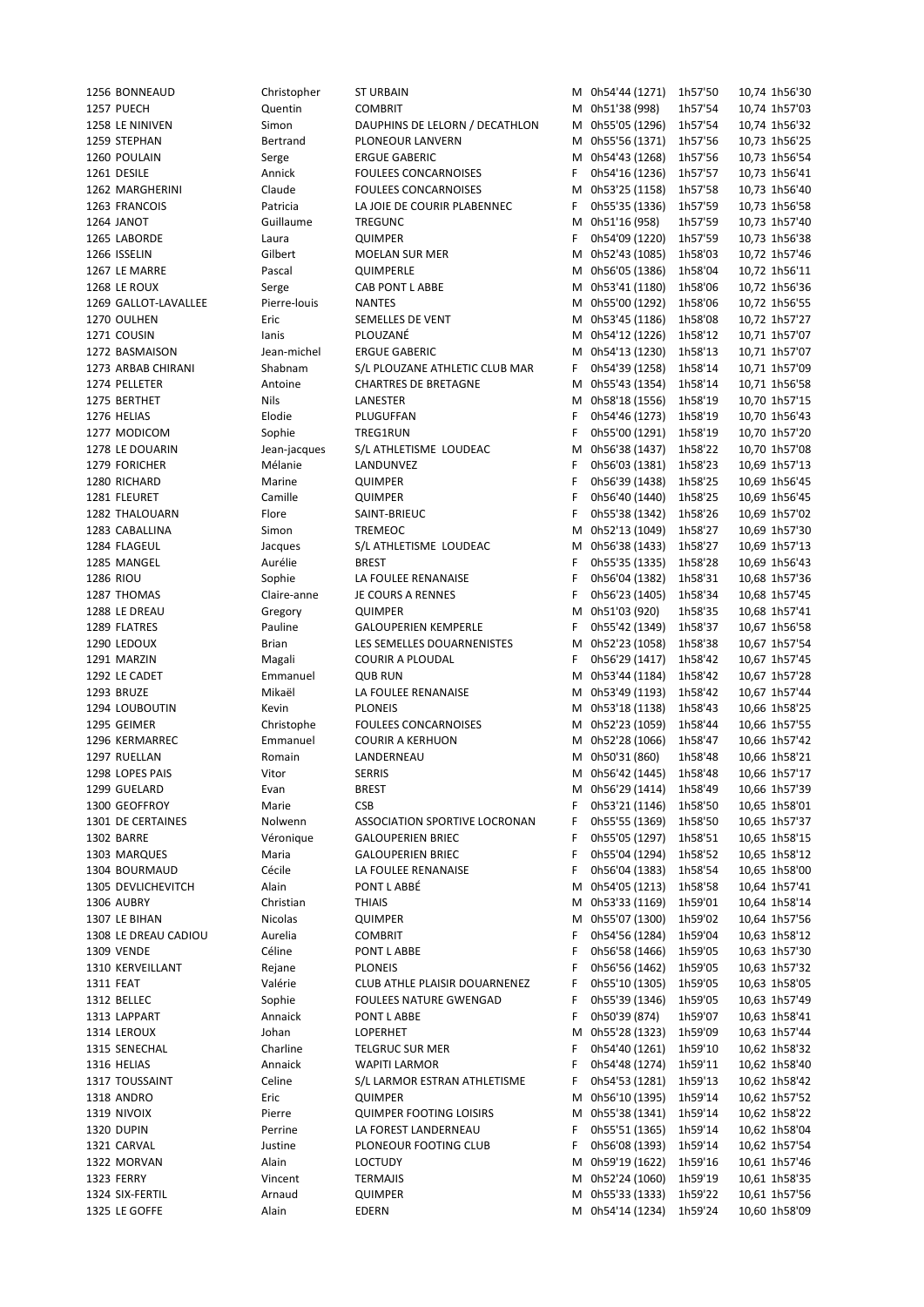1326 LE CORRE Alain PONT DE BUIS LES QUIMERCH M 0h56'47 (1454) 1h59'27 10,60 1h57'58 1327 LE DAIN Nicolas SUPER U PLOGONNEC M 0h54'10 (1221) 1h59'28 10,60 1h58'07 1328 BARDOUIL Sophie LES PANTHERS PLOEMEUR F 0h56'38 (1436) 1h59'28 10,60 1h58'22 1329 LE CAM Laetitia SUPER U PLOGONNEC F 0h54'10 (1222) 1h59'28 10,60 1h58'08 1330 LERAY Salim LA CHAPPELLE SUE ERDRE M 1h59'31 10,59 1h57'42 1331 GUILLOU Bruno PLABENNEC M 0h56'12 (1398) 1h59'33 10,59 1h58'47 1332 TOULLEC Linda GOUESNOU F 0h57'00 (1469) 1h59'33 10,59 1h58'09 1333 LOHOU Nicolas QUB RUN M 0h54'33 (1252) 1h59'36 10,59 1h58'21 1334 MORDELET Sandra KOALA KERHUON F 0h54'41 (1264) 1h59'37 10,58 1h59'16 1335 MOREL Rozenn COURIR A PLOUDAL F 0h56'56 (1463) 1h59'39 10,58 1h58'42 1336 GOURLAY Jean FOUESNANT M 0h56'02 (1380) 1h59'40 10,58 1h58'45 1337 ROLLAND Gwenola LORIENT F 0h56'09 (1394) 1h59'42 10,58 1h58'30 1338 COLIN François PARIS M 1h00'16 (1668) 1h59'43 10,57 1h58'07 1339 HEDOUIN Thomas PORTSALL M 0h56'58 (1468) 1h59'43 10,57 1h58'47 1340 PATY Céline QUIMPER F 0h54'24 (1244) 1h59'45 10,57 1h59'16 1341 MAZEAU Yvan LE RELECQ KERHUON M 0h57'13 (1492) 1h59'45 10,57 1h58'30 1342 CAROFF Anne-sophie LE RELECQ-KERHUON F 0h57'13 (1493) 1h59'46 10,57 1h58'30 1343 CALVARIN Marina COURIR A PLOUDAL F 0h57'42 (1523) 1h59'46 10,57 1h58'49 1344 BISSON Emilie QUIMPER FOOTING LOISIRS F 0h57'01 (1471) 1h59'47 10,57 1h58'19 1345 GRASSINEAU Noel LA ROCHE SUR YON M 0h57'04 (1478) 1h59'47 10,57 1h58'40 1346 RIOU Ewen BREST M 0h56'41 (1442) 1h59'50 10,56 1h58'57 1347 MICHEL Christophe QUIMPER M 0h57'45 (1527) 1h59'51 10,56 1h58'01 1348 BRONNEC Jean Pierre FOULEE FOLGOATIENNE M 0h50'38 (871) 1h59'55 10,56 1h59'29 1349 WEUS Olivier COURIR A ERDEVEN M 0h52'04 (1040) 1h59'56 10,56 1h59'34 1350 ROCFORT David PLOEMEUR M 0h58'11 (1549) 1h59'56 10,56 1h58'16 1351 LE DUFF LE BIHAN Laura LA FOULEE RENANAISE F 0h55'23 (1317) 1h59'58 10,55 1h59'05 1352 LE BERRE Nolwenn QUIMPER F 0h54'06 (1216) 1h59'58 10,55 1h58'51 1353 BERNARD Gaëlle FOULEES NATURE GWENGAD F 0h55'46 (1358) 1h59'58 10,55 1h59'29 1354 ROUSSEAU Matthias PLESCOP M 0h51'12 (949) 2h00'02 10,55 1h59'42 1355 LEBOUC Florence QUIMPER F 0h55'22 (1314) 2h00'05 10,54 1h59'18 1356 LE CLEZIO Pierre QUIMPER M 0h56'44 (1451) 2h00'08 10,54 1h58'56 1357 OMNES Estelle SAINT-BRIEUC (22000) F 0h55'59 (1372) 2h00'15 10,53 1h59'26 1358 DONNART Emmanuel QUIMPER M 0h54'52 (1280) 2h00'18 10,52 1h59'14 1359 LE MENN Nathalie COUREURS DE L IC F 0h55'17 (1311) 2h00'25 10,51 2h00'02 1360 LE QUILLIEC Arnaud LE FAOU M 0h51'18 (963) 2h00'25 10,51 2h00'09 1361 GOURLAY Tristan QUIMPER ATHLETISME M 0h51'44 (1010) 2h00'26 10,51 1h59'40 1362 PRISER Gaël BREST F 0h57'09 (1488) 2h00'26 10,51 1h59'30 1363 LE DROFF Adeline BREST F 0h57'07 (1485) 2h00'26 10,51 1h59'31 1364 GUILLOU Claire BREST F 0h57'06 (1480) 2h00'27 10,51 1h59'29 1365 JONNEAUX Emilie ECBT F 0h57'40 (1520) 2h00'27 10,51 1h59'27 1366 SALIOU Clara COURIR A POULDREUZIC F 0h57'07 (1484) 2h00'30 10,51 1h58'45 1367 PERON Hervé COMBRIT M 0h56'57 (1464) 2h00'31 10,50 1h58'55 1368 CHASSELOUP Strerenn LES CAVALEURS PLMCB BREST F 0h54'39 (1260) 2h00'31 10,50 1h59'59<br>1369 PERON 10,50 1h58'55 COMBRIT COMBRIT F 0h56'58 (1467) 2h00'31 10,50 1h58'55 1369 PERON Aurélie COMBRIT F 0h56'58 (1467) 2h00'31 10,50 1h58'55 1370 SAUVAGE Rose Marie COURIR A PORT BRILLET F 0h56'36 (1429) 2h00'32 10,50 1h59'19 1371 GARO Christophe PLOGONNEC M 0h56'04 (1385) 2h00'35 10,50 1h59'05 1372 LE GOURRIEREC Christophe CAUDAN M 0h54'10 (1223) 2h00'38 10,49 1h59'27 1373 PERRIN Nicole S/L ATHLETISME LOUDEAC F 0h55'12 (1306) 2h00'40 10,49 2h00'12 1374 VALENTINE Sarah MIL PAT DE L AULNE F 0h56'21 (1403) 2h00'40 10,49 1h59'40 1375 CARIOU **Anne-lise** LOPERHET **F 0h55'59 (1373)** 2h00'42 10,49 2h00'03 1376 GANACHAUD Delphine LA JOIE DE COURIR PLABENNEC F 0h56'34 (1426) 2h00'45 10,48 1h59'14 1377 AUFFRET Maryse S/L ATHLETISME LOUDEAC F 0h55'13 (1307) 2h00'46 10,48 2h00'20 1378 BOURMAUD Jean Michel SUPER U PLOGONNEC M 0h56'38 (1434) 2h00'47 10,48 1h59'21 1379 REGNACQ Laurence LES PANTHERS PLOEMEUR F 0h57'03 (1476) 2h00'49 10,48 1h59'31 1380 PHILIPPE Antoine SAINT-HERBLAIN M 0h58'39 (1583) 2h00'52 10,47 1h59'14 1381 RIU Nathalie ECHAPPEES BREIZH RUNNING F 0h56'11 (1397) 2h01'01 10,46 1h59'33 1382 LARZUL Jean-jacques PLUGUFFAN FOOTING M 0h56'26 (1410) 2h01'02 10,46 2h00'44 1383 FORESTIER Trémeur ERGUÉ-GABÉRIC M 0h56'26 (1411) 2h01'03 10,46 1h59'29 1384 MAUVIEL Jerome DOUARNENEZ M 0h55'51 (1367) 2h01'04 10,46 2h00'51 1385 ROBERT Léo POULDREUZIC M 0h54'19 (1240) 2h01'04 10,46 1h59'37 1386 FAVENNEC-NGUYEN Béatrice GUILERS ATHLE F 0h59'09 (1611) 2h01'05 10,46 1h59'34 1387 CORNILY Jean Christophe GUILERS ATHLE M 0h59'08 (1609) 2h01'05 10,46 1h59'35 1388 LOZACH Marina COURIR A PLEYBER F 0h57'09 (1487) 2h01'14 10,44 1h59'50 1389 MAHEO Alain PLOUVORN M 0h56'30 (1418) 2h01'15 10,44 1h59'35 1390 GARREC André FOULEES VARZECOISES M 0h57'24 (1502) 2h01'22 10,43 1h59'52 1391 ASTAGNEAU Natacha QUIMPER F 0h56'32 (1422) 2h01'22 10,43 2h00'06 1392 POTIRON Camille GUIPAVAS F 0h56'38 (1432) 2h01'22 10,43 2h00'24 1393 POIRIER Antoine QUIMPER M 0h57'34 (1511) 2h01'28 10,42 2h00'15 1394 HAUTCHAMP Emmanuelle EQUIPE CA FINISTERE F 0h56'49 (1457) 2h01'31 10,42 2h00'09 1395 LE STANC Philippe SEMELLES DE VENT M 0h59'36 (1635) 2h01'39 10,41 2h00'26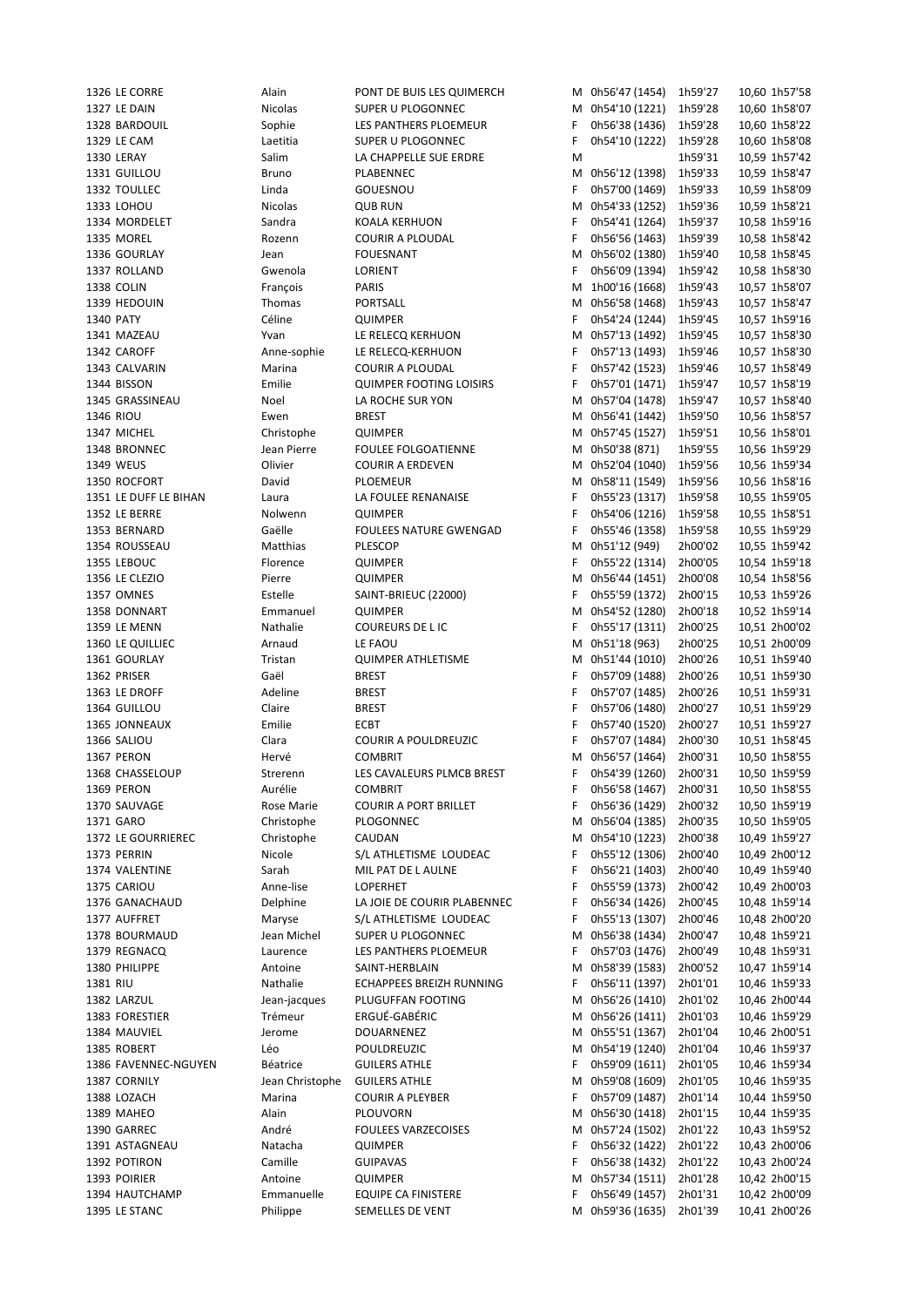1396 LE GALL Laura GALOUPERIEN BRIEC F 0h58'02 (1541) 2h01'41 10,40 2h00'16 1397 KERBRAT-COPY Florence LES FOULEES MELLACOISES F 0h57'37 (1516) 2h01'42 10,40 2h00'03 1398 HEON Didier CROZON M 0h54'41 (1263) 2h01'46 10,40 2h01'17 1399 HILI Pierre Yves COURIR A SAINT DIVY M 0h57'13 (1491) 2h01'47 10,40 2h01'05 1400 HILI Anne-laure KOALA KERHUON F 0h57'14 (1495) 2h01'48 10,39 2h01'07 1401 LE LAGADEC Patrice SEMELLES DE VENT M 0h59'35 (1631) 2h01'48 10,39 2h00'34 1402 RENAUD Chloe TEAM CONCARNEAU TRIATHLON F 0h57'40 (1519) 2h01'49 10,39 2h01'03 1403 FOURREAU Frédéric LES PANTHERS PLOEMEUR M 0h51'03 (924) 2h01'52 10,39 2h01'30 1404 PICHON Audrey EQUIPE CA FINISTERE F 0h56'44 (1448) 2h01'53 10,39 2h00'30 1405 LE DAMANY Annie FOULEES NATURE GWENGAD F 0h56'26 (1409) 2h01'59 10,38 2h00'30 1406 BRENAUT Christian SEMELLES DE VENT M 0h59'35 (1632) 2h02'03 10,37 2h00'50 1407 VANDALE Stephanie MACADAM PONT SCORFF F 0h59'31 (1627) 2h02'09 10,36 2h00'21 1408 LE MAOUT Jean-yves QUIMPER M 0h58'26 (1564) 2h02'12 10,36 2h00'36 1409 AU Pierre SUPER U PLOGONNEC M 0h56'36 (1430) 2h02'13 10,36 2h00'53 1410 NAVARRO Aurélie KERLOUAN F 0h56'17 (1400) 2h02'14 10,36 2h00'28 1411 MAO Aurelie PLONEIS F 0h57'03 (1475) 2h02'14 10,36 2h01'06 1412 ROCUET Stephane QUIMPER FOOTING LOISIRS M 0h55'31 (1330) 2h02'14 10,36 2h00'58 1413 SALVATORE Fanny BREST F 0h58'28 (1571) 2h02'19 10,35 2h01'03 1414 GOYAT Michel FOULEES VARZECOISES M 0h53'30 (1167) 2h02'19 10,35 2h01'36 1415 GOACHET Justine LA FOULEE RENANAISE F 0h58'12 (1551) 2h02'22 10,35 2h01'27 1416 LOUVEL Anthony QUIMPERLE M 0h57'58 (1536) 2h02'22 10,35 2h00'41 1417 PETILLON Bernard CAB PONT L ABBE M 0h56'45 (1452) 2h02'25 10,34 2h00'54 1418 GLAIS Karine S/L ATHLETISME LOUDEAC F 0h57'44 (1526) 2h02'28 10,34 2h01'13 1419 CONGRETEL Marie-cécile S/L ATHLETISME LOUDEAC F 0h57'42 (1524) 2h02'28 10,34 2h01'13 1420 LONCLE Nathalie S/L ATHLETISME LOUDEAC F 2h02'28 10,34 2h01'16 1421 MARHIC Charline RENNES F 0h56'54 (1459) 2h02'30 10,33 2h01'53 1422 CATTEAU Sebastien GUIPAVAS M 0h58'42 (1588) 2h02'31 10,33 2h01'53 1423 TERROM Margaux GALOUPERIEN KEMPERLE F 0h58'17 (1555) 2h02'34 10,33 2h00'56 1424 ROUXEL Viviane RENNES F 0h58'31 (1576) 2h02'34 10,33 2h01'17 1425 BARILLEC Stéphanie TREC F 0h56'48 (1455) 2h02'39 10,32 2h00'54 1426 JOURDAN Florence LE RELECQ KERHUON F 0h58'01 (1539) 2h02'39 10,32 2h00'52 1427 NICOL Solen LA FOULEE RENANAISE F 0h57'15 (1497) 2h02'42 10,32 2h01'48 1428 NORMANT Michel LA FOULEE RENANAISE M 0h55'46 (1359) 2h02'43 10,32 2h01'49 1429 BEGOT Stéphanie LA FOULEE RENANAISE F 0h57'14 (1494) 2h02'43 10,32 2h01'48 1430 COTTEN Annaïg LES CAVALEURS PLMCB BREST F 0h57'35 (1512) 2h02'47 10,31 2h01'15 1431 LESTIDEAU Cathy ST POL DU LEON AC F 0h55'56 (1370) 2h02'48 10,31 2h02'00 1432 MORNAS Adèle NOGENT SUR MARNE F 0h58'15 (1553) 2h02'50 10,31 2h01'26 1433 PEYTOUREAU Bruno SEMELLES DE VENT M 0h59'38 (1636) 2h02'52 10,30 2h02'11 1434 LE GOFF Yves CHANTEPIE M 0h53'16 (1135) 2h02'52 10,30 2h01'12 1435 QUERE Audrey KERLOUAN F 0h56'48 (1456) 2h02'54 10,30 2h01'07 1436 HALLET Frédéric CONCARNEAU M 0h53'23 (1150) 2h02'55 10,30 2h01'53 1437 LAUNAY Nadege TEAM DE L ESPOIR F 0h56'38 (1435) 2h02'56 10,30 2h01'28 1438 CONNAN Pierre REDER LANN M 0h49'49 (795) 2h02'59 10,29 2h02'15 1439 LE GARS Anne ERGUE GABERIC F 0h58'09 (1547) 2h03'01 10,29 2h01'28 1440 BARDOUIL Laetitia MACADAM PONT SCORFF F 1h00'22 (1673) 2h03'01 10,29 2h01'13 1441 BERNARD Philippe QUIMPERLE M 0h57'49 (1531) 2h03'02 10,29 2h01'37 1442 PLOUZENNEC Kristell LORIENT F 0h58'38 (1582) 2h03'04 10,29 2h01'51 1443 PORTIER Frédéric LES FOULEES MELLACOISES M 0h57'38 (1517) 2h03'04 10,29 2h01'25 1444 SAUVAGE Alexis COURIR A PORT BRILLET M 0h56'40 (1439) 2h03'10 10,28 2h01'57 1445 HABERT Jimmy LOCRONAN M 0h55'38 (1340) 2h03'12 10,28 2h02'19 1446 GUEGUEN Hervé PLONEVEZ PORZAY M 0h54'19 (1241) 2h03'13 10,27 2h02'01 1447 JESTIN Mariannnick FOOTING LANDERNEEN F 0h59'49 (1648) 2h03'14 10,27 2h01'52 1448 MADEZO William LES SEMELLES DOUARNENISTES M 0h50'33 (862) 2h03'15 10,27 2h02'54 1449 PODEUR Marjorie BREST F 0h56'11 (1396) 2h03'15 10,27 2h02'45 1450 SIMON Myriam FOULEES LANDERNEENNES F 0h59'49 (1649) 2h03'17 10,27 2h01'54 1451 BERVAS Andre BREST M 0h56'34 (1425) 2h03'17 10,27 2h01'35 1452 EVENAT Jean Pierre QUIMPER M 0h58'00 (1537) 2h03'17 10,27 2h02'35 1453 DORSO Odile BREST F 0h56'54 (1458) 2h03'18 10,27 2h01'35 1454 DUBOIS Lucas BREST M 0h58'43 (1590) 2h03'21 10,26 2h01'33 1455 PANCHOUT Sophie FOULEES NATURE GWENGAD F 0h57'28 (1506) 2h03'22 10,26 2h02'16 1456 LE GOFF Maurice REDEG 29 M 0h59'45 (1647) 2h03'23 10,26 2h02'48 1457 LE SAGER Jessica MELLAC F 1h00'06 (1660) 2h03'24 10,26 2h01'43 1458 RAPHALEN Didier COMBRIT M 0h57'06 (1481) 2h03'25 10,26 2h01'45 1459 PELLEN Eric COURIR A PLOUDAL M 0h54'07 (1217) 2h03'29 10,25 2h02'47 1460 LE JANNE Yvon COURIR ENSEMBLE PLOMELIN M 0h59'50 (1650) 2h03'29 10,25 2h01'55 1461 CADIOU Claude ERGUE GABERIC M 0h55'30 (1329) 2h03'33 10,25 2h02'39 1462 BARBIER Elisabeth LES PANTHERS PLOEMEUR F 0h56'07 (1391) 2h03'37 10,24 2h02'31 1463 PERENNEC Anne JOGGEURS DU BEFFROI F 0h58'28 (1570) 2h03'40 10,24 2h01'50 1464 GUEGUEN Elodie LA JOIE DE COURIR PLABENNEC F 0h55'16 (1309) 2h03'41 10,24 2h02'31 1465 JACQ Anna LA JOIE DE COURIR PLABENNEC F 0h57'15 (1496) 2h03'51 10,22 2h02'20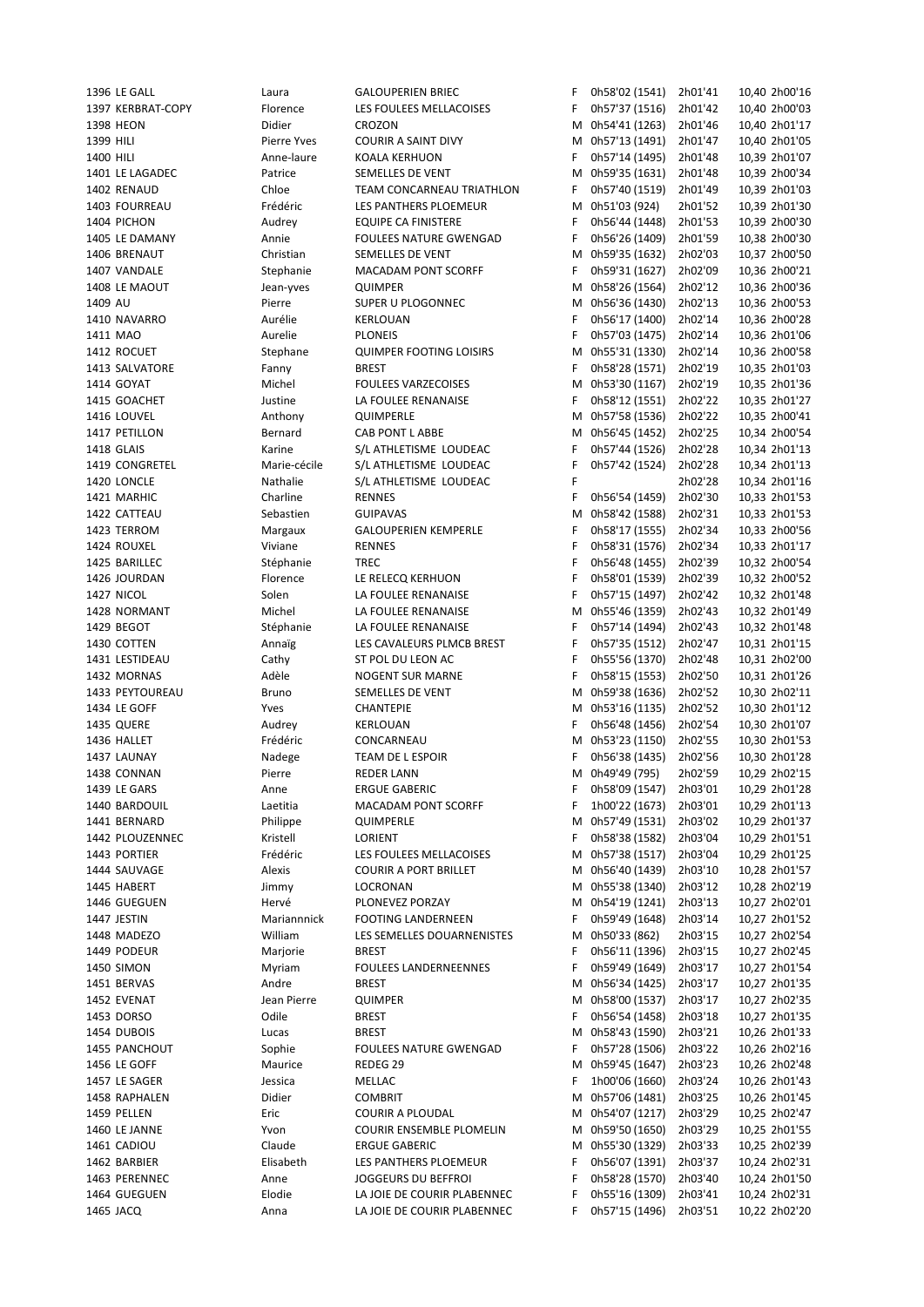|           | 1466 KERMOAL          | Florence    | LANNILIS                       | F  | 0h57'04 (1479)   | 2h03'51 | 10,22 2h03'11 |
|-----------|-----------------------|-------------|--------------------------------|----|------------------|---------|---------------|
|           | 1467 GLOAGUEN         | Kristell    | <b>FOULEES CONCARNOISES</b>    | F  | 0h55'23 (1316)   | 2h03'54 | 10,22 2h03'44 |
|           | 1468 DAGORN           | André       | <b>EQUIPE CA FINISTERE</b>     | М  | 0h53'47 (1189)   | 2h03'59 | 10,21 2h03'02 |
|           | 1469 AMILIEN GONZALEZ | Caroline    | PLOEREN                        | F. | 0h56'05 (1387)   | 2h04'00 | 10,21 2h02'54 |
|           | 1470 GAUDUCHON        | Alexandre   | <b>ST THURIAL</b>              | М  | 0h59'17 (1617)   | 2h04'00 | 10,21 2h02'47 |
|           | 1471 HEDOUIN          | Gwenaelle   | <b>COURIR A PLOUDAL</b>        | F  | 0h57'49 (1530)   | 2h04'04 | 10,20 2h03'10 |
|           | 1472 JARAUD           | Isabelle    | EPSM DU FINISTERE SUD          | F  | 0h56'30 (1420)   | 2h04'04 | 10,20 2h03'19 |
|           | 1473 COAT             | Béatrice    | LA ROCHE SPORT NATURE          | F  | 0h58'11 (1550)   | 2h04'10 | 10,20 2h03'23 |
|           | 1474 CAILL            | Grégory     | SNA FOUESNANT                  | М  | 0h58'45 (1592)   | 2h04'15 | 10,19 2h02'35 |
|           | 1475 LE BARON         | Philippe    | PLOEREN                        | М  | 0h56'05 (1388)   | 2h04'16 | 10,19 2h03'12 |
|           | 1476 APPRIOUAL        | Edith       | <b>QUIMPER</b>                 | F  | 0h58'52 (1598)   | 2h04'20 | 10,18 2h02'38 |
|           |                       |             |                                |    |                  |         |               |
|           | 1477 MORVAN           | Sandra      | <b>TPT</b>                     | F  | 0h57'48 (1529)   | 2h04'20 | 10,18 2h03'38 |
|           | 1478 ANDRE            | Claire      | LES PANTHERS PLOEMEUR          | F  | 0h48'36 (688)    | 2h04'22 | 10,18 2h04'12 |
|           | 1479 DERRIEN          | Marcel      | <b>GALOUPERIEN BRIEC</b>       | М  | 0h57'02 (1472)   | 2h04'22 | 10,18 2h03'43 |
|           | 1480 GUEGUEN          | Pierre-yves | BREST GOELOPEURS/BREST URBAN T |    | M 0h58'00 (1538) | 2h04'28 | 10,17 2h03'28 |
|           | 1481 SAVINA           | Anne        | <b>TERMAJI S</b>               | F  | 0h56'27 (1413)   | 2h04'29 | 10,17 2h04'29 |
|           | 1482 SOBIERAJ         | Erwan       | LE RELECQ KERHUON              | М  | 0h56'24 (1407)   | 2h04'30 | 10,17 2h02'59 |
| 1483 PIAT |                       | Olivier     | RIANTEC                        |    | M 0h55'09 (1304) | 2h04'30 | 10,17 2h02'47 |
|           | 1484 NICOLAS          | Fabien      | <b>SAINT YVI</b>               |    | M 0h54'42 (1265) | 2h04'31 | 10,17 2h03'07 |
|           | 1485 LE BOZEC         | Stéphane    | <b>QUIMPER</b>                 |    | M 0h54'14 (1233) | 2h04'36 | 10,16 2h04'12 |
|           | 1486 LE BEC           | Olivier     | <b>QUIMPER</b>                 |    | M 0h54'13 (1228) | 2h04'36 | 10,16 2h04'13 |
|           | 1487 LE GOFF          | Pierre      | PLONEOUR LANVERN               |    | M 0h57'26 (1504) | 2h04'39 | 10,16 2h03'39 |
|           | 1488 PINEAU           | Veronique   | VANNES                         | F  | 0h57'54 (1535)   | 2h04'39 | 10,16 2h03'14 |
|           | 1489 LOAEC            | Aurelie     | <b>TEAM BIBUS</b>              | F  | 0h59'51 (1654)   | 2h04'40 | 10,16 2h03'19 |
|           | 1490 LOAEC            | Frédéric    | OXYGENE PLOUNEVENTER           | М  | 0h59'51 (1653)   | 2h04'40 | 10,16 2h03'18 |
|           | 1491 FIEDLER          | Bernd       | REMSCHEID                      |    | M 0h58'44 (1591) | 2h04'41 | 10,15 2h02'55 |
|           | 1492 ANDRO            | Aurelie     | PLOUGASTEL DAOULAS             | F  | 0h57'42 (1522)   | 2h04'45 | 10,15 2h03'53 |
|           | 1493 CANRY            | Caroline    | <b>ERGUE GABERIC</b>           | F  | 0h58'01 (1540)   | 2h04'52 | 10,14 2h03'37 |
|           |                       |             |                                |    |                  |         |               |
|           | 1494 LE GOFF          | Max         | <b>LOCTUDY</b>                 | М  | 0h59'38 (1638)   | 2h04'58 | 10,13 2h03'31 |
| 1495 LY   |                       | Chanbopha   | LES PANTHERS PLOEMEUR          | F. | 0h59'36 (1633)   | 2h05'00 | 10,13 2h03'36 |
|           | 1496 GEFFROY          | Jérome      | <b>EQUIPE CA FINISTERE</b>     |    | M 0h55'37 (1338) | 2h05'02 | 10,13 2h04'00 |
|           | 1497 LARDANT          | Jean Pierre | PONT L ABBE                    |    | M 0h56'00 (1376) | 2h05'02 | 10,13 2h03'52 |
|           | 1498 PHILIPPE         | Annick      | <b>FOULEES NATURE GWENGAD</b>  | F  | 0h59'01 (1607)   | 2h05'03 | 10,12 2h03'35 |
|           | 1499 BOURHIS          | Christian   | LES CAVALEURS PLMCB BREST      | М  | 0h54'25 (1245)   | 2h05'04 | 10,12 2h04'36 |
|           | 1500 MAGAR            | Sébastien   | <b>KERHUON TRIATHLON</b>       |    | M 0h54'49 (1276) | 2h05'05 | 10,12 2h03'38 |
|           | 1501 ENET             | Solenn      | <b>QUIMPER</b>                 | F  | 0h56'55 (1460)   | 2h05'06 | 10,12 2h04'14 |
|           | 1502 CHAPUY           | Jean-luc    | S/L LARMOR ESTRAN ATHLETISME   | М  | 0h54'37 (1255)   | 2h05'06 | 10,12 2h04'35 |
|           | 1503 QUITTE           | Regis       | PLABENNEC                      |    | M 0h59'42 (1642) | 2h05'06 | 10,12 2h03'13 |
|           | 1504 SCOUR            | Alban       | PLOUEDERN                      |    | M 0h59'56 (1656) | 2h05'09 | 10,12 2h03'28 |
|           | 1505 RICHARD          | Catherine   | LA FOULEE RENANAISE            | F  | 0h56'29 (1415)   | 2h05'10 | 10,11 2h04'16 |
|           | 1506 KERVENNIC        | Carole      | LES CHOUMI / ELAN DU PORZAY    | F  | 0h59'18 (1621)   | 2h05'13 | 10,11 2h03'28 |
|           | 1507 LAMBERT          | Noëlla      | <b>FOULEES NATURE GWENGAD</b>  | F  | 0h57'01 (1470)   | 2h05'13 | 10,11 2h04'43 |
|           | 1508 ROUVRAY          | Severine    | <b>BREHAN</b>                  | F  | 1h00'55 (1687)   | 2h05'15 | 10,11 2h03'43 |
|           | 1509 OUVRAD           | Yohann      | LOGONNA-DAOULAS                | м  | 0h53'15 (1134)   | 2h05'19 | 10,10 2h04'38 |
|           | <b>1510 FERRE</b>     | Béatrice    | <b>BREST</b>                   | F  | 0h57'07 (1483)   | 2h05'19 | 10,10 2h05'19 |
|           | 1511 MASSON           | Marianne    | PLOMODIERN                     | F  | 0h59'16 (1613)   | 2h05'21 | 10,10 2h03'35 |
|           | 1512 MANACH           | Ronan       | LE RELECQ KERHUON              | М  | 0h57'07 (1482)   | 2h05'22 |               |
|           | 1513 OLIVIERI         |             |                                |    |                  |         | 10,10 2h03'45 |
|           |                       | Soizic      | PLUGUFFAN                      | F  | 0h58'28 (1572)   | 2h05'22 | 10,10 2h03'47 |
|           | 1514 POSTIC           | Mélodie     | LORIENT                        | F  | 0h56'43 (1446)   | 2h05'24 | 10,10 2h03'59 |
|           | 1515 PONCET           | Aurélien    | PLUGUFFAN                      | M  | 0h57'09 (1486)   | 2h05'24 | 10,10 2h04'59 |
|           | 1516 SALAUN           | Sabrina     | <b>GUIPAVAS OXYGENE</b>        | F  | 0h54'28 (1247)   | 2h05'25 | 10,09 2h04'19 |
|           | 1517 CALVES           | Chantal     | LANDERNEAU                     | F  | 0h55'41 (1348)   | 2h05'26 | 10,09 2h04'48 |
|           | 1518 HOURMANT         | Céline      | <b>QUB RUN</b>                 | F  | 0h58'39 (1585)   | 2h05'27 | 10,09 2h03'43 |
|           | 1519 PERENNOU         | Régis       | LANDERNEAU                     | M  | 0h55'42 (1350)   | 2h05'28 | 10,09 2h04'49 |
|           | 1520 MARREC           | Linda       | <b>TAULE</b>                   | F  | 0h58'27 (1569)   | 2h05'31 | 10,09 2h04'02 |
|           | 1521 MARREC           | Yannick     | <b>TAULE</b>                   | M  | 0h58'26 (1565)   | 2h05'32 | 10,08 2h04'02 |
|           | 1522 SOULAINE         | Chantal     | <b>QUIMPER ORIENTATION</b>     | F  | 1h00'46 (1680)   | 2h05'34 | 10,08 2h03'43 |
| 1523 BAIL |                       | Laurence    | BANNALEC PAYS DE QUIMPERLE ATH | F  | 0h55'54 (1368)   | 2h05'34 | 10,08 2h05'10 |
|           | 1524 LACOMBE          | Damien      | LOGONNA DAOULAS                | М  | 0h54'01 (1205)   | 2h05'44 | 10,07 2h04'58 |
|           | 1525 LE FUR           | Gaëlle      | CLUB ATHLE PLAISIR DOUARNENEZ  | F  | 0h56'57 (1465)   | 2h05'45 | 10,07 2h04'47 |
|           | 1526 MERDY            | Julie       | LE RELECQ KERHUON              | F  | 1h00'03 (1658)   | 2h05'46 | 10,07 2h04'52 |
|           | 1527 BRANELLEC        | Isabelle    | LA ROCHE MAURICE               | F  | 0h56'45 (1453)   | 2h05'46 | 10,07 2h04'58 |
|           | 1528 APPRIOUAL        | Gwen        | TRÉGUNC                        | F  | 0h59'16 (1615)   | 2h05'48 | 10,06 2h04'03 |
|           | 1529 MERDY            | Emmanuel    | <b>BRANDIVY</b>                | M  | 1h00'06 (1661)   | 2h05'48 | 10,06 2h04'55 |
|           | 1530 CANEVET          | Valérie     | UA CANTON DE SAVENAY           | F  | 0h55'38 (1345)   | 2h05'48 | 10,06 2h04'37 |
|           |                       |             |                                |    |                  |         |               |
|           | 1531 CALVEZ           | Joël        | COURIR A PLOUDAL               | М  | 0h55'42 (1352)   | 2h05'48 | 10,06 2h04'57 |
|           | 1532 NONOTTE          | Philippe    | LES CAVALEURS PLMCB BREST      | М  | 0h55'27 (1321)   | 2h05'55 | 10,05 2h05'25 |
|           | 1533 SALAUN           | Laetitia    | LA JOIE DE COURIR PLABENNEC    | F  | 0h57'39 (1518)   | 2h05'57 | 10,05 2h04'56 |
|           | 1534 LECORFF          | Jordane     | <b>GUENIN</b>                  | M  | 0h59'42 (1641)   | 2h05'58 | 10,05 2h05'19 |
|           | 1535 TANGUY           | Hélène      | <b>ASSO HISSONS</b>            | F  | 0h58'32 (1577)   | 2h06'02 | 10,04 2h05'01 |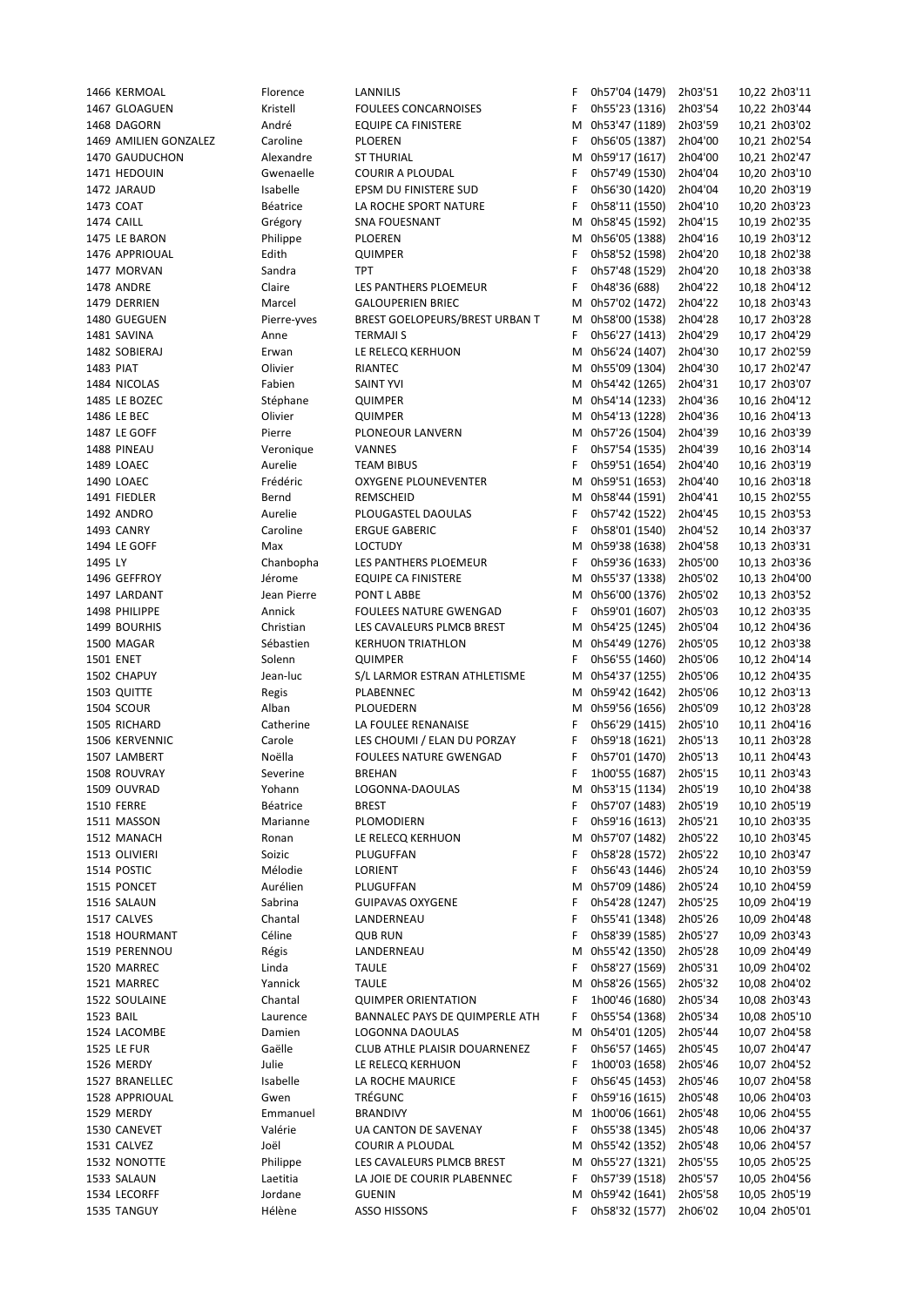| 1536 COAT             | Pauline       | <b>BREST</b>                    | F | 0h57'43 (1525)   | 2h06'04 | 10,04 2h04'55 |
|-----------------------|---------------|---------------------------------|---|------------------|---------|---------------|
| 1537 GOURLAY          | Anne Marie    | PLUGUFFAN                       | F | 0h58'05 (1543)   | 2h06'06 | 10,04 2h05'38 |
| 1538 TANNIOU          | Jean Marc     | CONCARNEAU                      | М | 0h50'31 (861)    | 2h06'09 | 10,04 2h05'46 |
| 1539 URIEN            | Gaëtane       | ST DERRIEN                      | F | 0h57'35 (1514)   | 2h06'10 | 10,03 2h05'39 |
| <b>1540 JOUIN</b>     |               | PLUGUFFAN FOOTING               | F | 0h58'05 (1544)   | 2h06'15 | 10,03 2h05'47 |
|                       | Agnes         |                                 |   |                  |         |               |
| 1541 LE COZ           | Jean          | <b>FOULEES VARZECOISES</b>      | M | 0h58'27 (1568)   | 2h06'20 | 10,02 2h04'40 |
| 1542 LE LAYO          | Gaëlle        | <b>FOULEES NATURE GWENGAD</b>   | F | 1h00'55 (1688)   | 2h06'20 | 10,02 2h04'48 |
| 1543 BURGOS           | Carole        | ST GENIS LAVAL                  | F | 0h58'33 (1579)   | 2h06'21 | 10,02 2h05'52 |
| 1544 GUILLEMIN        | Nathalie      | ASSOCIATION SPORTIVE LOCRONAN   | F | 0h58'10 (1548)   | 2h06'23 | 10,02 2h05'00 |
|                       |               |                                 |   |                  |         | 9,99 2h05'09  |
| 1545 DUTHU            | Vincent       | LES CAVALEURS PLMCB BREST       | M | 0h57'35 (1513)   | 2h06'41 |               |
| 1546 CARMINATI        | Alexandra     | LES CAVALEURS PLMCB BREST       | F | 0h57'36 (1515)   | 2h06'42 | 9,99 2h05'10  |
| 1547 LE MERCIER       | Annie         | <b>EDERN</b>                    | F | 0h56'06 (1390)   | 2h06'44 | 9,99 2h05'08  |
| 1548 LE MEIL          | Pauline       | QUIMPER                         | F | 0h57'24 (1500)   | 2h06'45 | 9,99 2h05'12  |
| 1549 LE MERCIER       | Loic          | PARIS                           | M | 0h56'01 (1378)   | 2h06'46 | 9,99 2h05'09  |
|                       |               |                                 |   |                  |         |               |
| 1550 GUILLET          | Joël          | SAUTRON                         |   | M 0h58'47 (1593) | 2h06'46 | 9,99 2h05'07  |
| 1551 ANTOINE          | Quentin       | <b>PARIS</b>                    |   | M 0h57'02 (1473) | 2h06'46 | 9,99 2h05'35  |
| 1552 GUILLET          | Sylvain       | <b>HYDROFLUID TECHNOLOGIES</b>  | М | 0h58'50 (1594)   | 2h06'47 | 9,99 2h05'07  |
| 1553 LE BORGNE        | Henri         | REDERIEN CAP SIZUN              |   | M 0h59'44 (1644) | 2h06'52 | 9,98 2h05'13  |
| 1554 TANGUY           | Isabelle      | <b>COURIR A POULDREUZIC</b>     | F | 0h57'53 (1534)   | 2h06'53 | 9,98 2h05'09  |
|                       |               |                                 |   |                  |         |               |
| 1555 BERNARD          | David         | <b>GUIPVTT</b>                  | М | 1h01'25 (1709)   | 2h07'02 | 9,97 2h05'18  |
| 1556 CHALANDO         | Adrien        | <b>GUICHEN</b>                  |   | M 1h01'27 (1711) | 2h07'02 | 9,97 2h05'18  |
| 1557 BOUGEARD         | Erel          | <b>COURIR A SAINT GREGOIRE</b>  | F | 0h57'29 (1507)   | 2h07'04 | 9,96 2h06'25  |
| 1558 MAIZIERES        | Mickaël       | <b>FOUESNANT</b>                | М | 0h54'18 (1239)   | 2h07'05 | 9,96 2h06'18  |
|                       |               |                                 |   |                  |         |               |
| 1559 CATTELAIN        | Helene        | <b>COURIR A SAINT GREGOIRE</b>  | F | 0h57'27 (1505)   | 2h07'05 | 9,96 2h06'25  |
| 1560 GALLOUDEC        | Émilie        | <b>VERN SUR SEICHE</b>          | F | 1h01'25 (1708)   | 2h07'12 | 9,95 2h05'28  |
| 1561 LESAGE           | Stéphane      | <b>LES RADIEUSES</b>            | м | 0h59'00 (1606)   | 2h07'13 | 9,95 2h06'10  |
| 1562 LEROUGE          | Laetitia      | <b>CHERBOURG EN COTENTIN</b>    | F | 0h56'34 (1427)   | 2h07'14 | 9,95 2h06'58  |
| 1563 ROUAULT          | Laetitia      | <b>MACADAM PONT SCORFF</b>      | F | 1h01'01 (1694)   | 2h07'14 | 9,95 2h05'25  |
|                       |               |                                 |   |                  |         |               |
| 1564 ROUSSEAU         | Stéphane      | QUIMPER                         | М | 0h59'00 (1605)   | 2h07'14 | 9,95 2h06'10  |
| 1565 ROUSSEAU         | Sophie        | QUIMPER                         | F | 0h59'02 (1608)   | 2h07'15 | 9,95 2h06'10  |
| 1566 LE JAN           | Yoann         | CROZON                          | M | 0h56'17 (1401)   | 2h07'17 | 9,95 2h05'48  |
| 1567 LE LANN          | Clemence      | <b>COURIR A PLOUDAL</b>         | F | 0h58'43 (1589)   | 2h07'17 | 9,95 2h06'17  |
|                       | Juliette      |                                 | F | 0h56'06 (1389)   |         | 9,95 2h06'02  |
| 1568 RUNAVOT          |               | QUIMPER                         |   |                  | 2h07'18 |               |
| 1569 HERLEDANT        | Jean-louis    | CONCARNEAU                      | М | 1h00'04 (1659)   | 2h07'21 | 9,94 2h05'51  |
| 1570 LE MARRE         | Laetitia      | QUIMPERLE                       | F | 1h01'01 (1693)   | 2h07'26 | 9,93 2h05'36  |
| 1571 PALLEC           | Stéphane      | PORT LOUIS                      | м | 0h55'22 (1313)   | 2h07'26 | 9,93 2h06'18  |
| 1572 LEROUX           | David         | SAINTE THERESE                  |   | M 0h58'32 (1578) | 2h07'27 | 9,93 2h06'23  |
|                       |               |                                 |   |                  |         |               |
| 1573 BARRETEAU        | Anne-gaïd     | QUIMPER                         | F | 1h00'46 (1681)   | 2h07'29 | 9,93 2h05'52  |
| 1574 LE NEVE          | François      | QUIMPER                         | M | 0h56'21 (1402)   | 2h07'30 | 9,93 2h06'37  |
| 1575 MINGANT          | Béatrice      | <b>GUILERS ATHLE</b>            | F | 0h59'36 (1634)   | 2h07'32 | 9,93 2h06'03  |
| 1576 GALLOU           | Stephanie     | <b>TERMAJI S</b>                | F | 0h58'39 (1586)   | 2h07'42 | 9,91 2h06'26  |
| 1577 BLIECK           | Manon         | LES PANTHERS PLOEMEUR           | F | 1h00'22 (1672)   | 2h07'43 | 9,91 2h06'17  |
|                       |               |                                 |   |                  |         |               |
| 1578 LOBELLE          | Sandrine      | L ELAN DU PORZAY                | F | 0h59'16 (1614)   | 2h07'46 | 9,91 2h06'01  |
| 1579 MOURGA           | Agnes         | DOUARNENEZ                      | F | 0h56'55 (1461)   | 2h07'50 | 9,90 2h07'39  |
| 1580 SPARFEL          | Gwenaelle     | <b>KORRIGANS LESNEVEN</b>       | F | 0h59'34 (1629)   | 2h07'51 | 9,90 2h06'33  |
| 1581 QUEMENEUR        | Bernard       | ECHAPPEES BREIZH RUNNING        | М | 0h56'36 (1428)   | 2h07'54 | 9,90 2h06'29  |
| 1582 QUEMENEUR        |               | <b>ECHAPPEES BREIZH RUNNING</b> |   |                  |         |               |
|                       | Delphine      |                                 | F | 0h56'36 (1431)   | 2h07'54 | 9,90 2h06'27  |
| 1583 OMNES            | Aurelie       | PLOEZAL                         | F | 0h58'08 (1546)   | 2h07'56 | 9,90 2h06'22  |
| 1584 PERRIN           | Noel          | PLOUIGNEAU                      | Μ | 0h58'08 (1545)   | 2h07'57 | 9,89 2h06'21  |
| 1585 STEPHAN          | Sylvia        | LA JOIE DE COURIR PLABENNEC     | F | 1h00'46 (1679)   | 2h07'59 | 9,89 2h06'26  |
| 1586 GUENNEGUEZ       | Stéphanie     | <b>COURIR A PLOUDAL</b>         | F | 0h57'50 (1532)   | 2h08'01 | 9,89 2h07'03  |
|                       |               |                                 |   | 0h57'25 (1503)   |         |               |
| 1587 BRETON           | Patrick       | <b>COURIR A PLOUDAL</b>         | М |                  | 2h08'02 | 9,89 2h07'18  |
| 1588 TREBAOL          | Eva           | <b>QUIMPER ATHLETISME</b>       | F | 1h00'50 (1684)   | 2h08'02 | 9,89 2h07'04  |
| 1589 PERON            | Stéphanie     | EDERN                           | F | 1h01'09 (1698)   | 2h08'07 | 9,88 2h06'16  |
| 1590 MARTIN           | Hervé         | <b>FONDETTES</b>                | М | 0h55'16 (1308)   | 2h08'16 | 9,87 2h07'55  |
| 1591 LAMOUR           | Séverine      | PONT CROIX                      | F | 0h58'35 (1581)   | 2h08'19 | 9,87 2h07'12  |
|                       |               |                                 |   |                  |         |               |
| 1592 LE MEUR          | Frédéric      | <b>FOULEES NATURE GWENGAD</b>   | M | 0h57'30 (1508)   | 2h08'23 | 9,86 2h07'15  |
| 1593 LE BORGNE        | Marie-therese | REDERIEN CAP SIZUN              | F | 0h59'59 (1657)   | 2h08'38 | 9,84 2h07'05  |
| 1594 ROPERT           | Marc          | POULAN SUR MER                  | м | 0h58'12 (1552)   | 2h08'42 | 9,84 2h07'36  |
| 1595 GERGAUD          | Stephane      | DEFI RUN LANGUIDIC              | М | 0h56'26 (1412)   | 2h08'44 | 9,83 2h07'37  |
| 1596 MORVAN           | Pascal        | QUIMPER                         | м | 0h53'16 (1136)   | 2h08'47 | 9,83 2h08'17  |
|                       |               |                                 |   |                  |         |               |
| 1597 SIBIRIL          | Jean-yves     | FOOTING LANDERNEEN              | M | 1h01'40 (1720)   | 2h08'49 | 9,83 2h07'07  |
| 1598 BITTARD          | Stephanie     | FOOTING LANDERNEEN              | F | 1h01'43 (1724)   | 2h08'49 | 9,83 2h07'06  |
| 1599 SIMONNET         | Catherine     | S/L LORIENT ATHLETISME CLUB     | F | 0h59'17 (1618)   | 2h08'50 | 9,83 2h07'22  |
| 1600 LEPORI/ HERLEDAN | Carine        | <b>FOULEES CONCARNOISES</b>     | F | 1h02'10 (1739)   | 2h08'50 | 9,83 2h07'09  |
|                       | Annie         | <b>FOULEE FOLGOATIENNE</b>      | F | 0h58'50 (1595)   |         |               |
| 1601 VERN             |               |                                 |   |                  | 2h08'56 | 9,82 2h08'16  |
| 1602 COURBOT          | Adeline       | <b>BREST</b>                    | F | 1h01'08 (1697)   | 2h08'58 | 9,82 2h07'05  |
| 1603 BIDEAU           | Maryvonne     | MEILARS                         | F | 0h59'41 (1639)   | 2h09'00 | 9,81 2h07'21  |
| 1604 LAUTREDOU        | Guillaume     | PLEUVEN                         | M | 1h02'12 (1740)   | 2h09'05 | 9,81 2h07'25  |
| 1605 RANNOU           | Elisa         | PLEUVEN                         | F | 1h02'10 (1738)   | 2h09'05 | 9,81 2h07'25  |
|                       |               |                                 |   |                  |         |               |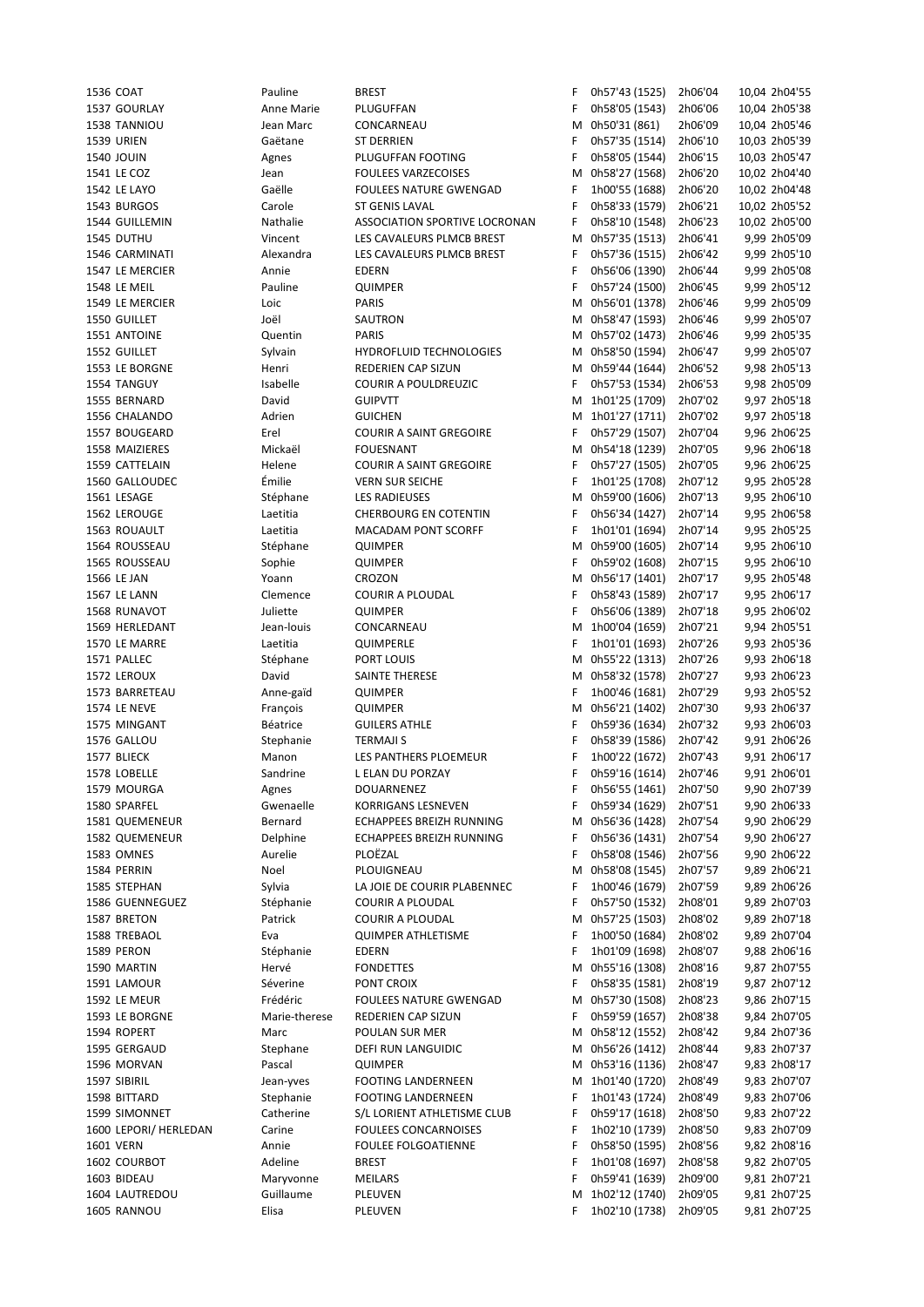| 1606 GOAER              | Armelle      | <b>BENODET</b>                | F | 0h58'57 (1602)   | 2h09'08 | 9,80 2h07'16 |
|-------------------------|--------------|-------------------------------|---|------------------|---------|--------------|
| 1607 LE GALL            | Goulwen      | <b>SNA FOUESNANT</b>          |   | M 0h58'57 (1603) | 2h09'10 | 9,80 2h07'19 |
| 1608 LE GAFFRIC         | Marie        | TRÉVOU-TRÉGUIGNEC             | F | 0h58'30 (1574)   | 2h09'14 | 9,80 2h08'38 |
| 1609 DONNARS            | Céline       | <b>QUB RUN</b>                | F | 0h59'23 (1625)   | 2h09'18 | 9,79 2h07'49 |
| 1610 JAOUEN             | Julien       | <b>PLEUVEN</b>                |   | M 0h58'30 (1575) | 2h09'20 | 9,79 2h08'04 |
| 1611 CASTRIC            | Jean Charles | QUIMPER                       |   | M 0h58'02 (1542) | 2h09'21 | 9,79 2h07'48 |
|                         |              |                               |   |                  |         |              |
| 1612 LANGE              | Caroline     | CREHANGE                      | F | 0h58'23 (1560)   | 2h09'25 | 9,78 2h09'05 |
| 1613 PICHARD            | Marylene     | S/L ATHLETISME LOUDEAC        | F | 1h02'41 (1761)   | 2h09'30 | 9,78 2h08'10 |
| 1614 DESNOS             | Marine       | <b>QUB RUN</b>                | F | 0h55'33 (1332)   | 2h09'30 | 9,78 2h08'15 |
| 1615 JOSSELIN           | Régine       | S/L ATHLETISME LOUDEAC        | F | 1h02'16 (1745)   | 2h09'31 | 9,77 2h08'11 |
| 1616 DOUGUET            | Christian    | <b>NANTES</b>                 | М | 0h57'11 (1490)   | 2h09'35 | 9,77 2h09'01 |
| 1617 ROLLAND            | Christine    | PLUGUFFAN FOOTING             | F | 0h58'59 (1604)   | 2h09'39 | 9,76 2h08'17 |
| <b>1618 LE ROUX</b>     | Emile        | <b>QUIMPER</b>                |   | M 0h57'34 (1510) | 2h09'41 | 9,76 2h08'10 |
| 1619 BARROT             | Sylvain      | <b>QUIMPER</b>                |   | M 0h56'40 (1441) | 2h09'47 | 9,75 2h08'17 |
|                         |              |                               |   |                  |         |              |
| 1620 GOUBIL             | Jean Michel  | <b>VR 46</b>                  |   | M 0h53'57 (1199) | 2h09'56 | 9,74 2h09'02 |
| 1621 CLEACH             | Yves         | <b>GUIPAVAS</b>               |   | M 0h56'25 (1408) | 2h09'57 | 9,74 2h08'33 |
| 1622 ANDRICH            | Marie-claire | <b>QUIMPER ATHLETISME</b>     | F | 0h59'41 (1640)   | 2h09'58 | 9,74 2h08'30 |
| 1623 FOURN              | Patrick      | <b>GUIPAVAS OXYGENE</b>       |   | M 0h59'28 (1626) | 2h10'02 | 9,74 2h08'56 |
| 1624 SAVIN              | Gaetan       | <b>QUINTIN</b>                |   | M 0h58'55 (1601) | 2h10'05 | 9,73 2h08'41 |
| 1625 PLUSQUELLEC        | Sabrina      | PLOMELIN                      | F | 0h58'55 (1600)   | 2h10'05 | 9,73 2h08'41 |
| 1626 DUPLOYE            | Charlotte    | TREMEVEN                      | F | 0h59'08 (1610)   | 2h10'06 | 9,73 2h08'24 |
| 1627 CADALEN            | Isabelle     | LANDAUL                       | F | 1h01'07 (1696)   | 2h10'12 | 9,72 2h09'23 |
| 1628 MENUT              | Diane        |                               |   |                  |         |              |
|                         |              | <b>BREST</b>                  | F | 1h01'26 (1710)   | 2h10'12 | 9,72 2h10'12 |
| <b>1629 CLEMENTIAUX</b> | Séverine     | QUIMPER                       | F | 1h00'52 (1685)   | 2h10'14 | 9,72 2h08'37 |
| 1630 BOTHOREL           | Elodie       | TROTTEURS DE LA PENZE         | F | 0h58'19 (1558)   | 2h10'20 | 9,71 2h08'55 |
| 1631 CORNEN             | Kévin        | FOULEES CONCARNOISES          | м | 1h01'50 (1730)   | 2h10'21 | 9,71 2h09'31 |
| 1632 GUIDON             | Tifenn       | <b>GALOUPERIEN BRIEC</b>      | F | 1h04'07 (1813)   | 2h10'26 | 9,71 2h08'35 |
| 1633 OLU LE ROY         | Karine       | AGP PLOUGONVELIN              | F | 1h01'42 (1721)   | 2h10'30 | 9,70 2h09'19 |
| 1634 TEURNIER           | Corinne      | REDEG 29 PLOURIN LES MORLAIX  | F | 0h59'45 (1646)   | 2h10'43 | 9,69 2h10'09 |
| 1635 GUIHARD            | Aurelien     | <b>GUINGAMP</b>               | М | 0h56'13 (1399)   | 2h10'45 | 9,68 2h09'16 |
| 1636 PRIOUX             | Anais        | <b>QUIMPER ATHLETISME</b>     | F | 0h59'32 (1628)   | 2h10'52 | 9,67 2h10'20 |
|                         |              |                               |   |                  |         |              |
| 1637 GUILLOU            | Théo         | LORIENT                       |   | M 1h02'51 (1766) | 2h10'52 | 9,67 2h09'20 |
| 1638 HARSCOAT           | Sandrine     | REDER LANN                    | F | 1h01'03 (1695)   | 2h10'58 | 9,67 2h10'13 |
| 1639 BERTHOU            | Florent      | <b>QUIMPER</b>                | Μ | 0h59'14 (1612)   | 2h10'59 | 9,67 2h09'09 |
| 1640 JAFFRE             | Florent      | FOULEES CONCARNOISES          |   | M 1h03'08 (1778) | 2h11'01 | 9,66 2h09'35 |
| 1641 LE CAIN            | Elodie       | <b>PLEUVEN</b>                | F | 0h59'50 (1651)   | 2h11'02 | 9,66 2h09'38 |
| 1642 DORVAL             | Celine       | PLUGUFFAN                     | F | 0h59'42 (1643)   | 2h11'08 | 9,65 2h09'30 |
| 1643 FAOU               | Stéphanie    | <b>QUB RUN</b>                | F | 0h58'51 (1596)   | 2h11'08 | 9,65 2h09'23 |
| 1644 COATANEA           | Camille      | AGP PLOUGONVELIN              | F | 1h03'54 (1806)   | 2h11'11 | 9,65 2h09'58 |
|                         |              |                               |   |                  |         |              |
| 1645 CAROFF             | Ylang        | LE RELECQ KERHUON             | F | 1h00'09 (1663)   | 2h11'11 | 9,65 2h10'02 |
| 1646 LE NESTOUR         | Anne         | <b>FOULEES CONCARNOISES</b>   | F | 0h57'41 (1521)   | 2h11'15 | 9,65 2h10'28 |
| 1647 LE POTTIER         | <b>Nelly</b> | PLOUGASTEL DAOULAS            | F | 0h59'54 (1655)   | 2h11'17 | 9,64 2h11'17 |
| 1648 QUEMENER           | Noé          | JOELETTE SHELSY DOUARNENEZ    | F | 1h00'13 (1666)   | 2h11'19 | 9,64 2h09'24 |
| 1649 QUEMENER           | Yannick      | LANDREVARZEC                  |   | M 1h00'15 (1667) | 2h11'21 | 9,64 2h09'23 |
| 1650 PAUGAM             | Rolland      | <b>PLOEMEUR</b>               |   | M 0h57'45 (1528) | 2h11'23 | 9,64 2h10'11 |
| 1651 LE GOIC            | Emmanuelle   | <b>NEVEZ</b>                  | F | 1h02'58 (1772)   | 2h11'27 | 9,63 2h10'06 |
| 1652 YAN                | Françoise    | MIL PAT DE L AULNE            | F | 1h00'17 (1671)   | 2h11'28 | 9,63 2h10'06 |
|                         |              |                               |   |                  |         |              |
| 1653 FEUNTEUN           | Patrick      | SEMELLES DE VENT              |   | M 0h56'42 (1443) | 2h11'39 | 9,62 2h10'25 |
| 1654 THOMAS             | Michel       | <b>BRIEC</b>                  | м | 0h59'21 (1624)   | 2h11'45 | 9,61 2h10'05 |
| 1655 MOAL               | Marie-pierre | <b>FOOTING LANDERNEEN</b>     | F | 1h02'02 (1733)   | 2h11'48 | 9,61 2h10'04 |
| 1656 MOUTEL             | Marlène      | <b>QUIMPER</b>                | F | 1h02'52 (1767)   | 2h11'48 | 9,61 2h10'08 |
| 1657 BOISTUAUD          | Laurent      | <b>QUIMPER</b>                | М | 1h03'31 (1793)   | 2h11'50 | 9,60 2h10'03 |
| 1658 ALLAINMAT          | Corinne      | FOOTING LANDERNEEN            | F | 1h00'28 (1676)   | 2h11'51 | 9,60 2h10'27 |
| 1659 BARIOU             | Bertrand     | LA CHAPELLE SUR ERDRE         | м | 0h58'39 (1584)   | 2h11'55 | 9,60 2h10'21 |
| 1660 CORBEL             | Justine      | PLOUGASTEL-DAOULAS            | F | 0h59'50 (1652)   | 2h11'58 | 9,59 2h10'58 |
|                         |              |                               |   |                  |         |              |
| 1661 MEVEL              | Lisa         | <b>IRVILLAC</b>               | F | 1h01'39 (1718)   | 2h12'09 | 9,58 2h10'34 |
| 1662 LANNUZEL           | Patricia     | AGP PLOUGONVELIN              | F | 1h03'52 (1800)   | 2h12'10 | 9,58 2h10'59 |
| 1663 RAULT              | Sylvie       | S/L JS PLOUGENAST             | F | 1h03'07 (1777)   | 2h12'14 | 9,57 2h10'54 |
| 1664 COUEDEL            | Lenora       | S/L JS PLOUGENAST             | F | 1h03'12 (1782)   | 2h12'14 | 9,57 2h10'53 |
| 1665 ROUXEL             | Christan     | S/L JS PLOUGENAST             |   | M 1h03'09 (1779) | 2h12'14 | 9,57 2h10'54 |
| 1666 LAUDEN             | Pascal       | <b>QUIMPER ATHLETISME</b>     |   | M 1h00'57 (1690) | 2h12'18 | 9,57 2h11'19 |
| 1667 ROUSSEAU           | Solenn       | <b>QUIMPER ATHLETISME</b>     | F | 1h01'00 (1692)   | 2h12'19 | 9,57 2h11'20 |
| 1668 FOURNIER           | Etan         | <b>BREST</b>                  | м | 0h52'02 (1033)   | 2h12'25 | 9,56 2h11'30 |
|                         |              |                               |   |                  |         |              |
| 1669 GONTIER            | Benoit       | <b>PONTIVY</b>                |   | M 0h55'22 (1315) | 2h12'26 | 9,56 2h11'36 |
| 1670 DAOUDAL            | Peggy        | <b>TREC</b>                   | F | 0h59'38 (1637)   | 2h12'26 | 9,56 2h10'44 |
| 1671 BARAER             | Marie        | CLUB ATHLE PLAISIR DOUARNENEZ | F | 0h58'25 (1562)   | 2h12'36 | 9,55 2h11'36 |
| 1672 CHAMBRIN           | Nadia        | S/L ATHLETISME LOUDEAC        | F | 1h03'06 (1776)   | 2h12'36 | 9,55 2h11'17 |
| 1673 LE CORRE           | Pierre       | TEAM ARKEA                    | м | 0h59'20 (1623)   | 2h12'37 | 9,55 2h11'23 |
| 1674 CHIRON             | Claudie      | <b>KERELLOU UNITED</b>        | F | 1h00'28 (1675)   | 2h12'39 | 9,54 2h11'57 |
| <b>1675 JOUVIN</b>      | Stephane     | <b>GUIDEL</b>                 |   | M 1h01'39 (1717) | 2h12'45 | 9,54 2h11'15 |
|                         |              |                               |   |                  |         |              |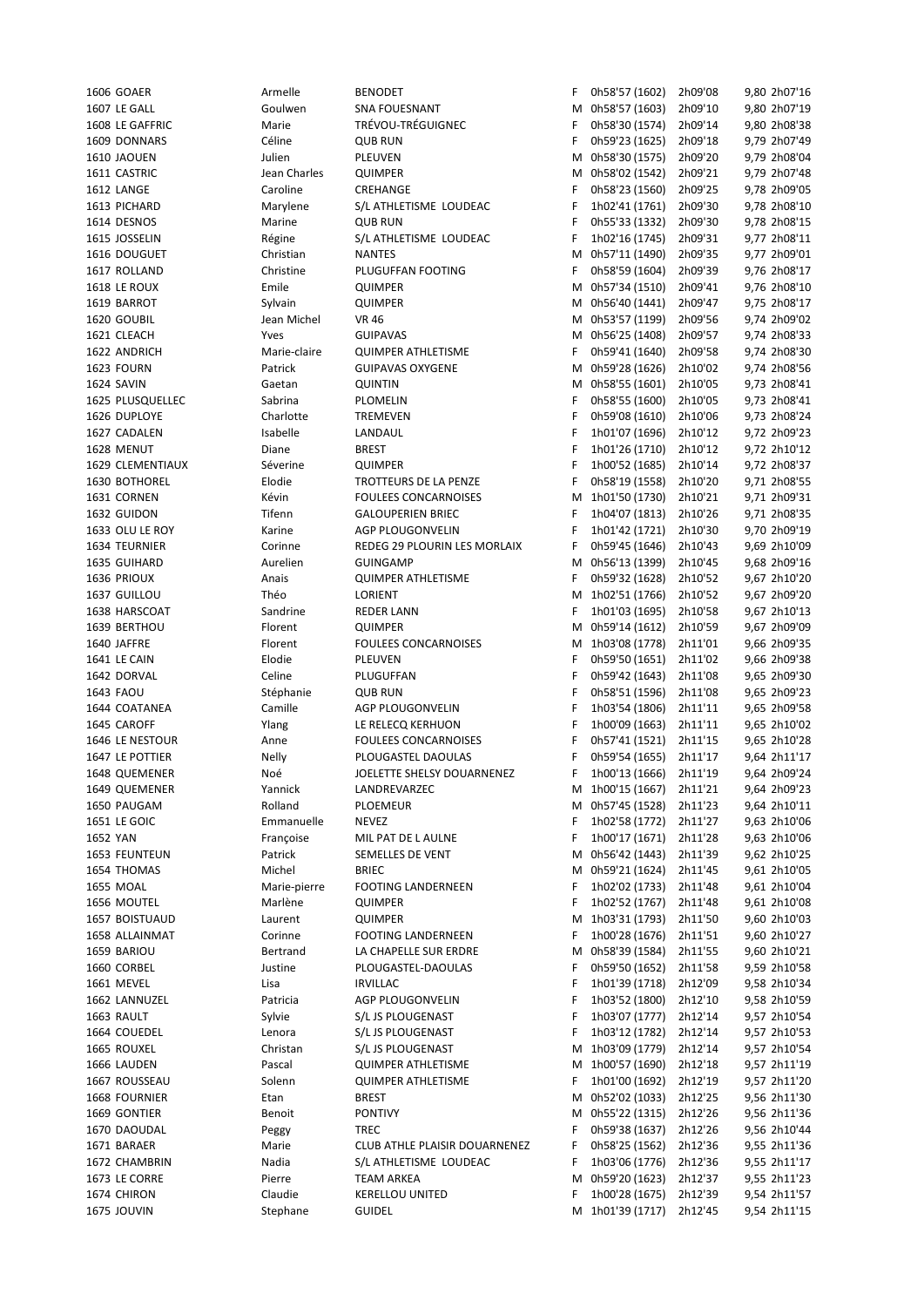| 1676 FAVEYRIAL       | Marion          | <b>QUIMPER</b>                 | F  | 1h02'05 (1735) 2h12'49   |         | 9,53 2h11'03 |  |
|----------------------|-----------------|--------------------------------|----|--------------------------|---------|--------------|--|
| 1677 FAVEYRIAL       | Gauthier        | <b>QUIMPER</b>                 |    | M 1h02'07 (1736)         | 2h12'51 | 9,53 2h11'05 |  |
| 1678 CARVAL          | Lauren          | <b>CLEDEN CAP SIZUN</b>        | F  | 0h58'51 (1597)           | 2h12'54 | 9,53 2h11'21 |  |
| 1679 MARZIN          | Véronique       | REDERIEN CAP SIZUN             | F  | 0h58'52 (1599)           | 2h12'54 | 9,53 2h11'20 |  |
| 1680 BILLON-MORVAN   | Valerie         | LES SEMELLES DOUARNENISTES     | F  | 1h01'30 (1713) 2h12'54   |         | 9,53 2h11'16 |  |
|                      |                 |                                |    |                          |         |              |  |
| 1681 LAUNAY          | Fabienne        | <b>BREST</b>                   | F  | 1h00'50 (1683) 2h12'54   |         | 9,53 2h11'27 |  |
| 1682 BRAJEUL         | Delphine        | S/L ATHLETISME LOUDEAC         | F  | 1h03'10 (1780)           | 2h12'56 | 9,52 2h11'36 |  |
| 1683 ABGRALL         | Carine          | SEMELLES DE VENT               | F  | 1h03'02 (1775)           | 2h13'03 | 9,52 2h12'23 |  |
| 1684 LE MAREC        | Michèle         | PLOUGONVELIN                   | F  | 1h03'53 (1803)           | 2h13'23 | 9,49 2h13'23 |  |
| <b>1685 LE ROY</b>   | Alexandre       | PLUNERET                       |    | M 1h01'15 (1699) 2h13'25 |         | 9,49 2h11'37 |  |
|                      |                 |                                |    |                          | 2h13'25 |              |  |
| 1686 LE POTTIER      | Amélie          | PLOUGASTEL DAOULAS             | F  | 1h01'17 (1702)           |         | 9,49 2h11'36 |  |
| 1687 ROUDAUT         | Celine          | TROTTEURS DE LA PENZE          | F  | 1h01'49 (1728) 2h13'25   |         | 9,49 2h12'02 |  |
| 1688 LARROUR         | Monique         | <b>DIRINON</b>                 | F  | 1h01'23 (1706) 2h13'28   |         | 9,49 2h11'37 |  |
| 1689 OLLIVIER        | Dominick        | <b>PLOUVIEN</b>                |    | M 1h01'28 (1712) 2h13'28 |         | 9,49 2h11'35 |  |
| 1690 KERDRAON        | Olivier         | <b>DIRINON</b>                 |    | M 1h01'22 (1705) 2h13'29 |         | 9,48 2h11'36 |  |
| 1691 MOAL            |                 | <b>BAUD</b>                    |    | M 1h00'39 (1678) 2h13'34 |         | 9,48 2h12'55 |  |
|                      | Vincent         |                                |    |                          |         |              |  |
| 1692 LE GLEAU-BRETON | Anne-sophie     | AGP PLOUGONVELIN               | F  | 1h03'54 (1804) 2h13'36   |         | 9,48 2h12'25 |  |
| 1693 BEAUJEAN        | Ines            | <b>PLOEMEUR</b>                | F  | 1h02'09 (1737)           | 2h13'38 | 9,47 2h12'15 |  |
| 1694 BAILLON         | Jean Michel     | <b>QUIMPER FOOTING LOISIRS</b> |    | M 1h00'10 (1664)         | 2h13'42 | 9,47 2h12'38 |  |
| 1695 LHELGOUARCH     | Jean-luc        | <b>CAB PONT L ABBE</b>         |    | M 1h04'12 (1817)         | 2h13'47 | 9,46 2h11'56 |  |
| 1696 BOISTUAUD       | Karine          | <b>QUIMPER</b>                 | F. | 1h03'30 (1792)           | 2h13'49 | 9,46 2h12'01 |  |
|                      |                 |                                |    |                          |         |              |  |
| 1697 LE CLAIRE       | Vincent         | LOUDEAC                        |    | M 1h00'56 (1689)         | 2h13'56 | 9,45 2h12'26 |  |
| 1698 BREMAUD         | Maël            | ST JACQUES DE LA LANDE         |    | M 1h03'35 (1796)         | 2h14'00 | 9,45 2h12'38 |  |
| <b>1699 ROUE</b>     | Séverine        | PLOUEDERN                      | F  | 1h00'09 (1662)           | 2h14'01 | 9,45 2h13'14 |  |
| 1700 CONNAN          | Enora           | LOCMARIA PLOUZANÉ              | F  | 1h04'58 (1848)           | 2h14'08 | 9,44 2h12'14 |  |
| 1701 LE SAUX         | Justine         | <b>NANTES</b>                  | F  | 1h03'00 (1774)           | 2h14'21 | 9,42 2h12'34 |  |
|                      |                 |                                |    |                          |         |              |  |
| 1702 GOULARD         | Romain          | <b>NANTES</b>                  |    | M 1h02'59 (1773)         | 2h14'21 | 9,42 2h12'34 |  |
| 1703 CORLOUER        | Sebastien       | PLOUVORN                       |    | M 1h01'44 (1725) 2h14'23 |         | 9,42 2h12'53 |  |
| 1704 LOUARN          | Philippe        | <b>QUIMPER FOOTING LOISIRS</b> |    | M 1h00'10 (1665) 2h14'23 |         | 9,42 2h12'38 |  |
| 1705 JEZEQUEL        | Maryline        | PLOUVORN                       | F  | 1h01'43 (1722)           | 2h14'23 | 9,42 2h12'54 |  |
|                      |                 |                                |    |                          |         |              |  |
| 1706 FERON           | Sophie          | <b>PONTIVY</b>                 | F  | 1h04'14 (1819)           | 2h14'25 | 9,42 2h12'33 |  |
| 1707 LE MAITRE       | Mathilde        | <b>ST BRIEUC</b>               | F  | 1h04'14 (1820) 2h14'26   |         | 9,42 2h12'34 |  |
| 1708 LE FLOC'H       | Lydia           | PLONEOUR-LANVERN               | F  | 1h02'15 (1743) 2h14'28   |         | 9,41 2h12'51 |  |
| 1709 GOUGEON         | Marina          | PORT BRILLET                   | F  | 1h02'13 (1741)           | 2h14'29 | 9,41 2h12'51 |  |
| 1710 LE COUEDIC      | Céline          | S/L ATHLETISME LOUDEAC         | F  | 1h03'12 (1783)           | 2h14'32 | 9,41 2h13'12 |  |
| 1711 DUDRAT          |                 | <b>KERHUON TRIATHLON</b>       | F  | 1h01'52 (1731) 2h14'33   |         | 9,41 2h13'00 |  |
|                      | Maguy           |                                |    |                          |         |              |  |
| 1712 JANIEC          | Enora           | S/L ATHLETISME LOUDEAC         | F  | 1h03'13 (1788) 2h14'35   |         | 9,41 2h13'15 |  |
| 1713 MARC            | Cyrille         | <b>SCAER</b>                   |    | M 0h56'44 (1447)         | 2h14'39 | 9,40 2h13'46 |  |
| 1714 LE GOANVIC      | Stéphane        | <b>FOULEES CONCARNOISES</b>    |    | M 0h59'34 (1630)         | 2h14'39 | 9,40 2h13'04 |  |
| 1715 CORNEC          | Caroline        | <b>QUIMPER ATHLETISME</b>      | F  | 1h02'48 (1765)           | 2h14'40 | 9,40 2h13'13 |  |
| 1716 LE MAREC        | Celine          | <b>GUIDEL</b>                  | F  | 1h02'43 (1762)           | 2h14'40 | 9,40 2h13'02 |  |
|                      |                 |                                |    |                          |         |              |  |
| 1717 LE GALL         | Vanessa         | <b>ST URBAIN</b>               | F  | 1h01'00 (1691)           | 2h14'45 | 9,40 2h13'15 |  |
| 1718 NAFRAICHOUX     | Frederique      | S/L ATHLETISME LOUDEAC         | F  | 1h03'12 (1787)           | 2h14'46 | 9,39 2h13'26 |  |
| 1719 GANGTE          | Chonminlien     | <b>BREST</b>                   |    | M 0h58'25 (1563)         | 2h14'50 | 9,39 2h14'03 |  |
| 1720 BLAISE          | <b>Brigitte</b> | AGP PLOUGONVELIN               | F  | 1h03'51 (1799)           | 2h14'57 | 9,38 2h13'47 |  |
| 1721 BILIEC          | Olivier         | <b>QUIMPER FOOTING LOISIRS</b> |    | M 1h02'15 (1742)         | 2h15'06 | 9,37 2h13'14 |  |
|                      |                 |                                |    |                          |         |              |  |
| 1722 LE TEXIER       | Nadine          | S/L ATHLETISME LOUDEAC         | F  | 1h03'31 (1794)           | 2h15'13 | 9,36 2h13'51 |  |
| 1723 BARBIER         | Mickaël         | <b>QUB RUN</b>                 |    | M 0h55'42 (1351)         | 2h15'21 | 9,35 2h14'06 |  |
| 1724 SIMON           | Aurélie         | <b>BREST</b>                   | F  | 1h01'38 (1716)           | 2h15'22 | 9,35 2h13'52 |  |
| 1725 GAUDIN TABORE   | Laetitia        | <b>TREC</b>                    | F  | 1h01'43 (1723)           | 2h15'29 | 9,34 2h13'44 |  |
| 1726 CARADEC         | Hubert          | SNA FOUESNANT                  | М  | 0h55'49 (1361)           | 2h15'47 | 9,32 2h15'11 |  |
|                      |                 |                                |    | M 1h02'17 (1746)         |         |              |  |
| 1727 VALOT           | Pascal          | LA FOULEE RENANAISE            |    |                          | 2h15'52 | 9,32 2h15'01 |  |
| 1728 VALOT           | Chantal         | LA FOULEE RENANAISE            | F  | 1h02'21 (1752)           | 2h15'52 | 9,32 2h15'01 |  |
| 1729 LE MEROUR       | Karine          | LA JOIE DE COURIR PLABENNEC    | F  | 0h56'33 (1423)           | 2h15'52 | 9,32 2h14'21 |  |
| 1730 LE NY           | Christelle      | MIL PAT DE L AULNE             | F  | 1h03'18 (1791)           | 2h15'52 | 9,32 2h14'33 |  |
| 1731 FERRE           | Hugo            | <b>GALOUPERIEN KEMPERLE</b>    | М  | 1h00'17 (1669)           | 2h15'56 | 9,31 2h14'26 |  |
|                      |                 |                                |    |                          |         |              |  |
| 1732 ALBEROLA        | Marie Noëlle    | COURIR A LANESTER/ LES KORRIGA | F  | 1h04'56 (1845)           | 2h15'59 | 9,31 2h14'15 |  |
| 1733 GOYAT           | Pascale         | LANESTER                       | F  | 1h04'57 (1847)           | 2h15'59 | 9,31 2h14'16 |  |
| 1734 HERFRAY PIRON   | Stéphanie       | <b>COURIR A LANESTER</b>       | F  | 1h04'58 (1849)           | 2h15'59 | 9,31 2h14'17 |  |
| 1735 FASSIH          | Jean-pierre     | <b>COURIR A LANESTER</b>       |    | M 1h05'10 (1851)         | 2h16'00 | 9,31 2h14'15 |  |
| 1736 GUEGUEN         | Mélanie         | LANDUDAL                       | F  | 0h55'27 (1320)           | 2h16'12 | 9,30 2h14'55 |  |
|                      |                 |                                |    |                          |         |              |  |
| 1737 GOLDEN          | Sean            | MAEL CARHAIX                   |    | M 1h00'54 (1686)         | 2h16'15 | 9,29 2h15'14 |  |
| 1738 BRETON          | Stéphanie       | <b>GUIPAVAS OXYGENE</b>        | F  | 1h02'23 (1753)           | 2h16'16 | 9,29 2h15'13 |  |
| 1739 TROMEUR         | Gwenaelle       | <b>GALOUPERIEN BRIEC</b>       | F  | 1h04'41 (1832)           | 2h16'18 | 9,29 2h14'30 |  |
| 1740 ALLAINGUILLAUME | Cathel          | <b>GALOUPERIEN BRIEC</b>       | F  | 1h04'43 (1836)           | 2h16'19 | 9,29 2h14'30 |  |
| 1741 MERRIEN         | Séverine        | <b>GALOUPERIEN BRIEC</b>       | F  | 1h04'41 (1831)           | 2h16'19 | 9,29 2h14'30 |  |
| 1742 DUGUET          | Ambre           | CAB PONT L ABBE                | F  | 1h03'32 (1795)           | 2h16'26 | 9,28 2h14'55 |  |
|                      |                 |                                |    |                          |         |              |  |
| 1743 JAFFREDOU       | Anaïs           | LESNEVEN                       | F  | 1h02'19 (1748)           | 2h16'31 | 9,27 2h14'54 |  |
| 1744 DANGELI         | Nicolas         | <b>BREST</b>                   |    | M 1h03'48 (1798)         | 2h16'33 | 9,27 2h14'44 |  |
| 1745 BONAVENTUR      | Vincent         | SAINT PIERRE MILIZAC           |    | M 1h02'37 (1759)         | 2h16'38 | 9,27 2h15'09 |  |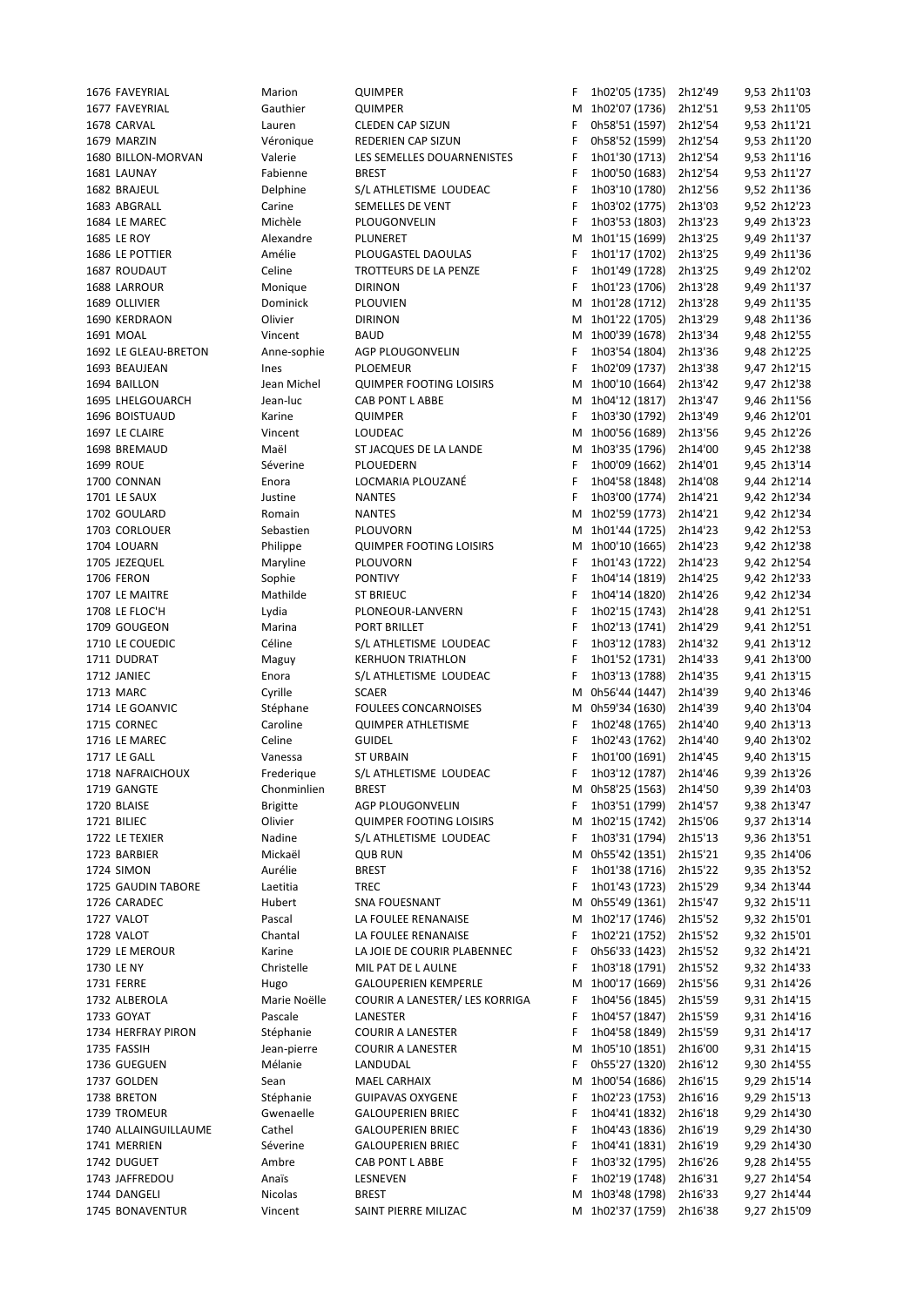1789 Chrystelle S/L ATHLETISME LOUDEAC

1746 MALLE Claire BREST F 1h04'20 (1824) 2h16'40 9,26 2h14'51 1747 BONAVENTUR Delphine LA JOIE DE COURIR PLABENNEC F 1h02'39 (1760) 2h16'40 9,26 2h15'09 1748 LIRZIN Marie PENVÉNAN F 1h01'16 (1701) 2h16'41 9,26 2h16'04 1749 COURBOT **Romuald** BREST M 1h02'04 (1734) 2h16'47 9,26 2h14'53 1750 ROPERS Marion LARMOR PLAGE F 1h02'31 (1756) 2h16'54 9,25 2h15'26 1751 MORISSEAU Elise CONCARNEAU F 1h03'58 (1810) 2h16'56 9,25 2h15'12 1752 HERIAUD Christophe CHATEAULIN M 1h03'12 (1785) 2h16'58 9,24 2h15'11 1753 COSQUER Yannick BENODET M 1h00'17 (1670) 2h17'13 9,23 2h15'48 1754 LOZAC'H Isabelle CREPERIE CHEZ MIMI F 1h02'55 (1769) 2h17'21 9,22 2h16'11 1755 PELLETER Carole FOULEES VARZECOISES F 1h02'54 (1768) 2h17'23 9,22 2h16'13 1756 BERTHET Gaël VANNES M 0h58'17 (1554) 2h17'28 9,21 2h16'24 1757 MAUPIN Kristel QUIMPER F 1h04'01 (1811) 2h17'35 9,20 2h15'44 1758 LOTRIAN Béatrice SEMELLES DE VENT F 1h03'52 (1801) 2h17'38 9,20 2h16'59 1759 LE ROY Gaëlle S/L ATHLETISME LOUDEAC F 1h06'49 (1875) 2h17'43 9,19 2h16'22 1760 LELAISANT Francoise LOPERHET F 1h02'56 (1770) 2h17'44 9,19 2h16'12 1761 STEPHAN Pauline CAB PONT L ABBE F 1h04'17 (1822) 2h17'55 9,18 2h16'04 1762 MULLER Mikaela LA JOIE DE COURIR PLABENNEC F 1h02'19 (1747) 2h18'01 9,17 2h16'23 1763 STEPHAN Patrick FOULEES VARZECOISES M 1h02'44 (1763) 2h18'12 9,16 2h16'22 1764 KNEBLEWSKI LE BOT Hélène LANESTER F 1h01'45 (1726) 2h18'13 9,16 2h17'21 1765 THOMINE Hugo UZEL M 0h58'24 (1561) 2h18'14 9,16 2h17'58 1766 BARTHAS Isabelle BREHAN F 1h06'05 (1861) 2h18'16 9,16 2h16'25 1767 MERDY Michel FOULEES VARZECOISES M 1h02'45 (1764) 2h18'17 9,16 2h16'28 1768 MEVEL Sylviane LANNION ATHLETISME F 1h04'04 (1812) 2h18'23 9,15 2h17'40 1769 KERLOCH Fanny QUIMPER FOOTING LOISIRS F 1h01'56 (1732) 2h18'26 9,15 2h16'53 1770 PELLANDA Raphael CONCARNEAU M 1h03'12 (1786) 2h18'31 9,14 2h17'23 1771 PERHIRIN Olivier AGP PLOUGONVELIN M 1h03'54 (1805) 2h18'38 9,13 2h17'25 1772 SAILLARD Sandrine LA FOULEE RENANAISE F 1h03'12 (1784) 2h18'39 9,13 2h17'42 1773 LE GOURRIEREC Christelle CAUDAN F 1h01'48 (1727) 2h18'40 9,13 2h17'30 1774 NEDELEC Paul ST POL DE LEON M 0h58'19 (1557) 2h18'44 9,13 2h17'12 1775 ONNO Myriam S/L ATHLETISME LOUDEAC F 1h04'42 (1834) 2h18'44 9,13 2h17'27 1776 MARZIN Paul QUIMPER FOOTING LOISIRS M 1h05'09 (1850) 2h18'51 9,12 2h17'29 1777 LE DANIEL Vincent RENNES M 1h04'57 (1846) 2h18'52 9,12 2h17'25 1778 MARZIN Nolwenn RENNES F 1h04'56 (1844) 2h18'52 9,12 2h17'24 1779 DONNARS Tiphaine NANTES F 1h02'35 (1757) 2h19'01 9,11 2h17'35 1780 METRAL Jean-francois ETEL M 0h57'22 (1499) 2h19'01 9,11 2h18'37 1781 DONNARS Gilles THORIGNE FOUILLARD M 1h02'35 (1758) 2h19'03 9,10 2h17'37 1782 BURGOS Arnaud CLICHY M 0h58'34 (1580) 2h19'07 9,10 2h18'37 1783 JAOUEN Emmanuelle FOULEES VARZECOISES F 1h04'21 (1826) 2h19'10 9,10 2h17'59<br>1784 RAIJIO Sandra S/I ATHIFTISME I OUDEAC F 1h04'42 (1833) 2h19'11 9.10 2h17'54 1784 RAULO Sandra S/L ATHLETISME LOUDEAC F 1h04'42 (1833) 2h19'11 9,10 2h17'54 1785 CHEVALIER Isabelle S/L ATHLETISME LOUDEAC F 1h06'04 (1860) 2h19'12 9,09 2h17'54 1786 SIMON Joëlle GOUESNACH F 1h04'11 (1814) 2h19'15 9,09 2h18'05 1787 FOULFOIN Karine S/L ATHLETISME LOUDEAC F 1h04'43 (1835) 2h19'20 9,09 2h18'03 1788 CLOATRE François BREST M 1h03'56 (1808) 2h19'22 9,08 2h18'14 1790 GUILLAUME Nathalie S/L ATHLETISME LOUDEAC F 1h06'05 (1863) 2h19'22 9,08 2h18'03 1791 LE GARS Christine FOULEES VARZECOISES F 1h03'10 (1781) 2h19'22 9,08 2h18'12 1792 MIGLIORE Eric GUIPAVAS OXYGENE M 1h02'25 (1755) 2h19'22 9,08 2h18'04 1793 ROUDAUT Gwennaelle GUIPAVAS OXYGENE F 1h02'24 (1754) 2h19'22 9,08 2h18'05 1794 CABON Emmanuelle FOOTING LANDERNEEN F 1h03'56 (1807) 2h19'22 9,08 2h17'29 1795 ABARNOU Sandrine KERNOUES F 1h03'57 (1809) 2h19'23 9,08 2h17'29 1796 MOALLIC Frédérique JOGGEURS DU BEFFROI F 1h04'48 (1840) 2h19'39 9,07 2h17'48 1797 MOALLIC Alan JOGGEURS DU BEFFROI M 1h04'46 (1839) 2h19'40 9,06 2h17'49 1798 ROUCOURT Didier LOCRONAN M 0h59'18 (1619) 2h19'58 9,05 2h18'35 1799 RAPHALEN Arnauld LESCONIL M 0h59'18 (1620) 2h19'59 9,04 2h19'01 1800 BEULZ Carole LES FOULEES MELLACOISES F 1h03'52 (1802) 2h20'00 9,04 2h18'22 1801 BERTHOU Gérard LEGION SAINT PIERRE RUNNING BR M 1h01'15 (1700) 2h20'04 9,04 2h19'03 1802 PERON Cyril LOPERHET M 1h02'56 (1771) 2h20'05 9,04 2h18'33 1803 DESAUBEAU Justine MARSEILLE F 1h07'04 (1878) 2h20'14 9,03 2h19'45 1804 BOZEC Tanguy MARSEILLE M 1h07'05 (1879) 2h20'14 9,03 2h19'44 1805 HULO Regine LANDERNEAU F 1h04'45 (1838) 2h20'14 9,03 2h18'53 1806 BREUILLER Isabelle DOMPIERRE SUR MER F 1h04'13 (1818) 2h20'38 9,00 2h19'08 1807 NEDELEC Aimee FOOTING LANDERNEEN F 1h01'19 (1703) 2h20'41 9,00 2h19'00 1808 KALAYAN Martine FOOTING LANDERNEEN F 1h01'21 (1704) 2h20'42 9,00 2h18'59 1809 HAESE Johanna LE RELECQ KERHUON F 0h57'50 (1533) 2h20'46 8,99 2h19'31 1810 PETILLON Jannick CAB PONT L ABBE F 1h05'40 (1857) 2h21'02 8,98 2h19'10 1811 CUSSON Enora GUIPRONVEL F 1h01'39 (1719) 2h21'03 8,98 2h20'12 1812 LARS Ingrid S/L JS PLOUGENAST F 1h03'17 (1790) 2h21'08 8,97 2h19'49 1813 CONTE Bruno MACADAM PONT SCORFF M 1h04'12 (1815) 2h21'12 8,97 2h19'25 1814 LE MOINE Cécile MACADAM PONT SCORFF F 1h04'12 (1816) 2h21'13 8,96 2h19'25 1815 BROUQUEL Romuald LE JUCH M 1h01'24 (1707) 2h21'19 8,96 2h19'53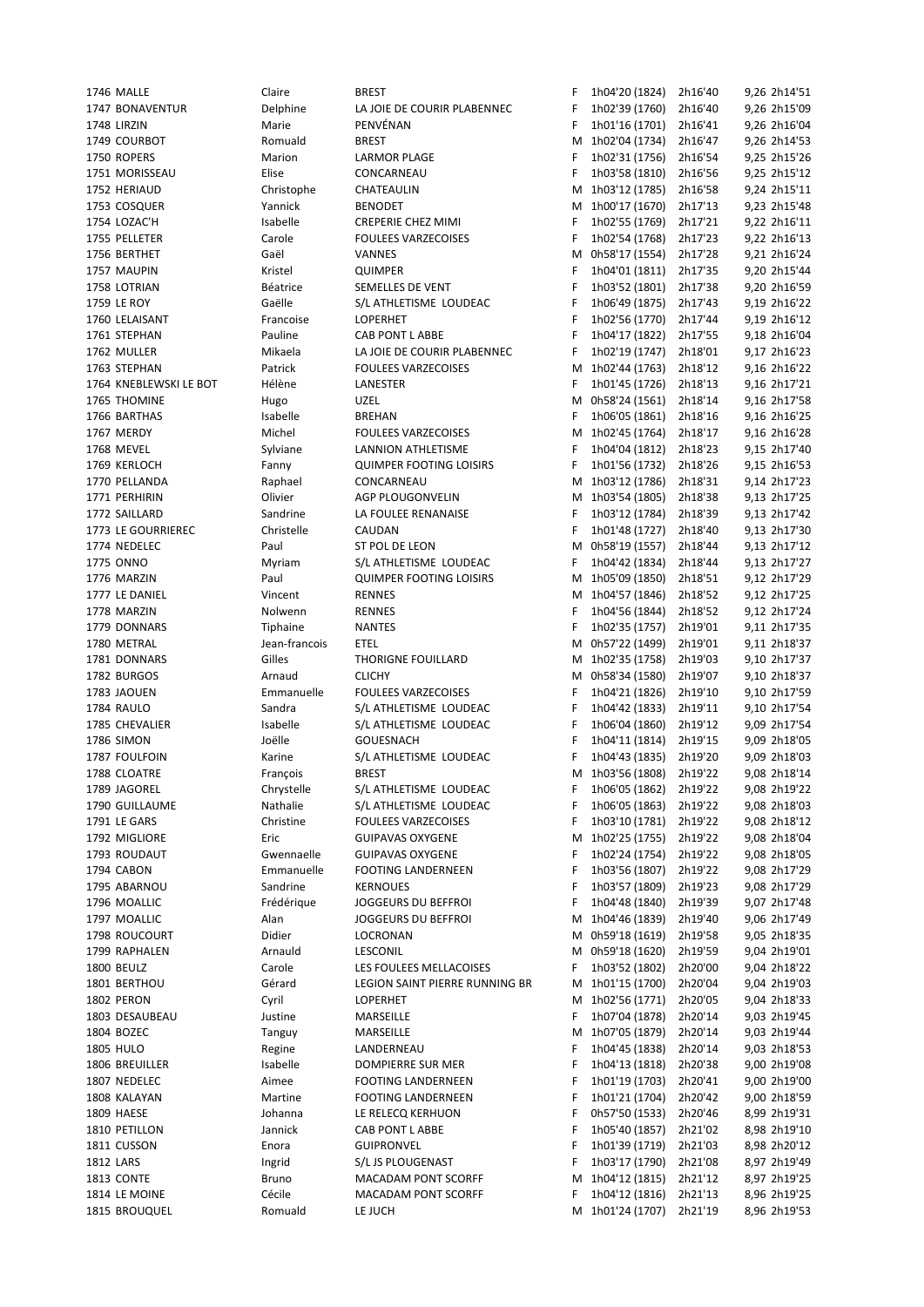|           | 1816 PERREAU         | Fabien      | LE JUCH                        |    | M 1h03'42 (1797) | 2h21'24 | 8,95 2h19'53 |
|-----------|----------------------|-------------|--------------------------------|----|------------------|---------|--------------|
|           | 1817 SPAGNOL         | Isabelle    | <b>RENNES</b>                  | F  | 1h04'52 (1842)   | 2h21'24 | 8,95 2h19'50 |
|           | 1818 LE CORRE        | Yann        | POULDERGAT                     | М  | 0h58'20 (1559)   | 2h21'25 | 8,95 2h20'25 |
|           | 1819 LAUNAY          | Céline      | S/L ATHLETISME LOUDEAC         | F  | 1h08'12 (1889)   | 2h21'55 | 8,92 2h20'35 |
|           |                      |             |                                |    |                  |         |              |
|           | 1820 FAVRAIS         | Sandrine    | CONCARNEAU                     | F  | 1h07'10 (1880)   | 2h22'03 | 8,91 2h21'29 |
|           | 1821 LE NY           | Eric        | MIL PAT DE L AULNE             | М  | 1h03'16 (1789)   | 2h22'12 | 8,90 2h20'53 |
|           | 1822 YHUEL           | Gaëlle      | CAUDAN                         | F  | 1h04'28 (1828)   | 2h22'16 | 8,90 2h20'37 |
|           | 1823 GOLBY           | Hélène      | MOELAN SUR MER                 | F  | 1h04'27 (1827)   | 2h22'16 | 8,90 2h20'37 |
|           | 1824 PHOENIX         | Susan       | MIL PAT DE L AULNE             | F  | 1h04'49 (1841)   | 2h22'21 | 8,89 2h20'59 |
|           | 1825 BELBEOCH        | Flavie      | DOUARNENEZ                     | F  | 1h04'21 (1825)   | 2h22'29 | 8,89 2h21'00 |
|           |                      | Mireille    |                                | F  |                  |         |              |
|           | 1826 GOUBY           |             | <b>QUIMPER ATHLETISME</b>      |    | 0h59'17 (1616)   | 2h22'53 | 8,86 2h21'27 |
|           | 1827 SILVER          | Catherine   | MIL PAT DE L AULNE             | F  | 1h04'28 (1829)   | 2h23'26 | 8,83 2h22'05 |
|           | 1828 HORCHOLLE       | Audrey      | <b>FOULEES CONCARNOISES</b>    | F  | 1h05'22 (1852)   | 2h23'37 | 8,82 2h22'00 |
|           | 1829 PADEIRO         | Isabelle    | <b>CSLGTV CHATEAULIN</b>       | F  | 1h06'48 (1873)   | 2h24'03 | 8,79 2h21'34 |
|           | 1830 CORDARY         | Stéphanie   | <b>CSLGTV CHATEAULIN</b>       | F  | 1h06'45 (1871)   | 2h24'08 | 8,78 2h21'44 |
|           | 1831 MORVAN          | Marina      | QUIMPER                        | F  | 1h02'20 (1750)   | 2h24'08 | 8,78 2h23'37 |
|           | 1832 MOYSAN          | Céline      | <b>GALOUPERIEN BRIEC</b>       | F  | 1h06'08 (1865)   | 2h24'24 | 8,77 2h22'34 |
|           |                      |             |                                |    |                  |         |              |
|           | 1833 CORNEC          | Mylène      | LA ROCHELLE                    | F  | 1h05'36 (1855)   | 2h24'25 | 8,77 2h22'56 |
|           | 1834 GRANDRY         | Jason       | <b>CSLGTV CHATEAULIN</b>       | М  | 1h06'48 (1874)   | 2h24'26 | 8,77 2h21'51 |
|           | 1835 LE GALL         | Cédric      | <b>CSLGTV CHATEAULIN</b>       | M  | 1h06'41 (1869)   | 2h24'27 | 8,76 2h22'04 |
|           | 1836 PUGNAT          | Marc        | <b>CSLGTV CHATEAULIN</b>       | М  | 1h06'42 (1870)   | 2h24'27 | 8,76 2h22'01 |
|           | 1837 LE COUEDIC      | Carmen      | S/L ATHLETISME LOUDEAC         | F  | 1h04'44 (1837)   | 2h24'44 | 8,75 2h23'24 |
|           | 1838 FLAMAND         |             |                                | F  |                  |         |              |
|           |                      | Sylvie      | SAINT-YVI                      |    | 1h04'17 (1823)   | 2h24'45 | 8,75 2h23'34 |
|           | 1839 CAPITAINE       | Julien      | LANDREVARZEC                   | м  | 0h57'24 (1501)   | 2h24'51 | 8,74 2h23'16 |
|           | 1840 DAMAMME         | Solène      | LES SEMELLES DOUARNENISTES     | F  | 1h01'30 (1715)   | 2h24'55 | 8,74 2h23'18 |
|           | 1841 MESSAGER        | Florian     | QUIMPER                        | М  | 1h01'30 (1714)   | 2h25'00 | 8,73 2h23'21 |
|           | 1842 BERTHOU         | Pascal      | PLOUGOURVEST                   |    | M 1h01'50 (1729) | 2h25'52 | 8,68 2h25'12 |
|           | 1843 JACQ            | Bertrand    | <b>FOUESNANT</b>               | М  | 1h06'54 (1876)   | 2h25'57 | 8,67 2h24'23 |
|           |                      |             |                                |    |                  |         |              |
|           | 1844 DUBUS           | Aline       | PARIS                          | F. | 1h04'39 (1830)   | 2h26'05 | 8,67 2h24'29 |
|           | <b>1845 LOAEC</b>    | André       | PLUGUFFAN FOOTING              | М  | 0h56'42 (1444)   | 2h26'10 | 8,66 2h25'51 |
|           | 1846 KAAS            | Benoit      | <b>BETTON</b>                  |    | M 1h05'38 (1856) | 2h26'14 | 8,66 2h25'51 |
|           | 1847 MELOU           | Caroline    | <b>BETTON</b>                  | F  | 1h05'40 (1858)   | 2h26'14 | 8,66 2h25'52 |
| 1848 RIO  |                      | Carine      | S/L ATHLETISME LOUDEAC         | F  | 1h10'49 (1913)   | 2h26'39 | 8,63 2h25'19 |
|           | 1849 MILLION         | Nathalie    | S/L ATHLETISME LOUDEAC         | F  | 1h10'47 (1912)   | 2h26'52 | 8,62 2h25'32 |
|           |                      |             | LES CAVALEURS PLMCB BREST      |    | 1h05'33 (1854)   |         |              |
|           | 1850 ABJEAN          | Alain       |                                | м  |                  | 2h26'54 | 8,62 2h26'24 |
|           | 1851 LE JEUNE        | Patrick     | <b>PONTIVY</b>                 | М  | 1h04'56 (1843)   | 2h27'44 | 8,57 2h25'53 |
|           | 1852 WULLENWEBER     | Ulrich      | REMSCHEID                      | М  | 1h08'07 (1887)   | 2h27'47 | 8,57 2h25'58 |
|           | 1853 GUEGUEN         | Angeline    | PLOGONNEC                      | F  | 1h04'15 (1821)   | 2h27'50 | 8,56 2h27'21 |
|           | 1854 GUYADER         | Thomas      | <b>COMBRIT</b>                 | M  | 0h55'20 (1312)   | 2h28'06 | 8,55 2h26'54 |
|           | 1855 BOULAIN         | Servan      | SAINT-SYMPHORIEN               | M  | 1h06'40 (1868)   | 2h28'20 | 8,53 2h26'55 |
|           | 1856 INISAN          | Eléna       | <b>NANTES</b>                  | F  |                  | 2h28'21 | 8,53 2h26'55 |
|           |                      |             |                                |    | 1h06'39 (1867)   |         |              |
|           | 1857 MOGUEN          | Emma        | QUIMPER                        | F  | 1h02'21 (1751)   | 2h28'23 | 8,53 2h27'51 |
|           | 1858 MARTINEZ        | Cédric      | <b>GUILERS</b>                 | М  | 0h59'44 (1645)   | 2h29'13 | 8,48 2h28'30 |
|           | 1859 LEUX            | Robin       | <b>REGION BRETAGNE</b>         |    | M 1h02'16 (1744) | 2h29'37 | 8,46 2h27'51 |
|           | 1860 GAUTHERON       | Geraldine   | MIL PAT DE L AULNE             | F  | 1h07'27 (1882)   | 2h29'37 | 8,46 2h28'19 |
| 1861 ALIX |                      | Béatrice    | SEMELLES DE VENT               | F  | 1h11'14 (1915)   | 2h29'41 | 8,46 2h29'00 |
|           | 1862 CALVEZ          | Françoise   | SEMELLES DE VENT               | F  | 1h11'15 (1916)   | 2h29'42 | 8,46 2h29'01 |
|           |                      |             |                                |    |                  |         |              |
|           | 1863 CHANEY          | Virginie    | TRÉGUNC                        | F  | 1h07'10 (1881)   | 2h29'50 | 8,45 2h28'54 |
|           | 1864 KESSLER         | Gudrun      | REMSCHEID                      | F  | 1h08'06 (1885)   | 2h30'09 | 8,43 2h28'20 |
|           | 1865 EBERT           | Manfred     | REMSCHEID                      | M  |                  | 2h30'11 | 8,43 2h28'21 |
|           | 1866 TORIELLEC       | Stéphanie   | S/L RL PONTIVY                 | F  | 1h07'52 (1884)   | 2h30'36 | 8,41 2h28'51 |
|           | 1867 GUERVILLY       | Fanch       | LA JOIE DE COURIR PLABENNEC    | M  | 0h47'11 (575)    | 2h31'17 | 8,37 2h30'59 |
|           | 1868 MONDOT          | Laetitia    | <b>QUIMPER FOOTING LOISIRS</b> | F  | 1h08'55 (1897)   | 2h31'17 | 8,37 2h29'45 |
|           | 1869 LANNURIEN       | Claude      | <b>QUIMPER FOOTING LOISIRS</b> | М  | 1h08'54 (1896)   | 2h31'17 | 8,37 2h30'54 |
|           |                      |             |                                |    |                  |         |              |
|           | 1870 LAGNEAU         | Damien      | CHAPEAU                        | м  | 0h58'27 (1567)   | 2h31'51 | 8,34 2h30'42 |
|           | 1871 MANCHON         | Adrian      | CROZON                         | М  | 0h58'27 (1566)   | 2h31'51 | 8,34 2h30'42 |
|           | 1872 ECKERT          | Bénédicte   | PLOUENAN                       | F  | 1h08'28 (1894)   | 2h31'52 | 8,34 2h30'01 |
|           | 1873 LE ROUX         | Lénaïg      | QUIMPER                        | F  | 1h06'06 (1864)   | 2h31'52 | 8,34 2h30'37 |
|           | 1874 KERBIRIOU       | Marie       | SPAC                           | F  | 1h08'28 (1893)   | 2h31'53 | 8,34 2h30'03 |
|           |                      |             |                                |    | 1h08'07 (1888)   |         | 8,33 2h30'08 |
|           | 1875 GROUHEL         | Anne-sophie | <b>RENNES</b>                  | F  |                  | 2h31'54 |              |
|           | 1876 LE MOIGNE       | Isabelle    | ROUDOUALLEC                    | F  | 1h08'21 (1890)   | 2h32'42 | 8,29 2h30'53 |
|           | 1877 JORAND          | Delphine    | LEUHAN                         | F  | 1h08'22 (1892)   | 2h32'43 | 8,29 2h30'54 |
|           | 1878 GABRIEL         | Corinne     | SNA FOUESNANT                  | F  | 1h07'45 (1883)   | 2h33'02 | 8,27 2h31'14 |
|           | 1879 VILLETTE        | Stephan     | <b>FLEAC</b>                   | М  | 1h09'01 (1898)   | 2h33'21 | 8,26 2h31'46 |
|           | 1880 LE GALL         | Philomène   | <b>BREST</b>                   | F  | 1h10'21 (1906)   | 2h33'51 | 8,23 2h31'58 |
|           | 1881 GUEGUEN CRASSIN | Celine      | <b>BREST</b>                   | F  | 1h10'19 (1905)   | 2h33'53 | 8,23 2h31'59 |
|           |                      |             |                                |    |                  |         |              |
|           | 1882 MONFORT         | Pierrick    | <b>COURIR A LANESTER</b>       | Μ  | 1h10'41 (1909)   | 2h35'38 | 8,13 2h33'55 |
|           | 1883 HOUITTE         | Guylaine    | <b>COURIR A LANESTER</b>       | F  | 1h10'42 (1910)   | 2h35'38 | 8,13 2h33'54 |
|           | 1884 BOUGUENNEC      | Karine      | <b>GALOUPERIEN KEMPERLE</b>    | F  | 1h09'43 (1903)   | 2h36'09 | 8,11 2h34'32 |
|           | 1885 LE FLOCH        | Michel      | CHATEAULIN                     |    | M 1h05'28 (1853) | 2h36'22 | 8,10 2h34'35 |